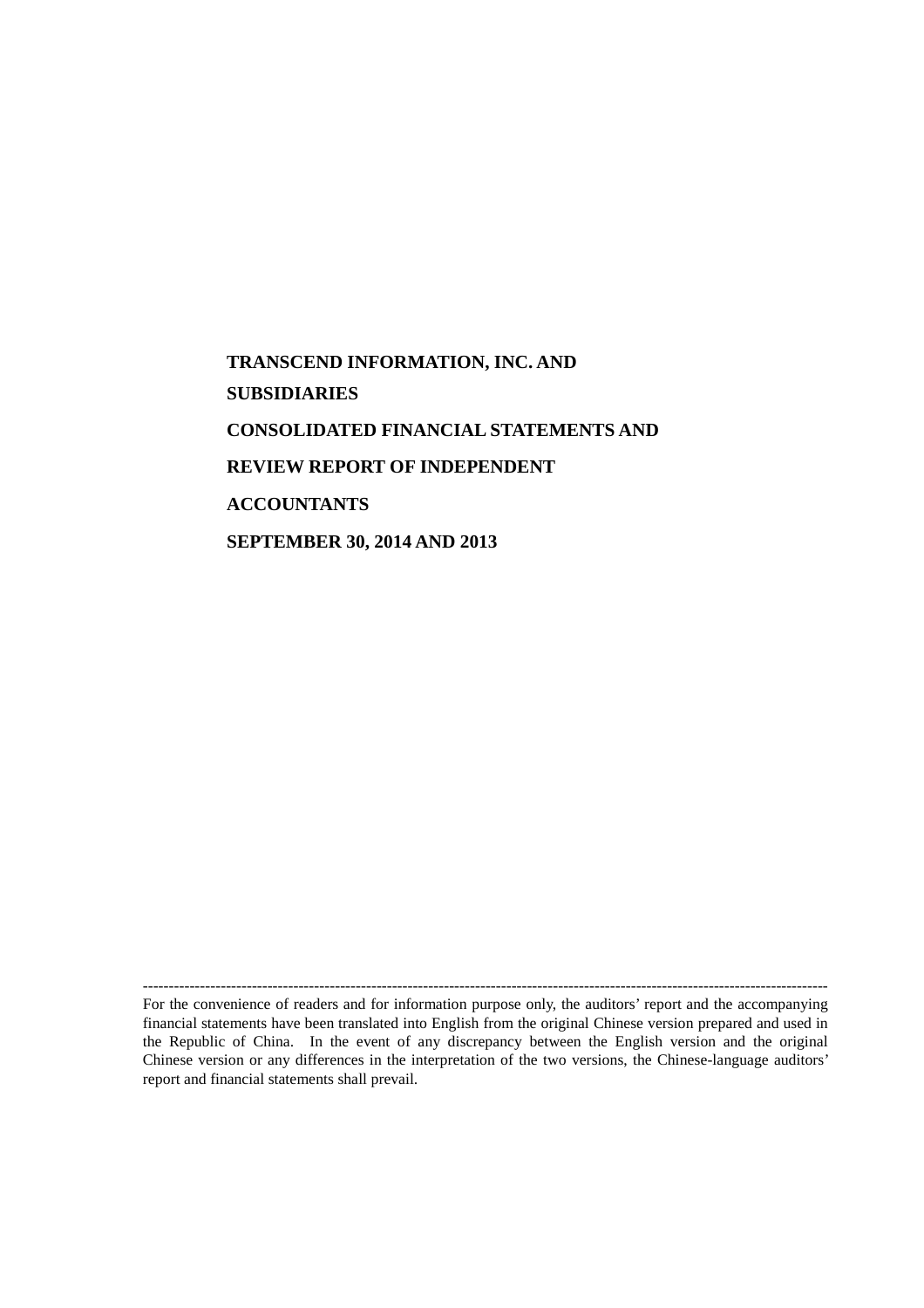### REVIEW REPORT OF INDEPENDENT ACCOUNTANTS TRANSLATED FROM CHINESE

### PWCR14000112

To the Board of Directors and Stockholders of Transcend Information, Inc.

We have reviewed the accompanying consolidated balance sheets of Transcend Information, Inc. and its subsidiaries as of September 30, 2014 and 2013 and the related consolidated statements of comprehensive income for the three-month and nine-month periods then ended, as well as the consolidated statements of changes in equity and of cash flows for the nine-month periods then ended. These consolidated financial statements are the responsibility of the Company's management. Our responsibility is to issue a report on these consolidated financial statements based on our reviews. We did not review the financial statements of equity investments accounted for under the equity method. The investment loss from these equity investments amounting to NT\$7,975 thousand and NT\$9,228 thousand for the three-month and nine-month periods ended September 30, 2013, respectively and the information of investee company as disclosed in Note 13 were solely based on the financial statements which were reviewed by other independent accountants. As of September 30, 2013, the equity investment accounted for under the equity method was NT\$242,430 thousand.

We conducted our reviews in accordance with the Statement of Auditing Standards No. 36 "Engagements to Review Financial Statements" in the Republic of China. A review consists primarily of inquiries of company personnel and analytical procedures applied to financial data. It is substantially less in scope than an audit conducted in accordance with generally accepted auditing standards in the Republic of China, the objective of which is the expression of an opinion regarding the financial statements taken as a whole. Accordingly, we do not express such an opinion.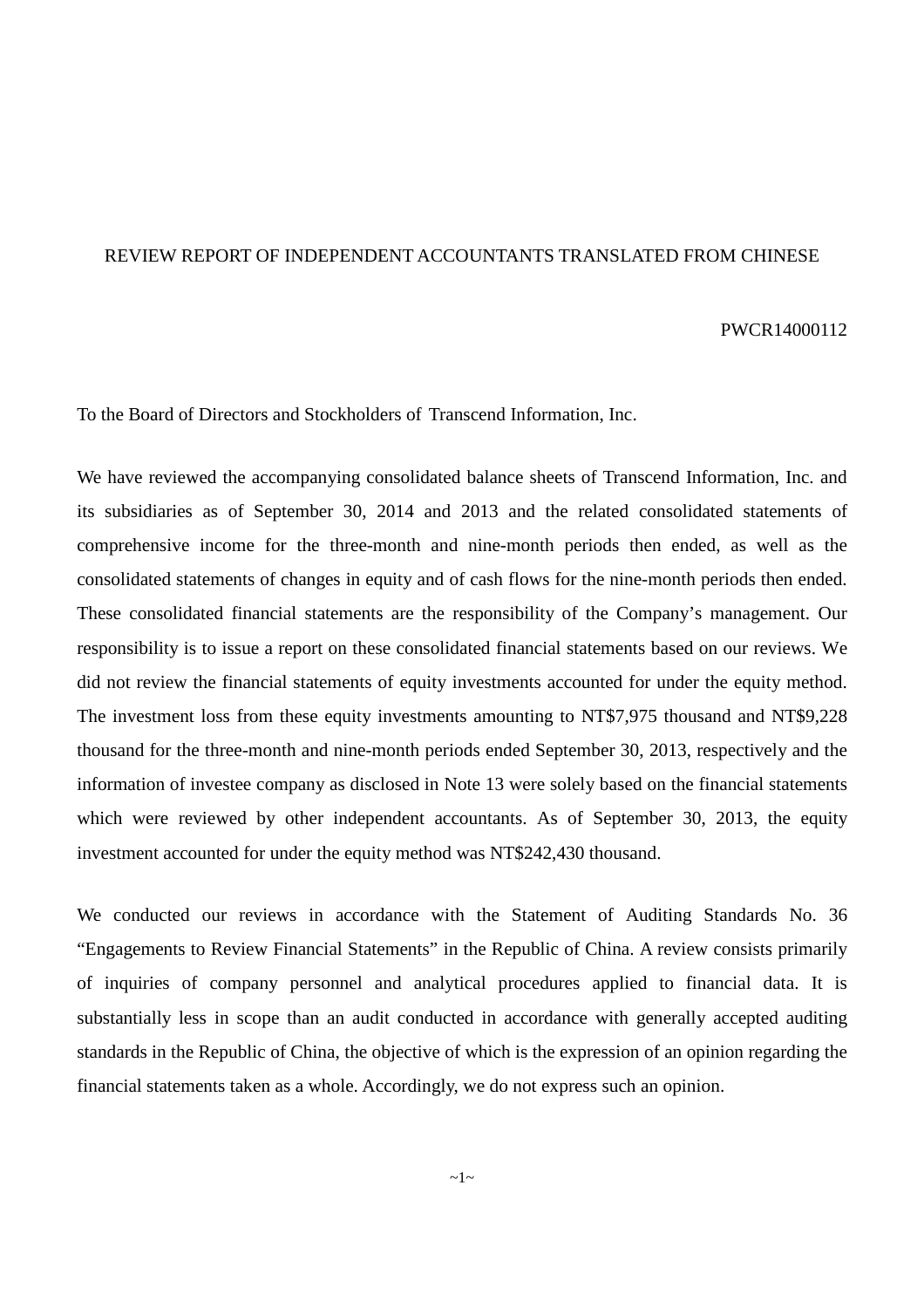Based on our reviews, we are not aware of any material modifications that should be made to the consolidated financial statements referred to in the first paragraph for them to be in conformity with the "Rules Governing the Preparations of Financial Statements by Securities Issuers" and International Accounting Standard No. 34, "Interim Financial Reporting" as endorsed by the Financial Supervisory Commission.

November 6 , 2014 Taipei, Taiwan Republic of China

-------------------------------------------------------------------------------------------------------------------------------------------------

As the financial statements are the responsibility of the management, PricewaterhouseCoopers cannot accept any liability for the use of, or reliance on, the English translation or for any errors or misunderstandings that may derive from the translation.

The accompanying consolidated financial statements are not intended to present the financial position and results of operations and cash flows in accordance with accounting principles generally accepted in countries and jurisdictions other than the Republic of China. The standards, procedures and practices in the Republic of China governing the audit of such financial statements may differ from those generally accepted in countries and jurisdictions other than the Republic of China. Accordingly, the accompanying consolidated financial statements and report of independent accountants are not intended for use by those who are not informed about the accounting principles or auditing standards generally accepted in the Republic of China, and their applications in practice.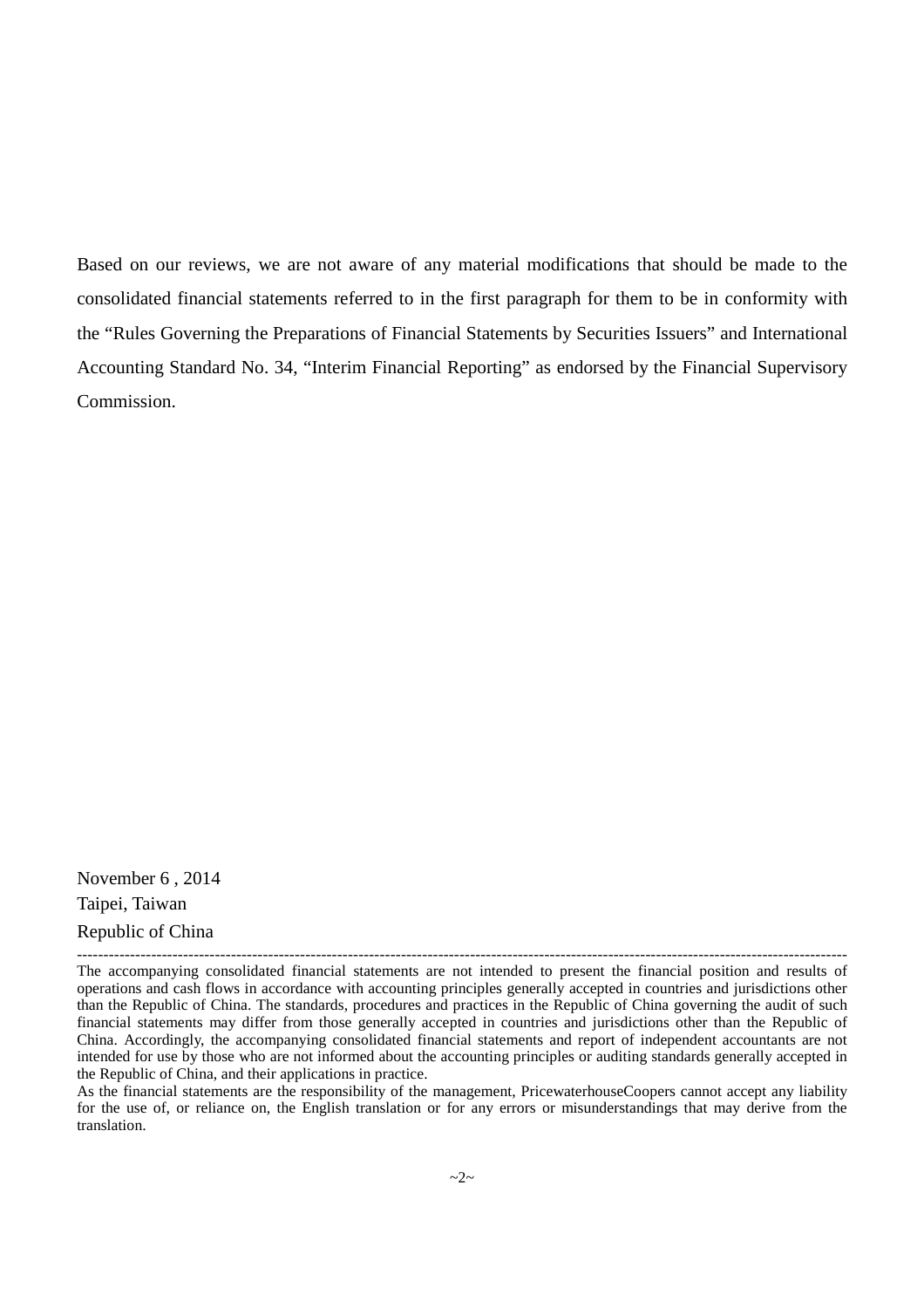|             |                                  |                | September 30, 2014 |              |    | December 31, 2013 |              | September 30, 2013 |      |  |
|-------------|----------------------------------|----------------|--------------------|--------------|----|-------------------|--------------|--------------------|------|--|
|             | Assets                           | <b>Notes</b>   | <b>AMOUNT</b>      | $\%$         |    | <b>AMOUNT</b>     | $\%$         | <b>AMOUNT</b>      | $\%$ |  |
|             | <b>Current assets</b>            |                |                    |              |    |                   |              |                    |      |  |
| 1100        | Cash and cash equivalents        | 6(1)           | \$<br>9,330,568    | 39           | \$ | 11,639,505        | 48           | \$<br>8,762,026    | 41   |  |
| 1110        | Current financial assets at fair | 6(2)           |                    |              |    |                   |              |                    |      |  |
|             | value through profit or loss     |                | 23,869             |              |    |                   |              |                    |      |  |
| 1147        | Current bond investments         | 6(3)           |                    |              |    |                   |              |                    |      |  |
|             | without active market            |                | 613,131            | 3            |    | 123,698           | 1            | 240,669            | 1    |  |
| 1150        | Notes receivable, net            |                | 4,722              |              |    | 4,158             |              | 5,193              |      |  |
| 1170        | Accounts receivable, net         | 6(4)           | 2,679,993          | 11           |    | 2,732,001         | 11           | 2,639,914          | 12   |  |
| 1180        | Accounts receivable due from     | $\tau$         |                    |              |    |                   |              |                    |      |  |
|             | related parties, net             |                |                    |              |    |                   |              | 43,967             |      |  |
| 1200        | Other receivables                |                | 220,300            | 1            |    | 254,528           | $\mathbf{1}$ | 150,958            | 1    |  |
| 1210        | Other receivables - related      | 7              |                    |              |    |                   |              |                    |      |  |
|             | parties                          |                | 14,371             |              |    |                   |              |                    |      |  |
| 130X        | Inventories, net                 | 6(5)           | 6, 267, 305        | 27           |    | 5,075,939         | 21           | 5,396,565          | 25   |  |
| 1470        | Other current assets             |                | 59,834             |              |    | 36,311            |              | 47,973             |      |  |
| 11XX        | <b>Current Assets</b>            |                | 19,214,093         | 81           |    | 19,866,140        | 82           | 17, 287, 265       | 80   |  |
|             | Non-current assets               |                |                    |              |    |                   |              |                    |      |  |
| 1523        | Available-for-sale financial     | 6(6)           |                    |              |    |                   |              |                    |      |  |
|             | assets-non-current               |                | 235,153            | 1            |    | 264,422           | $\mathbf 1$  | 221,165            | 1    |  |
| 1550        | Investments accounted for        | 6(7)           |                    |              |    |                   |              |                    |      |  |
|             | using equity method              |                | 323,366            |              |    | 221, 255          |              | 242,430            |      |  |
| 1600        | Property, plant and equipment    | $6(8)$ , 7 and |                    |              |    |                   |              |                    |      |  |
|             |                                  | 8              | 3,178,771          | 14           |    | 3,330,875         | 14           | 3,362,203          | 16   |  |
| 1760        | Investment property, net         | 6(9)           | 297,974            | -1           |    | 303,232           | 1            | 303,657            | 1    |  |
| 1840        | Deferred tax assets              |                | 92,934             | 1            |    | 78,915            |              | 76,480             |      |  |
| 1900        | Other non-current assets         | $6(10)$ and 8  | 239,453            | $\mathbf{1}$ |    | 183,691           | 1            | 191,496            | 1    |  |
| $15XX$      | <b>Non-current Assets</b>        |                | 4, 367, 651        | 19           |    | 4,382,390         | 18           | 4, 397, 431        | 20   |  |
| $1\rm{XXX}$ | <b>Total Assets</b>              |                | 23, 581, 744       | 100          |    | 24, 248, 530      | 100          | 21,684,696<br>\$   | 100  |  |

#### TRANSCEND INFORMATION, INC. AND SUBSIDIARIES CONSOLIDATED BALANCE SHEETS (Expressed in thousands of New Taiwan Dollars)

(The consolidated balance sheets as of September 30, 2014 and 2013 are reviewed, not audited)

(Continued)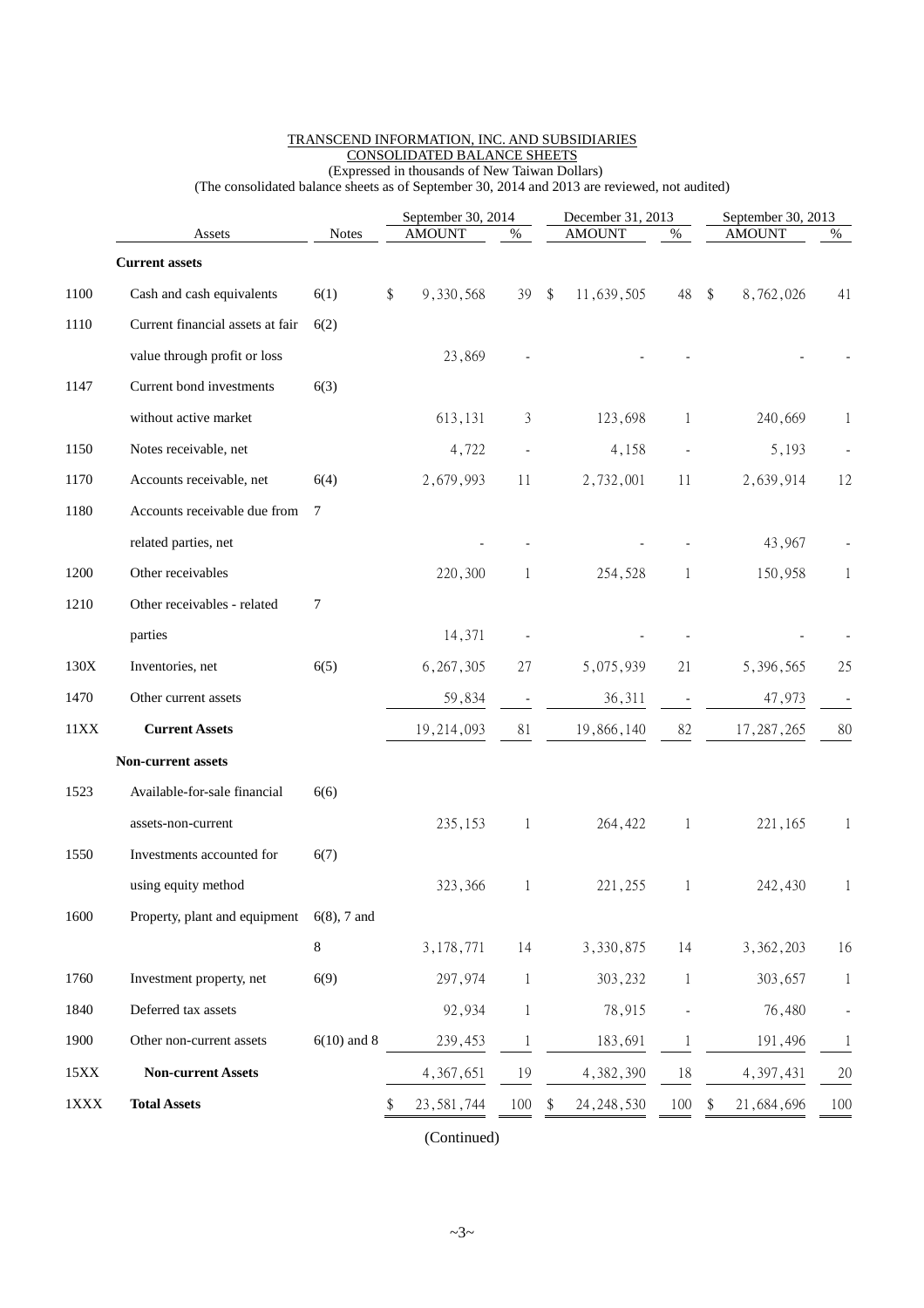|             |                                     | September 30, 2014 |    |               |                          |                         | December 31, 2013 | September 30, 2013       |                                    |                |
|-------------|-------------------------------------|--------------------|----|---------------|--------------------------|-------------------------|-------------------|--------------------------|------------------------------------|----------------|
|             | Liabilities and Equity              | <b>Notes</b>       |    | <b>AMOUNT</b> | $\%$                     |                         | <b>AMOUNT</b>     | $\%$                     | <b>AMOUNT</b>                      | $\%$           |
|             | <b>Current liabilities</b>          |                    |    |               |                          |                         |                   |                          |                                    |                |
| 2100        | Short-term borrowings               | 6(11)              | \$ | 278,000       | $\mathbf{1}$             | $\sqrt[6]{\frac{1}{2}}$ | 579,040           | $\overline{2}$           | $\sqrt[6]{\frac{1}{2}}$<br>151,050 |                |
| 2150        | Notes payable                       |                    |    | 3             |                          |                         | 1,215             |                          |                                    |                |
| 2170        | Accounts payable                    |                    |    | 2,469,542     | 11                       |                         | 2,669,584         | 11                       | 1,482,277                          | 7              |
| 2180        | Accounts payable to related         | 7                  |    |               |                          |                         |                   |                          |                                    |                |
|             | parties                             |                    |    | 93,894        |                          |                         | 45,801            |                          | 22,628                             |                |
| 2200        | Other payables                      | 6(15)              |    | 435,202       | 2                        |                         | 393,810           | 2                        | 370,955                            | $\mathbf{2}$   |
| 2230        | Current tax liabilities             |                    |    | 182,148       | 1                        |                         | 239,967           | 1                        | 153,373                            | 1              |
| 2300        | Other current liabilities           |                    |    | 49,369        |                          |                         | 50,013            |                          | 48,577                             |                |
| 21XX        | <b>Current Liabilities</b>          |                    |    | 3,508,158     | 15                       |                         | 3,979,430         | 16                       | 2,228,860                          | 10             |
|             | <b>Non-current liabilities</b>      |                    |    |               |                          |                         |                   |                          |                                    |                |
| 2570        | Deferred tax liabilities            |                    |    | 403,521       | $\mathbf{2}$             |                         | 395,542           | 2                        | 373,391                            | $\overline{2}$ |
| 2600        | Other non-current liabilities       |                    |    | 55,225        | $\overline{\phantom{a}}$ |                         | 49,349            | $\overline{\phantom{a}}$ | 55,576                             |                |
| 25XX        | <b>Non-current Liabilities</b>      |                    |    | 458,746       | $\overline{c}$           |                         | 444,891           | $\mathbf{2}$             | 428,967                            | $\mathfrak{2}$ |
| 2XXX        | <b>Total Liabilities</b>            |                    |    | 3,966,904     | 17                       |                         | 4, 424, 321       | 18                       | 2,657,827                          | 12             |
|             | Share capital                       | 6(13)              |    |               |                          |                         |                   |                          |                                    |                |
| 3110        | Common stock                        |                    |    | 4,307,617     | 18                       |                         | 4,307,617         | 18                       | 4,307,617                          | 20             |
|             | <b>Capital surplus</b>              | 6(14)              |    |               |                          |                         |                   |                          |                                    |                |
| 3200        | Capital surplus                     |                    |    | 4,799,075     | $20\,$                   |                         | 4,799,075         | 20                       | 4,799,075                          | 22             |
|             | <b>Retained earnings</b>            | 6(15)              |    |               |                          |                         |                   |                          |                                    |                |
| 3310        | Legal reserve                       |                    |    | 3,053,235     | 13                       |                         | 2,733,339         | 11                       | 2,733,339                          | 13             |
| 3350        | Unappropriated retained             |                    |    |               |                          |                         |                   |                          |                                    |                |
|             | earnings                            |                    |    | 7,476,096     | 32                       |                         | 7,975,047         | 33                       | 7,263,420                          | 33             |
|             | Other equity interest               | 6(17)              |    |               |                          |                         |                   |                          |                                    |                |
| 3400        | Other equity interest               |                    |    | 21,183)       |                          |                         | 9,131             | - (                      | 76,582)                            |                |
| $31\rm{XX}$ | Total equity attributable to        |                    |    |               |                          |                         |                   |                          |                                    |                |
|             | owners of parent                    |                    |    | 19,614,840    | 83                       |                         | 19,824,209        | 82                       | 19,026,869                         | 88             |
| 3XXX        | <b>Total Equity</b>                 |                    |    | 19,614,840    | 83                       |                         | 19,824,209        | 82                       | 19,026,869                         | 88             |
|             | <b>Commitments and contingent</b>   | 9                  |    |               |                          |                         |                   |                          |                                    |                |
|             | liabilities                         |                    |    |               |                          |                         |                   |                          |                                    |                |
|             | <b>Total Liabilities and Equity</b> |                    |    | 23, 581, 744  | 100                      | \$                      | 24, 248, 530      | 100                      | 21,684,696<br>\$                   | 100            |

### TRANSCEND INFORMATION, INC. AND SUBSIDIARIES CONSOLIDATED BALANCE SHEETS (Expressed in thousands of New Taiwan Dollars)

(The consolidated balance sheets as of September 30, 2014 and 2013 are reviewed, not audited)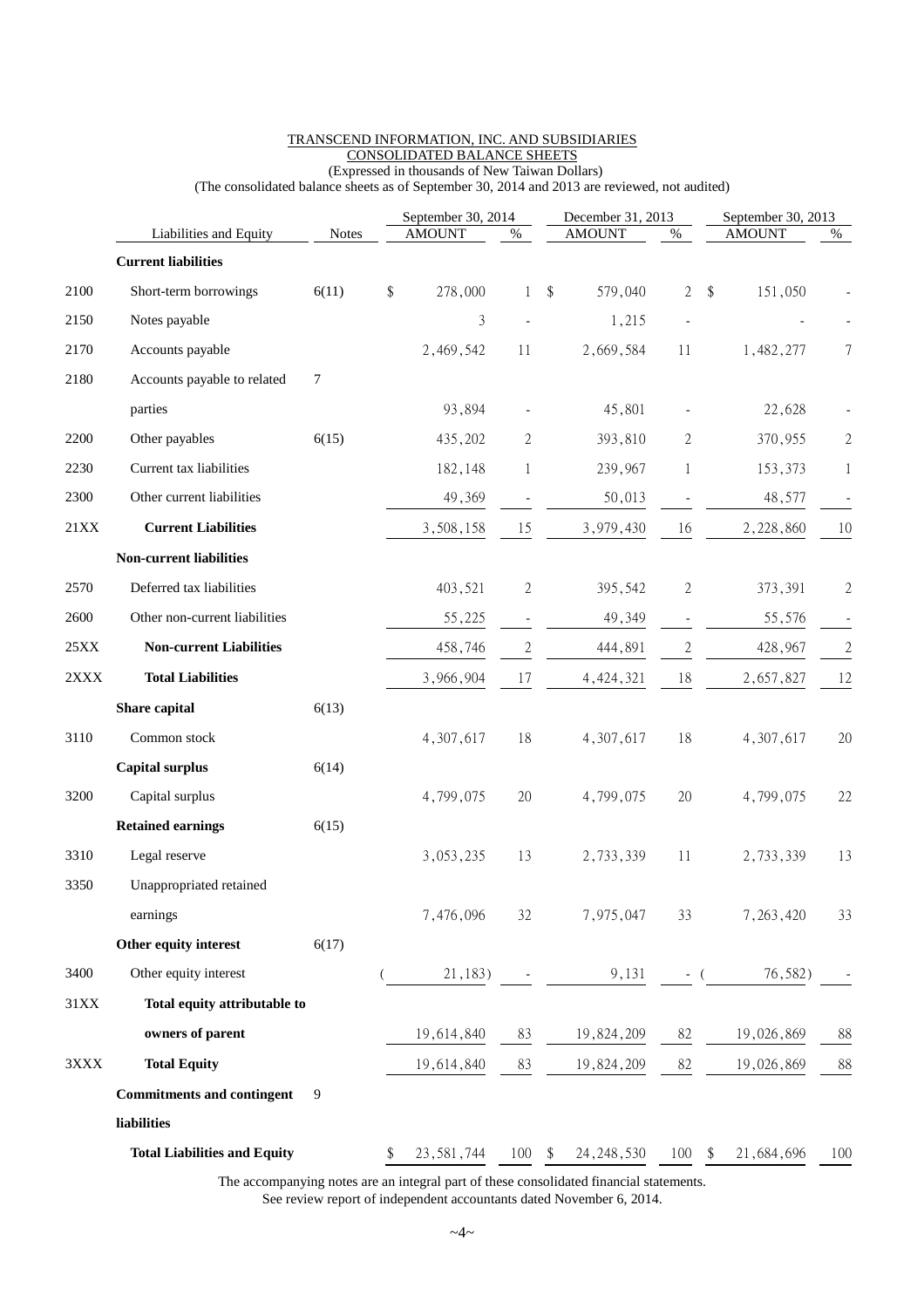### TRANSCEND INFORMATION, INC. AND SUBSIDIARIES CONSOLIDATED STATEMENTS OF COMPREHENSIVE INCOME (Expressed in thousands of New Taiwan Dollars, except Earnings Per Share)

(Unaudited)

|      |                                                                         |               |  | Three months ended September 30 |                                  | Nine months ended September 30 |                  |                        |                                  |                 |                 |
|------|-------------------------------------------------------------------------|---------------|--|---------------------------------|----------------------------------|--------------------------------|------------------|------------------------|----------------------------------|-----------------|-----------------|
|      |                                                                         |               |  | 2014                            |                                  | 2013                           |                  | 2014                   |                                  | 2013            |                 |
|      | Items                                                                   | <b>Notes</b>  |  | <b>AMOUNT</b>                   | $\%$                             | <b>AMOUNT</b>                  | %                | <b>AMOUNT</b>          | $\%$                             | <b>AMOUNT</b>   | %               |
| 4000 | <b>Operating Revenue</b>                                                | $6(18)$ and 7 |  | 6,791,191                       | $\overline{100}$<br>$\mathbb{S}$ | 6,389,192                      | $\overline{100}$ | 20, 242, 462           | $\overline{100}$<br>$\mathbb{S}$ | 19,408,126      | 100             |
| 5000 | <b>Operating Costs</b>                                                  | $6(5)$ and 7  |  | $5,339,698$ )(                  | 79)                              | $5,309,842$ )(                 | 83)              | 16,016,661)            | 79)                              | $15,646,035$ )( | 81)             |
| 5900 | <b>Gross Profit</b>                                                     |               |  | , 451, 493                      | 21                               | 1,079,350                      | 17               | 4,225,801              | 21                               | 3,762,091       | $\overline{19}$ |
|      | <b>Operating Expenses</b>                                               | 6(21)         |  |                                 |                                  |                                |                  |                        |                                  |                 |                 |
| 6100 | Sales and marketing expenses                                            |               |  | $334,735$ )(                    | $5)$ (                           | $261,620$ )(                   | $4)$ (           | $911,551$ )(           | $5)$ (                           | $772,884$ $($   | 4)              |
| 6200 | General and administrative expenses                                     |               |  | $106,930$ $($                   | $1)$ (                           | $94,659$ )(                    | $1)$ (           | $301, 166$ )(          | $1)$ (                           | $299,373$ )(    | 1)              |
| 6300 | Research and development expenses                                       |               |  | $45,069$ )                      | $1)$ (                           | 35,822)                        | $1)$ (           | $133,391)$ (           | $1)$ (                           | $122,424$ )(    |                 |
| 6000 | <b>Total operating expenses</b>                                         |               |  | $486,734$ )(                    | $7)$ (                           | 392, 101)                      | $6)$ (           | ,346,108)              | 7 <sub>0</sub>                   | ,194,681)       | 6)              |
| 6900 | <b>Operating Profit</b>                                                 |               |  | 964,759                         | 14                               | 687,249                        | 11               | 2,879,693              | 14                               | 2,567,410       | $\overline{13}$ |
|      | <b>Non-operating Income and Expenses</b>                                |               |  |                                 |                                  |                                |                  |                        |                                  |                 |                 |
| 7010 | Other income                                                            | 6(19)         |  | 44,038                          |                                  | 24,414                         |                  | 144,621                |                                  | 84,957          |                 |
| 7020 | Other gains and losses                                                  | 6(20)         |  | 116,952                         | 2                                | 26,055                         |                  | 118,327                |                                  | 242,507         |                 |
| 7050 | Finance costs                                                           |               |  | 876)                            | $-$ (                            | 124)                           | $\sim$ $-$       | 7,622)                 | $-$ (                            | 189)            |                 |
| 7060 | Share of loss of associates and joint ventures accounted for            | 6(7)          |  |                                 |                                  |                                |                  |                        |                                  |                 |                 |
|      | under equity method                                                     |               |  | 1,359)                          |                                  | 7,975)                         |                  | 897)                   |                                  | 9,228)          |                 |
| 7000 | Total non-operating income and expenses                                 |               |  | 158,755                         | ി                                | 42,370                         |                  | 254,429                |                                  | 318,047         |                 |
| 7900 | <b>Profit before Income Tax</b>                                         |               |  | 1,123,514                       | $\overline{16}$                  | 729,619                        | $\overline{12}$  | 3,134,122              | 15                               | 2,885,457       | $\overline{15}$ |
| 7950 | Income tax expense                                                      | 6(22)         |  | 157,252)                        | 2)                               | 109,879)                       | 2)               | 427,074)               | 2)                               | 392,740)        | 2 <sup>1</sup>  |
| 8200 | Profit for the period                                                   |               |  | 966,262                         | 14                               | 619,740                        | 10               | 2,707,048              | 13                               | , 492, 717      | 13              |
|      | <b>Other Comprehensive Income</b>                                       |               |  |                                 |                                  |                                |                  |                        |                                  |                 |                 |
| 8310 | Foreign exchange translation differences for foreign operations $6(17)$ |               |  | 58,315                          | 1(                               | $30,762$ )(                    | $1)(\$           | 1,259)                 |                                  | 97,418          |                 |
| 8325 | Unrealized loss on available-for-sale financial assets                  | 6(6)          |  | $66,668$ )(                     | $1)$ (                           | 20,904)                        |                  | 29,269)                |                                  | 41,172)         |                 |
| 8399 | Income tax on other comprehensive income                                | 6(17)(22)     |  | 9,914)                          |                                  | 5,230                          |                  | 214                    |                                  | 16,561)         |                 |
| 8300 | Other comprehensive income for period                                   |               |  | 18,267                          | (<br>$\overline{\phantom{a}}$    | 46,436                         | $1)(\$           | 30,314)                |                                  | 39,685          |                 |
| 8500 | <b>Total comprehensive income</b>                                       |               |  | 947,995                         | 14                               | 573,304                        | 9                | $\overline{2,676,734}$ | 13                               | 2,532,402       | 13              |
|      | Net Profit attributable to:                                             |               |  |                                 |                                  |                                |                  |                        |                                  |                 |                 |
| 8610 | Owners of parent                                                        |               |  | 966,262                         | 14                               | 619,740                        | 10               | 2,707,048              | 13                               | 2,492,717       | -13             |
|      | Comprehensive Income attributable to:                                   |               |  |                                 |                                  |                                |                  |                        |                                  |                 |                 |
| 8710 | Owners of parent                                                        |               |  | 947,995                         | 14<br>\$                         | 573,304                        | 9<br>\$          | 2,676,734              | 13<br>\$                         | 2,532,402       |                 |
|      | <b>Earnings Per Share</b>                                               | 6(23)         |  |                                 |                                  |                                |                  |                        |                                  |                 |                 |
| 9750 | <b>Basic earnings per share</b>                                         |               |  |                                 | 2.24                             |                                | l . 44           |                        | 6.28                             |                 | 5.79            |
| 9850 | Diluted earnings per share                                              |               |  |                                 | 2.24<br>$\mathcal{S}$            |                                | \$<br>1.44       |                        | 6.28<br>$\mathcal{S}$            |                 | 5.78            |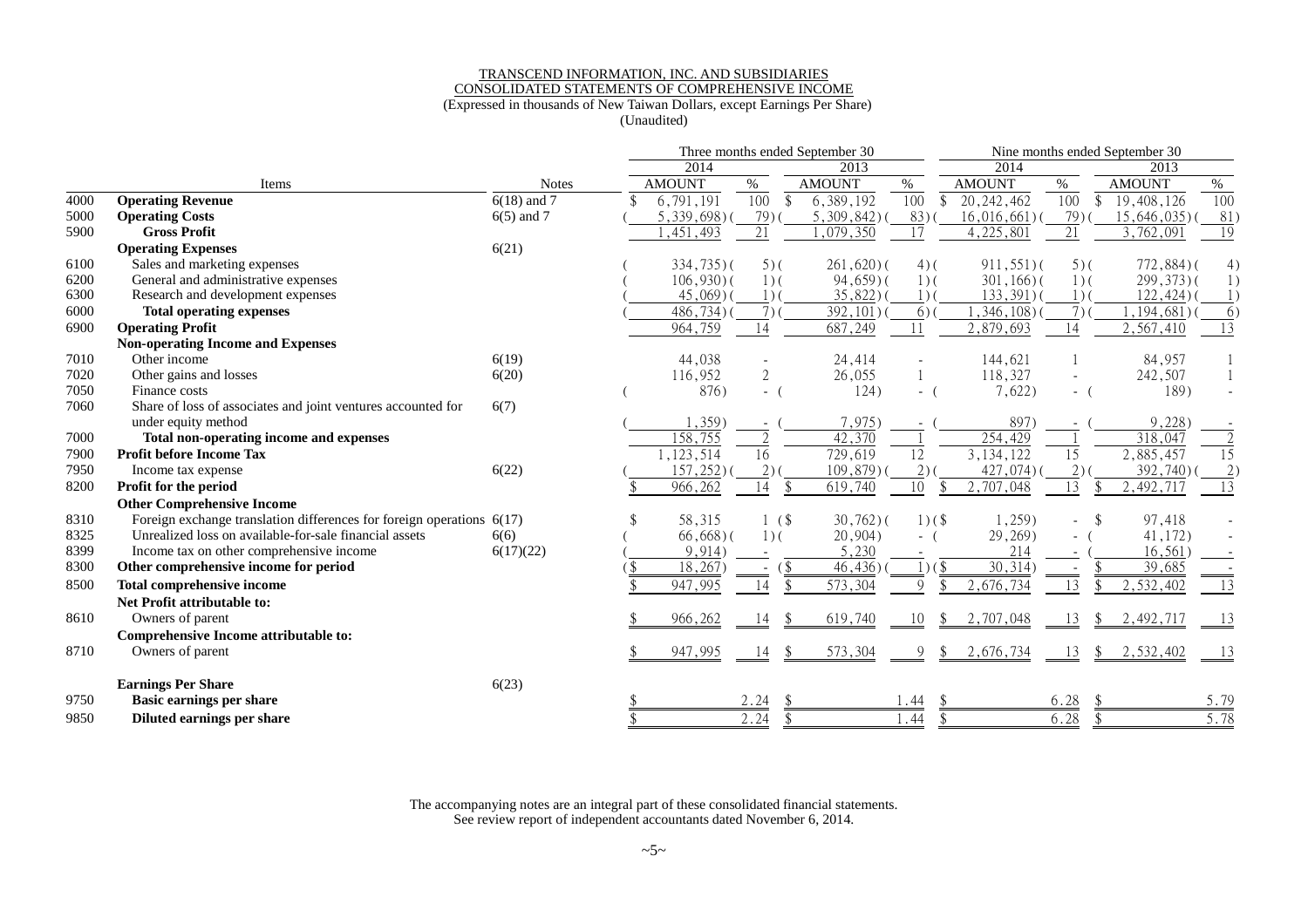### TRANSCEND INFORMATION, INC. AND SUBSIDIARIES CONSOLIDATED STATEMENTS OF CHANGES IN EQUITY FOR THE NINE-MONTH PERIODS ENDED SEPTEMBER 30, 2014 AND 2013 (Expressed in thousands of New Taiwan dollars, except as otherwise indicated) (UNAUDITED)

|                                                    |              | Equity attributable to owners of the parent |                               |                                                |                                               |               |                                     |                                                                    |                                                                         |               |
|----------------------------------------------------|--------------|---------------------------------------------|-------------------------------|------------------------------------------------|-----------------------------------------------|---------------|-------------------------------------|--------------------------------------------------------------------|-------------------------------------------------------------------------|---------------|
|                                                    |              |                                             |                               | <b>Capital Reserves</b>                        |                                               |               | <b>Retained Earnings</b>            |                                                                    | Other equity interest                                                   |               |
|                                                    | <b>Notes</b> | Common stock                                | Additional<br>paid-in capital | Capital surplus,<br>donated assets<br>received | Capital surplus,<br>net assets from<br>merger | Legal reserve | Unappropriated<br>retained earnings | Currency<br>translation<br>differences of<br>foreign<br>operations | Unrealized gain or<br>loss on<br>available-for-sale<br>financial assets | Total equity  |
|                                                    |              |                                             |                               |                                                |                                               |               |                                     |                                                                    |                                                                         |               |
| For the nine-month period ended September 30, 2013 |              |                                             |                               |                                                |                                               |               |                                     |                                                                    |                                                                         |               |
| Balance at January 1, 2013                         |              | \$4,307,617                                 | \$4,975,222                   | $\mathbf{\hat{s}}$<br>4,106                    | 35,128<br>-\$                                 | \$2,448,801   | \$7,639,812                         | 95,549) (\$<br>(                                                   | 20,718)                                                                 | \$19,294,419  |
| Appropriations of 2012 earnings                    | 6(15)        |                                             |                               |                                                |                                               |               |                                     |                                                                    |                                                                         |               |
| Legal reserve                                      |              |                                             |                               |                                                | $\overline{\phantom{a}}$                      | 284,538       | 284,538)                            |                                                                    |                                                                         |               |
| Cash dividends                                     |              |                                             |                               |                                                |                                               |               | 2,584,571)                          |                                                                    |                                                                         | 2,584,571)    |
| Change in capital reserve                          |              |                                             |                               |                                                |                                               |               |                                     |                                                                    |                                                                         |               |
| Cash distribution of capital reserve               |              | $\sim$                                      | 215,381)                      |                                                |                                               |               |                                     |                                                                    | $\sim$                                                                  | 215,381)      |
| Net income for the period                          |              |                                             |                               |                                                |                                               |               | 2,492,717                           |                                                                    | $\sim$                                                                  | 2,492,717     |
| Other comprehensive income for the period          | 6(17)        |                                             |                               |                                                |                                               |               |                                     | 80,857                                                             | 41,172                                                                  | 39,685        |
| Balance at September 30, 2013                      |              | \$4,307,617                                 | \$4,759,841                   | 4,106                                          | 35,128<br>-8                                  | \$2,733,339   | \$7,263,420                         | $14,692$ )<br>68                                                   | 61,890<br>(S                                                            | \$19,026,869  |
| For the nine-month period ended September 30, 2014 |              |                                             |                               |                                                |                                               |               |                                     |                                                                    |                                                                         |               |
| Balance at January 1, 2014                         |              | \$4,307,617                                 | \$4,759,841                   | 4,106<br>-\$                                   | 35,128<br>$\mathbf{\hat{S}}$                  | \$2,733,339   | \$7,975,047                         | 27,764<br>-\$                                                      | (<br>18,633)                                                            | \$19,824,209  |
| Appropriations of 2013 earnings                    | 6(15)        |                                             |                               |                                                |                                               |               |                                     |                                                                    |                                                                         |               |
| Legal reserve                                      |              |                                             |                               |                                                |                                               | 319,896       | 319,896)                            |                                                                    |                                                                         |               |
| Cash dividends                                     |              |                                             |                               |                                                |                                               | $\sim$        | $2,886,103$ )                       |                                                                    | $\sim$                                                                  | $2,886,103$ ) |
| Net income for the period                          |              |                                             |                               |                                                |                                               | $\sim$        | 2,707,048                           |                                                                    | $\sim$                                                                  | 2,707,048     |
| Other comprehensive income for the period          | 6(17)        |                                             |                               |                                                |                                               |               |                                     | 1,045                                                              | 29,269                                                                  | $30,314$ )    |
| Balance at September 30, 2014                      |              | \$4,307,617                                 | \$4,759,841                   | 4,106                                          | 35,128<br>-S                                  | \$3,053,235   | \$7,476,096                         | 26,719                                                             | 47,902<br>$\left( \frac{1}{2} \right)$                                  | \$19,614,840  |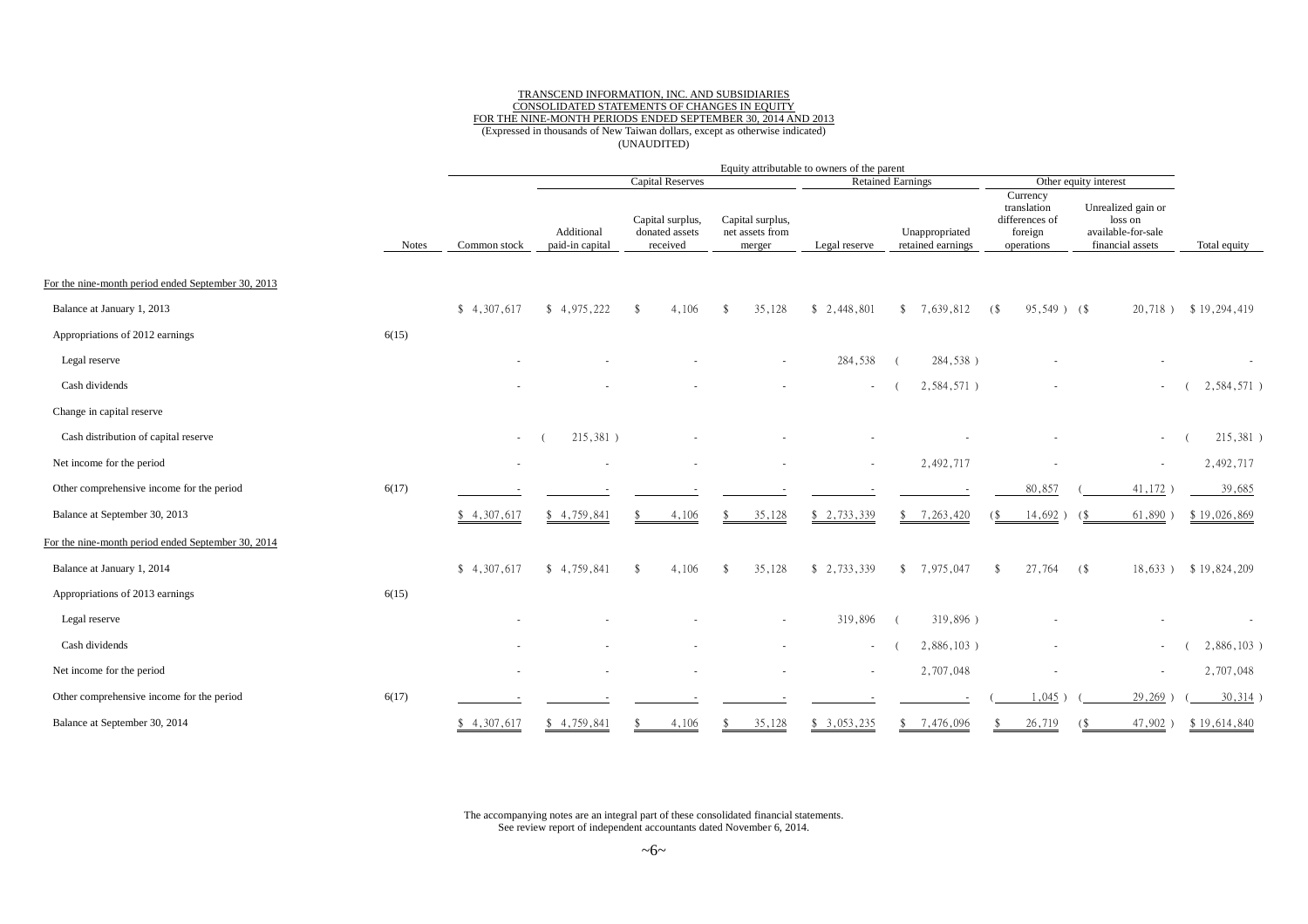### TRANSCEND INFORMATION, INC. AND SUBSIDIARIES

### CONSOLIDATED STATEMENTS OF CASH FLOWS (Expressed in thousands of New Taiwan Dollars)

(Unaudited)

|                                                                                             |              |    | For the nine-month          |                |               |  |  |  |
|---------------------------------------------------------------------------------------------|--------------|----|-----------------------------|----------------|---------------|--|--|--|
|                                                                                             |              |    | periods ended September 30, |                |               |  |  |  |
|                                                                                             | <b>Notes</b> |    | 2014                        |                | 2013          |  |  |  |
| CASH FLOWS FROM OPERATING ACTIVITIES                                                        |              |    |                             |                |               |  |  |  |
| Consolidated profit before tax for the period                                               |              | \$ | 3, 134, 122                 | \$             | 2,885,457     |  |  |  |
| Adjustments to reconcile profit before tax to net cash provided by operating<br>activities: |              |    |                             |                |               |  |  |  |
| Income and expenses having no effect on cash flows                                          |              |    |                             |                |               |  |  |  |
| Net gains on financial assets at fair value through profit or loss                          | 6(2)(20)     |    | 23,869)                     |                | 29,979)       |  |  |  |
| Gain on disposal of financial assets                                                        | 6(3)(20)     |    | 9,244)                      | $\sqrt{ }$     | 110,534)      |  |  |  |
| Share of loss of associates and joint ventures accounted for using equity<br>method         | 6(7)         |    | 897                         |                | 9,228         |  |  |  |
| Provision for bad debt expense                                                              | 6(4)         |    | 10,564                      |                | 15,258        |  |  |  |
| Loss (gain) on market price decline (recovery) of inventory                                 | 6(5)         |    | 51,991                      | - (            | 14, 195)      |  |  |  |
| Depreciation expense                                                                        | 6(21)        |    | 176,597                     |                | 178,441       |  |  |  |
| Interest income                                                                             | 6(19)        | (  | 130,984)                    | $\left($       | 73,431)       |  |  |  |
| Interest expense                                                                            |              |    | 7,622                       |                |               |  |  |  |
| Gains on disposal of property, plant and equipment                                          | 6(20)        |    | $375$ ) (                   |                | 1,441)        |  |  |  |
| Changes in assets/liabilities relating to operating activities                              |              |    |                             |                |               |  |  |  |
| Net changes in assets relating to operating activities                                      |              |    |                             |                |               |  |  |  |
| Net gain on financial assets at fair value through profit or loss                           |              |    |                             |                | 29,979        |  |  |  |
| Notes and accounts receivable                                                               |              |    | 40,624                      | $\overline{ }$ | 113,498)      |  |  |  |
| Other receivables                                                                           |              |    | 53,387                      |                | 128,880       |  |  |  |
| Other receivables - related parties                                                         |              |    | 14,371)                     |                |               |  |  |  |
| Inventories                                                                                 |              |    | 1,243,357)                  |                | 839,960       |  |  |  |
| Other current assets                                                                        |              |    | 23,484)                     |                | 10,925        |  |  |  |
| Increase in other non-current assets                                                        |              |    | 55,762)                     | $\sqrt{2}$     | 33,990)       |  |  |  |
| Net changes in liabilities relating to operating activities                                 |              |    |                             |                |               |  |  |  |
| Notes and accounts payable                                                                  |              | (  | $153, 161$ )                |                | $1,822,034$ ) |  |  |  |
| Other payables                                                                              |              |    | 41,392                      |                | 97,247)       |  |  |  |
| Other current liabilities                                                                   |              |    | 644)                        |                | 9,000         |  |  |  |
| Other non-current liabilities                                                               |              |    | 5,876                       |                | 4,291)        |  |  |  |
| Cash generated from operations                                                              |              |    | 1,867,821                   |                | 1,806,488     |  |  |  |
| Interest received                                                                           |              |    | 111,825                     |                | 71,874        |  |  |  |
| Interest paid                                                                               |              |    | 7,661)                      |                |               |  |  |  |
| Income tax paid                                                                             |              |    | 490,719)                    |                | 449,909)      |  |  |  |
| Net cash provided by operating activities                                                   |              |    | ,481,266                    |                | , 428, 453    |  |  |  |
| CASH FLOWS FROM INVESTING ACTIVITIES                                                        |              |    |                             |                |               |  |  |  |
| (Increase) decrease in bond investments without active markets                              |              |    | 475,311)                    |                | 243,251       |  |  |  |
| Acquisition of property, plant and equipment                                                | 6(8)         |    | $76,842$ )                  | $\overline{ }$ | 37,711)       |  |  |  |
| Proceeds from disposal of property, plant and equipment                                     | 6(8)         |    | 56,433                      |                | 4,365         |  |  |  |
| Increase in investments accounted for using equity method                                   | 6(7)         |    | $103,008$ )                 |                |               |  |  |  |
| Net cash (used in) provided by investing activities                                         |              |    | 598,728)                    |                | 209,905       |  |  |  |
| <u>CASH FLOWS FROM FINANCING ACTIVITIES</u>                                                 |              |    |                             |                |               |  |  |  |
| Decrease in short-term borrowings                                                           |              |    | 295,140)                    |                |               |  |  |  |
| Payment of cash dividends                                                                   |              |    | 2,886,103)                  |                | 2,799,952)    |  |  |  |
| Net cash used in financing activities                                                       |              |    | 3, 181, 243)                |                | 2,799,952)    |  |  |  |
| Effect of foreign exchange rate changes                                                     |              |    | 10,232)                     |                | 51,377        |  |  |  |
| Decrease in cash and cash equivalents                                                       |              |    | $2,308,937$ )               |                | 1,110,217)    |  |  |  |
| Cash and cash equivalents at beginning of period                                            |              |    | 11,639,505                  |                | 9,872,243     |  |  |  |
| Cash and cash equivalents at end of period                                                  |              | \$ | 9,330,568                   | $\frac{1}{2}$  | 8,762,026     |  |  |  |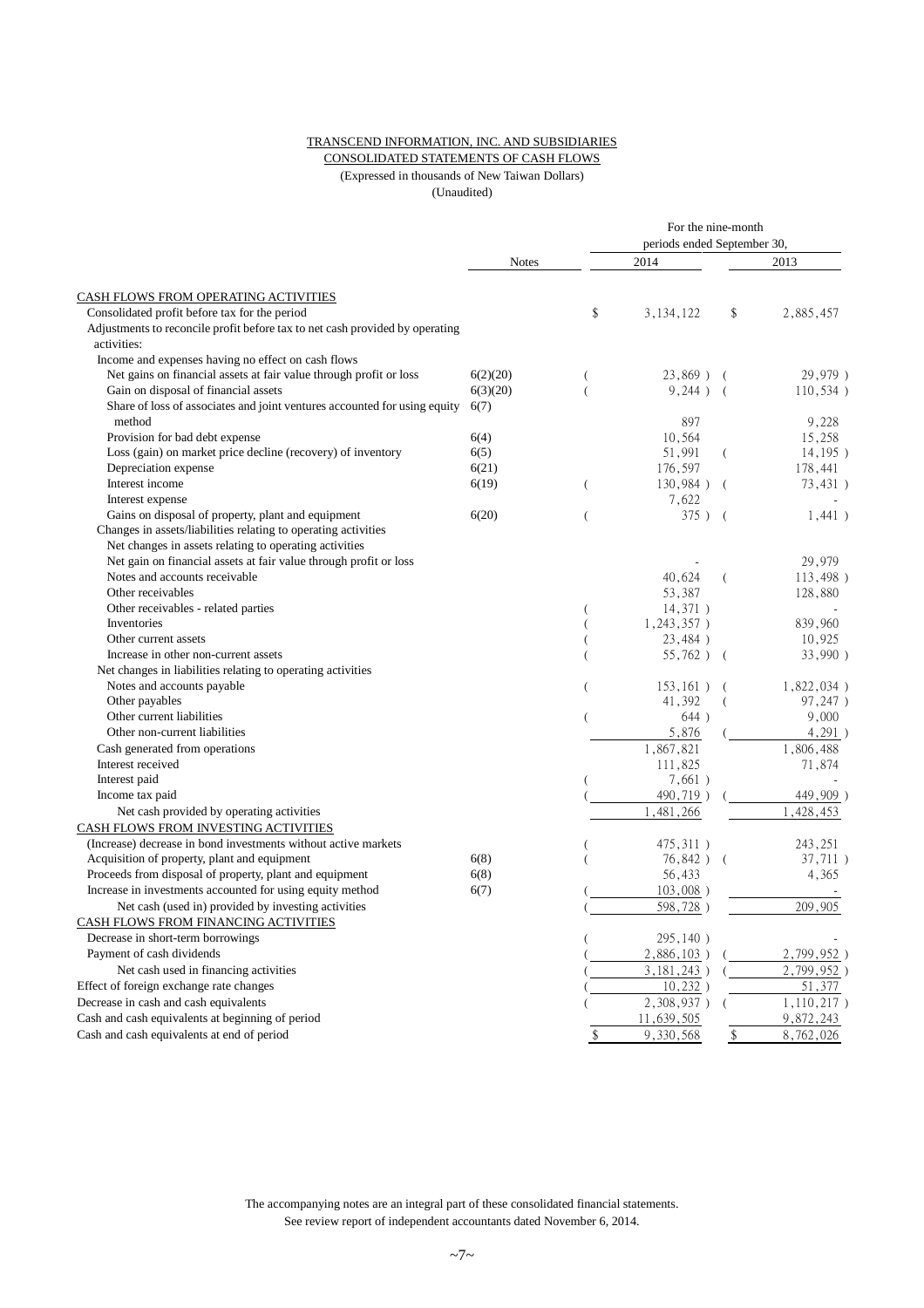# TRANSCEND INFORMATION, INC. AND SUBSIDIARIES NOTES TO THE CONSOLIDATED FINANCIAL STATEMENTS SEPTEMBER 30, 2014 AND 2013 (EXPRESSED IN THOUSANDS OF NEW TAIWAN DOLLARS, EXCEPT AS OTHERWISE INDICATED) (Unaudited)

## 1. HISTORY AND ORGANIZATION

Transcend Information, Inc. (the "Company") was incorporated under the provisions of the Company Law of the Republic of China (R.O.C.) in August 1989. The main activities of the Company and its subsidiaries (collectively referred herein as the "Group") are manufacturing, processing and the sale of computer software and hardware, peripheral equipment and other computer components. The Securities and Futures Commission of the Republic of China had approved the Company's shares to be listed on the Taiwan Stock Exchange and the shares started trading on May 3, 2001.

2. THE DATE OF AUTHORIZATION FOR ISSUANCE OF THE CONSOLIDATED FINANCIAL STATEMENTS AND PROCEDURES FOR AUTHORIZATION

These consolidated financial statements were authorized for issuance by the Board of Directors on November 6, 2014.

### 3. APPLICATION OF NEW STANDARDS, AMENDMENTS AND INTERPRETATIONS

(1) Effect of the adoption of new issuances of or amendments to International Financial Reporting Standards ("IFRS") as endorsed by the Financial Supervisory Commission ("FSC")

None.

(2) Effect of new issuances of or amendments to IFRSs as endorsed by the FSC but not yet adopted by the Group

According to Financial-Supervisory-Securities-Auditing No. 1030010325 issued on April 3, 2014, commencing 2015, companies with shares listed on the TWSE or traded on the Taiwan GreTai Securities Market or Emerging Stock Market shall adopt the 2013 version of IFRS (not including IFRS 9, 'Financial instruments' but including the "Regulations Governing the Preparation of Financial Reports by Securities Issuers " effective January 1, 2015) as endorsed by the FSC in preparing the consolidated financial statements. The related new standards, interpretations and amendments are listed below: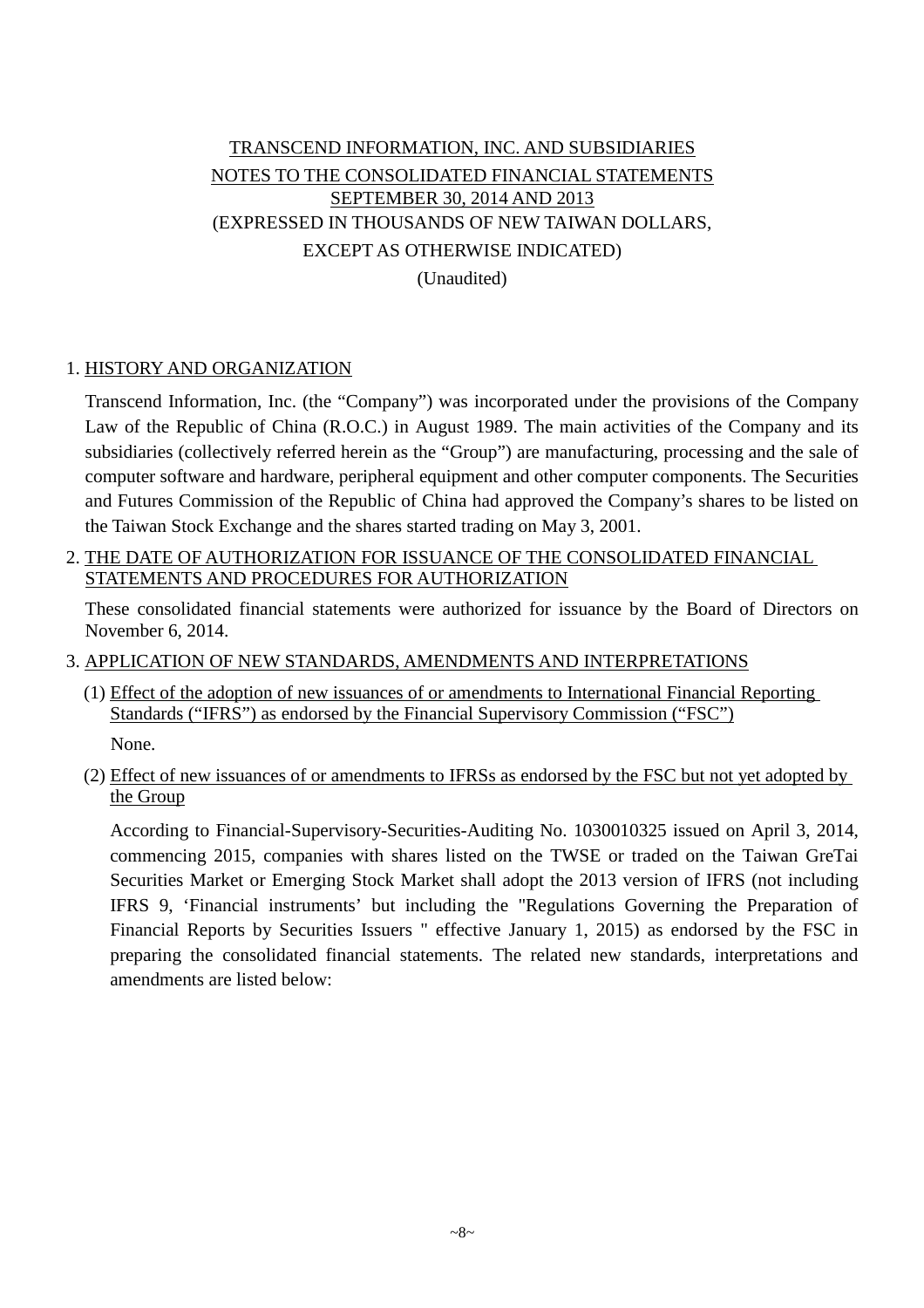|                                                           | <b>Effective Date by</b>               |
|-----------------------------------------------------------|----------------------------------------|
|                                                           | <b>International Accounting</b>        |
| New Standards, Interpretations and Amendments             | <b>Standards Board</b>                 |
| Limited exemption from comparative IFRS 7                 | July 1, 2010                           |
| disclosures for first-time adopters (amendment to IFRS 1) |                                        |
| Severe hyperinflation and removal of fixed dates          | July 1, 2011                           |
| for first-time adopters (amendment to IFRS 1)             |                                        |
| Government loans (amendment to IFRS 1)                    | January 1, 2013                        |
| Disclosures - Transfers of financial assets               | July 1, 2011                           |
| (amendment to IFRS 7)                                     |                                        |
| Disclosures – Offsetting financial assets and financial   | January 1, 2013                        |
| liabilities                                               |                                        |
| IFRS 10, 'Consolidated financial statements'              | January 1, 2013                        |
|                                                           | (Investment entities: January 1, 2014) |
| IFRS 11, 'Joint arrangements'                             | January 1, 2013                        |
| IFRS 12, Disclosure of interests in other entities'       | January 1, 2013                        |
| IFRS 13, 'Fair value measurement'                         | January 1, 2013                        |
| Presentation of items of other comprehensive income       | July 1, 2012                           |
| (amendment to IAS 1)                                      |                                        |
| Deferred tax: recovery of underlying assets               | January 1, 2012                        |
| (amendment to IAS 12)                                     |                                        |
| IAS 19 (revised), 'Employee benefits'                     | January 1, 2013                        |
| IAS 27, 'Separate financial statements'                   | January 1, 2013                        |
| (as amended in 2011)                                      |                                        |
| IAS 28, 'Investments in associates and joint ventures'    | January 1, 2013                        |
| (as amended in $2011$ )                                   |                                        |
| Offsetting financial assets and financial liabilities     | January 1, 2014                        |
| (amendment to IAS 32)                                     |                                        |
| IFRIC 20, 'Stripping costs in the production phase        | January 1, 2013                        |
| of a surface mine'                                        |                                        |
| Improvements to IFRSs 2010                                | January 1, 2011                        |
| Improvements to IFRSs 2009 - 2011                         | January 1, 2013                        |

Based on the Group's assessment, the adoption of the 2013 version of IFRS has no significant impact on the consolidated financial statements of the Group, except for the following:

A. IAS 1, 'Presentation of financial statements'

The amendment requires entities to separate items presented in OCI classified by nature into two groups on the basis of whether they are potentially reclassifiable to profit or loss subsequently when specific conditions are met. If the items are presented before tax then the tax related to each of the two groups of OCI items (those that might be reclassified and those that will not be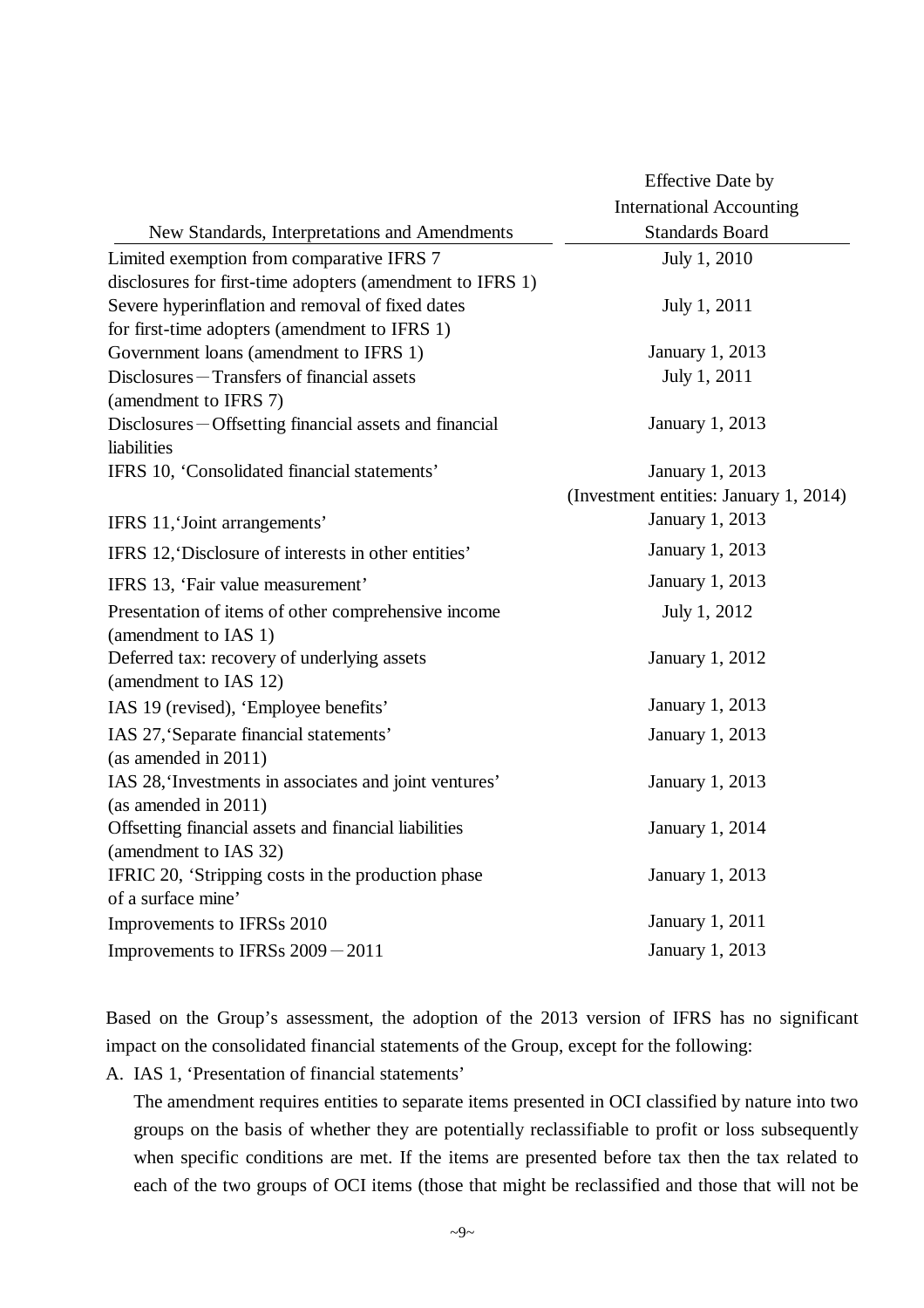reclassified) must be shown separately. Accordingly, the Group will adjust its presentation of the statement of comprehensive income.

B. IFRS 12, 'Disclosure of interests in other entities'

The standard integrates the disclosure requirements for subsidiaries, joint arrangements, associates and unconsolidated structured entities. And, the Group will disclose additional information about its interests in consolidated entities and unconsolidated entities accordingly.

For the above items, the Group is assessing their impact on the consolidated financial statements and will disclose the affected amounts accordingly.

(3) IFRSs issued by IASB but not yet endorsed by the FSC

New standards, interpretations and amendments issued by IASB but not yet included in the 2013 version of IFRS as endorsed by the FSC:

|                                                                         | <b>Effective Date by</b>        |
|-------------------------------------------------------------------------|---------------------------------|
|                                                                         | <b>International Accounting</b> |
| New Standards, Interpretations and Amendments                           | <b>Standards Board</b>          |
| IFRS 9, 'Financial instruments'                                         | January 1, 2018                 |
| Sale or contribution of assets between an investor and its associate or | January 1, 2016                 |
| joint venture (amendments to IFRS 10 and IAS 28)                        |                                 |
| Accounting for acquisition of interests in joint operations             | January 1, 2016                 |
| (amendments to IFRS 11)                                                 |                                 |
| IFRS 14, 'Regulatory deferral accounts'                                 | January 1, 2016                 |
| IFRS 15, 'Revenue from contracts with customers'                        | January 1, 2017                 |
| Clarification of acceptable methods of depreciation and amortisation    | January 1, 2016                 |
| (amendments to IAS 16 and IAS 38)                                       |                                 |
| Agriculture: bearer plants (amendments to IAS 16 and IAS 41)            | January 1, 2016                 |
| Defined benefit plans: employee contributions                           | July 1, 2014                    |
| (amendments to IAS 19R)                                                 |                                 |
| Equity method in separate financial statements (amendments to IAS 27)   | January 1, 2016                 |
| Recoverable amount disclosures for non-financial assets                 | January 1, 2014                 |
| (amendments to IAS 36)                                                  |                                 |
| Novation of derivatives and continuation of hedge accounting            | January 1, 2014                 |
| (amendments to IAS 39)                                                  |                                 |
| IFRIC 21, 'Levies'                                                      | January 1, 2014                 |
| Improvements to IFRSs 2010-2012                                         | July 1, 2014                    |
| Improvements to IFRSs 2011-2013                                         | July 1, 2014                    |
| Improvements to IFRSs 2012-2014                                         | January 1, 2016                 |

The Group is assessing the potential impact of the new standards, interpretations and amendments above and has not yet been able to reliably estimate their impact on the consolidated financial statements.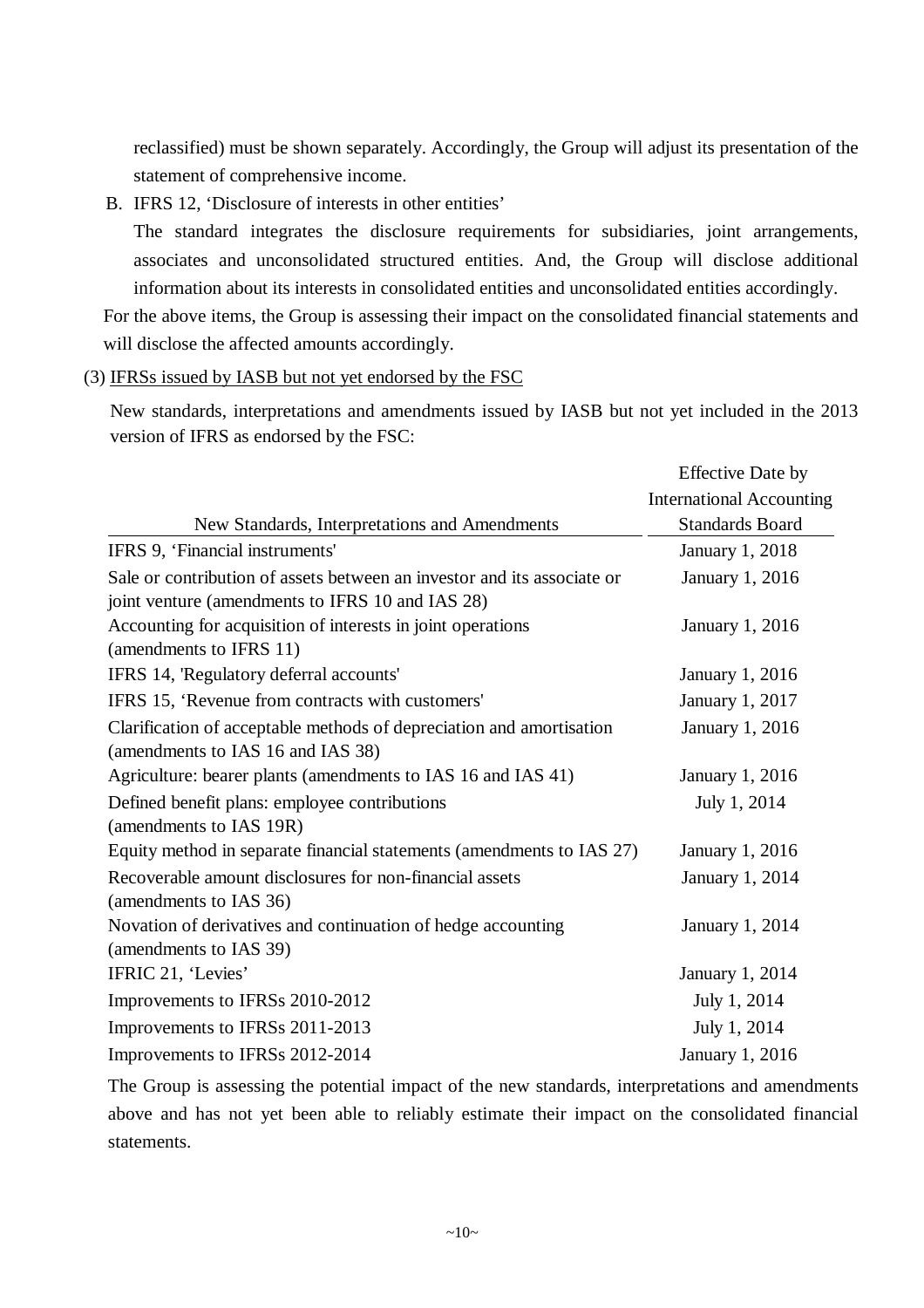## 4. SUMMARY OF SIGNIFICANT ACCOUNTING POLICIES

Except for the compliance statement, basis of preparation and basis of consolidation that are set out below, the rest of the principal accounting policies applied in the preparation of these consolidated financial statements are the same as those disclosed in Note 4 to the consolidated financial statements as of and for the year ended December 31, 2013. These policies have been consistently applied to all the periods presented, unless otherwise stated.

## (1) Compliance statement

- A. The consolidated financial statements of the Group have been prepared in accordance with the "Rules Governing the Preparation of Financial Statements by Securities Issuers" and IAS 34, 'Interim Financial Reporting' as endorsed by the FSC.
- B. The consolidated financial statements as of and for the nine-month period ended September 30, 2014 should be read together with those as of and for the year ended December 31, 2013.

## (2) Basis of preparation

- A. Except for the following items, the consolidated financial statements have been prepared under the historical cost convention:
	- (a) Financial assets and financial liabilities (including derivative instruments) at fair value through profit or loss.
	- (b) Available-for-sale financial assets measured at fair value.
	- (c) Liabilities on cash-settled share-based payment arrangements measured at fair value.
	- (d) Defined benefit liabilities recognized based on the net amount of pension fund assets less present value of defined benefit obligations.
- B. The preparation of financial statements in conformity with International Financial Reporting Standards, International Accounting Standards, IFRIC Interpretations, and SIC Interpretations as endorsed by the FSC (collectively referred herein as the "IFRSs") requires the use of certain critical accounting estimates. It also requires management to exercise its judgment in the process of applying the Group's accounting policies. The areas involving a higher degree of judgment or complexity, or areas where assumptions and estimates are significant to the consolidated financial statements are disclosed in Note 5.

## (3) Basis of consolidation

A. Basis for preparation of consolidated financial statements:

Basis for preparation of these consolidated financial statements is the same as that for preparation of the consolidated financial statements as of and for the year ended December 31, 2013.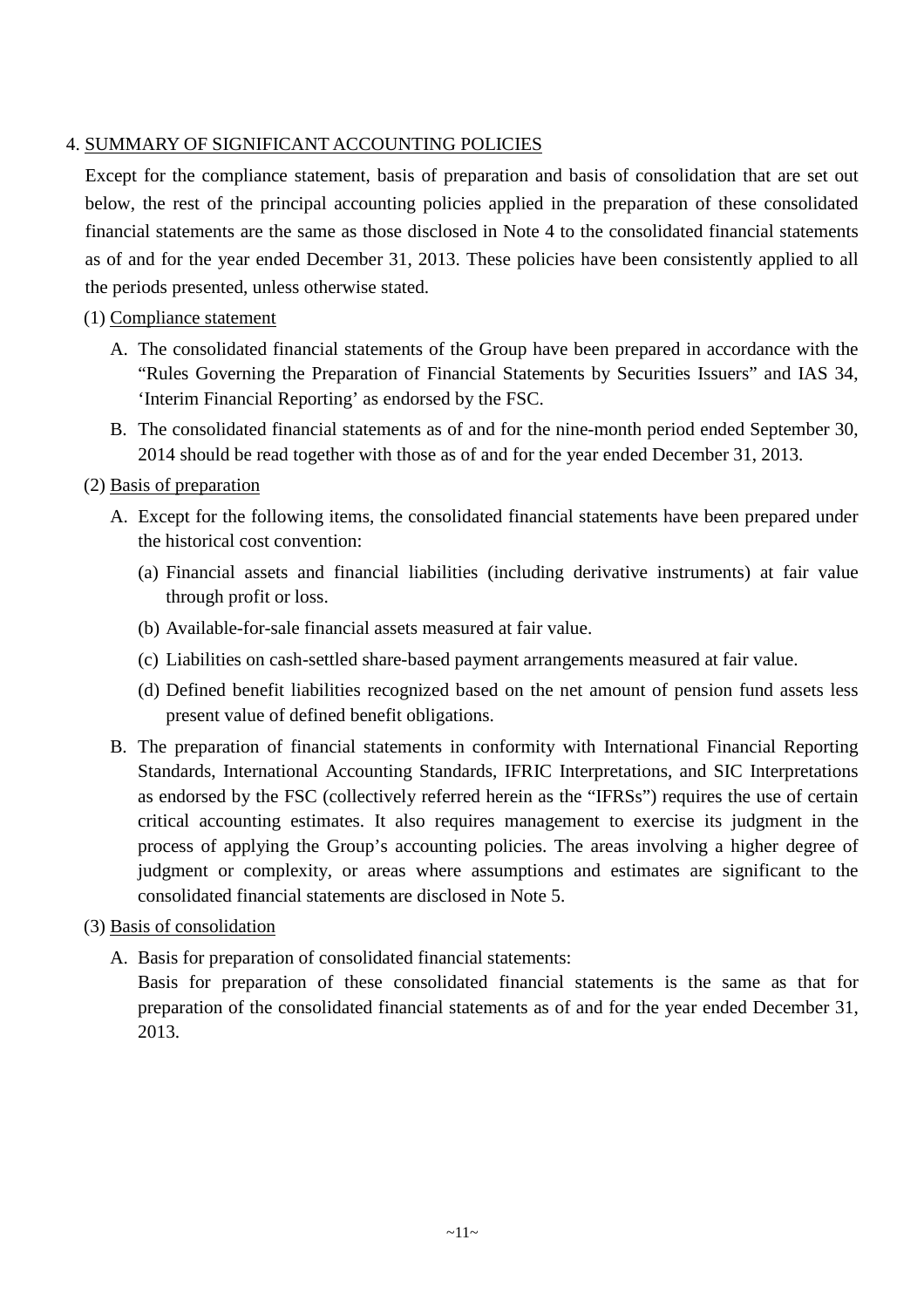|                            |                                                                              |                                                                                                                                   | Ownership (%) |                    |           |             |
|----------------------------|------------------------------------------------------------------------------|-----------------------------------------------------------------------------------------------------------------------------------|---------------|--------------------|-----------|-------------|
| Name of                    | Name of                                                                      | <b>Main Business</b>                                                                                                              |               | September December | September |             |
| Investor                   | Subsidiary                                                                   | Activities                                                                                                                        | 30, 2014      | 31, 2013           | 30, 2013  | Description |
| Transcend<br>Taiwan        | Saffire Investment Ltd.<br>(Saffire)                                         | Investment holding company                                                                                                        | 100           | 100                | 100       |             |
| $\prime\prime$             | Transcend Japan Inc.<br>(Transcend Japan)                                    | Wholesaler of computer memory<br>modules and peripheral products                                                                  | 100           | 100                | 100       |             |
| $\prime\prime$             | <b>Transcend Information</b><br>Inc. (Transcend USA)                         | Wholesaler of computer memory<br>modules and peripheral products                                                                  | 100           | 100                | 100       | Note 1      |
| $\prime\prime$             | Transcend Korea Inc.<br>(Transcend Korea)                                    | Wholesaler of computer memory<br>modules and peripheral products                                                                  | 100           | 100                | 100       |             |
| Saffire<br>Investment Ltd. | Memhiro Pte. Ltd.<br>(Memhiro)                                               | Investment holding company                                                                                                        | 100           | 100                | 100       |             |
| Memhiro Pte.<br>Ltd.       | <b>Transcend Information</b><br>Europe B.V. (Transcend<br>Europe)            | Wholesaler of computer memory<br>modules and peripheral products                                                                  | 100           | 100                | 100       |             |
| $^{\prime\prime}$          | <b>Transcend Information</b><br>Trading GmbH, Hamburg<br>(Transcend Germany) | Wholesaler of computer memory<br>modules and peripheral products                                                                  | 100           | 100                | 100       | Note 1      |
| $\prime\prime$             | <b>Transcend Information</b><br>(Shanghai), Ltd.<br>(Transcend Shanghai)     | Manufacturing, processing and<br>sale of computer software and<br>hardware, peripheral equipment<br>and other computer components | 100           | 100                | 100       |             |
| $\prime\prime$             | <b>Transtech Trading</b><br>(Shanghai) Co., Ltd.<br>(Transtech Shanghai)     | Wholesaler of computer memory<br>modules, peripheral equipment<br>and other computer components                                   | 100           | 100                | 100       |             |
| $\prime\prime$             | <b>Transcend Information</b><br>(Hong Kong), Ltd.<br>(Transcend Hong Kong)   | Wholesaler of computer memory<br>modules and peripheral products                                                                  | 100           | 100                | 100       |             |

### B. Subsidiaries included in the consolidated financial statements:

Note 1:The financial statements of Transcend USA and Transcend Germany as of and for the year ended December 31, 2013 were audited by other independent accountants.

- C. Subsidiaries not included in the consolidated financial statements: None.
- D. Adjustment for subsidiaries with different balance sheet dates: None.
- E. Nature and extent of the restrictions on fund remittance from subsidiaries to the parent company: None.

### (4) Investments accounted for using equity method / associates

In the case that an associate issues new shares and the Group does not subscribe or acquire new shares proportionately, which results in a change in the Group's ownership percentage of the associate but maintains significant influence on the associate, then 'capital surplus' and 'investments accounted for under the equity method' shall be adjusted for the increase or decrease of its share of equity interest. If the above condition causes a decrease in the Group's ownership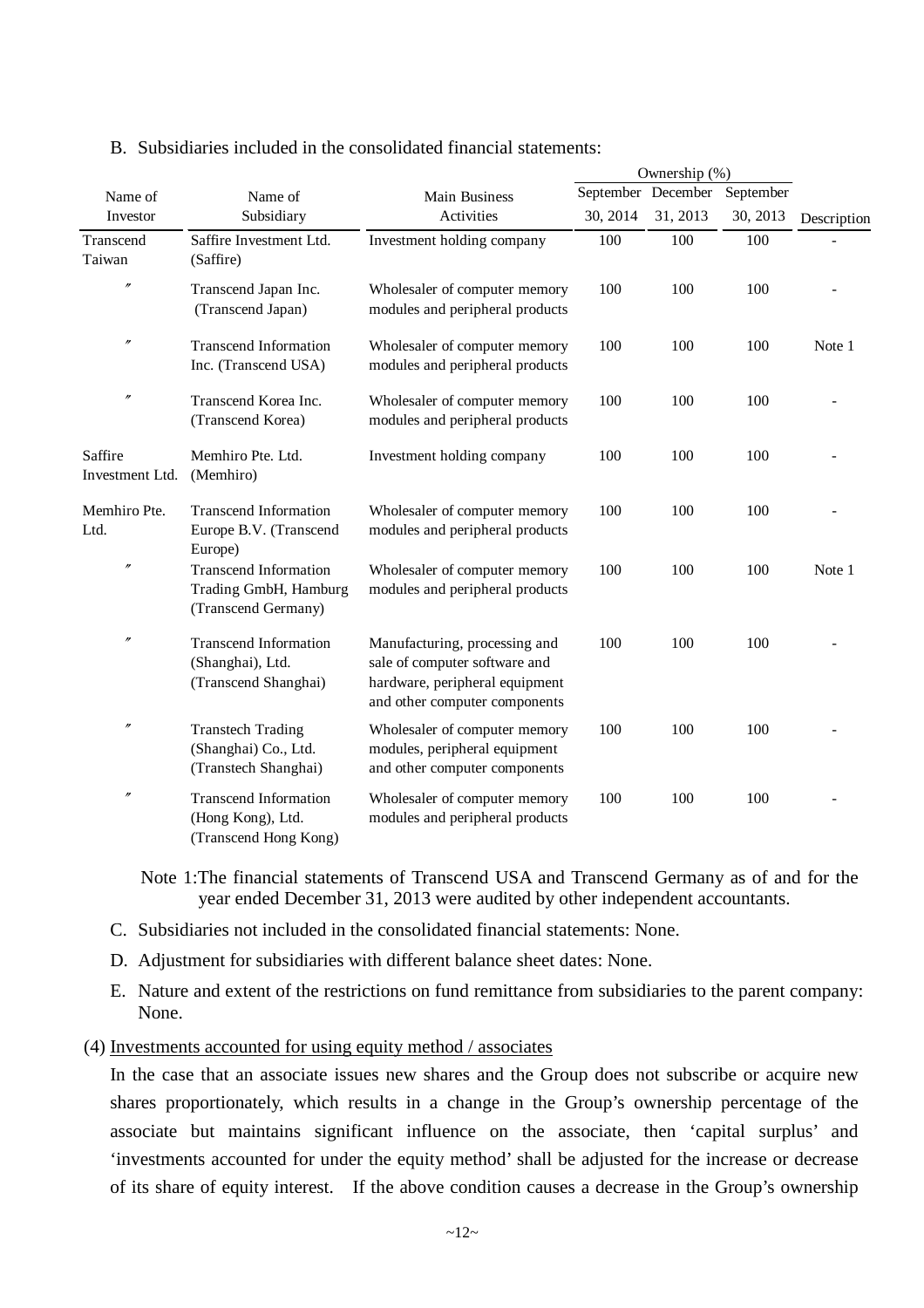percentage of the associate, in addition to the above adjustment, the amounts previously recognised in other comprehensive income in relation to the associate are reclassified to profit or loss proportionately on the same basis as would be required if the relevant assets or liabilities were disposed of.

### 5. CRITICAL ACCOUNTING JUDGEMENTS, ESTIMATES AND KEY SOURCES OF ASSUMPTION UNCERTAINTY

There was no significant change during this period. Please refer to Note 5 to the consolidated financial statements as of and for the year ended December 31, 2013 for the related information.

### 6. DETAILS OF SIGNIFICANT ACCOUNTS

### (1) Cash and cash equivalents

|                              | September 30, 2014 |              | December 31, 2013 | September 30, 2013 |           |  |
|------------------------------|--------------------|--------------|-------------------|--------------------|-----------|--|
| Cash on hand and petty cash  | \$<br>1,054        | $\mathbb{S}$ | 736 \$            |                    | 813       |  |
| Checking accounts and demand |                    |              |                   |                    |           |  |
| deposits                     | 3,698,654          |              | 5,608,593         |                    | 3,975,122 |  |
| Time deposits                | 5,314,492          |              | 5,985,468         |                    | 4,741,736 |  |
| Cash equivalents -           |                    |              |                   |                    |           |  |
| Bond with repurchase         |                    |              |                   |                    |           |  |
| agreement                    | 316,368            |              | 44,708            |                    | 44,355    |  |
| Total                        | \$<br>9,330,568    | \$           | 11,639,505        | -S                 | 8,762,026 |  |

- A. The Group transacts with a variety of financial institutions all with high credit quality to disperse credit risk, so it expects that the probability of counterparty default is remote. The Group's maximum exposure to credit risk at balance sheet date is the carrying amount of all cash and cash equivalents.
- B. Cash and cash equivalents pledged as collateral had been reclassified as 'other non-current assets' in the amounts of \$3,042, \$2,981 and \$2,957, as of September 30, 2014, December 31, 2013 and September 30, 2013, respectively. Please refer to Note 8.
- C. As of September 30, 2014, December 31, 2013 and September 30, 2013, the bond with repurchase agreement recognized as cash equivalents is 30-day highly-liquid investments with annual interest rate of 1.50%.

(2) Financial assets / liabilities at fair value through profit or loss

| Items                          |        | September 30, 2014 December 31, 2013 September 30, 2013 |  |
|--------------------------------|--------|---------------------------------------------------------|--|
| Current item :                 |        |                                                         |  |
| Financial assets at fair value |        |                                                         |  |
| through profit or loss         |        |                                                         |  |
| Non-hedging derivatives        | 23,869 |                                                         |  |

A. The Group recognized net gain of \$42,660, \$2,195, \$36,028, and \$29,979 on financial assets held for trading for the three-month and nine-month periods ended September 30, 2014 and 2013, respectively.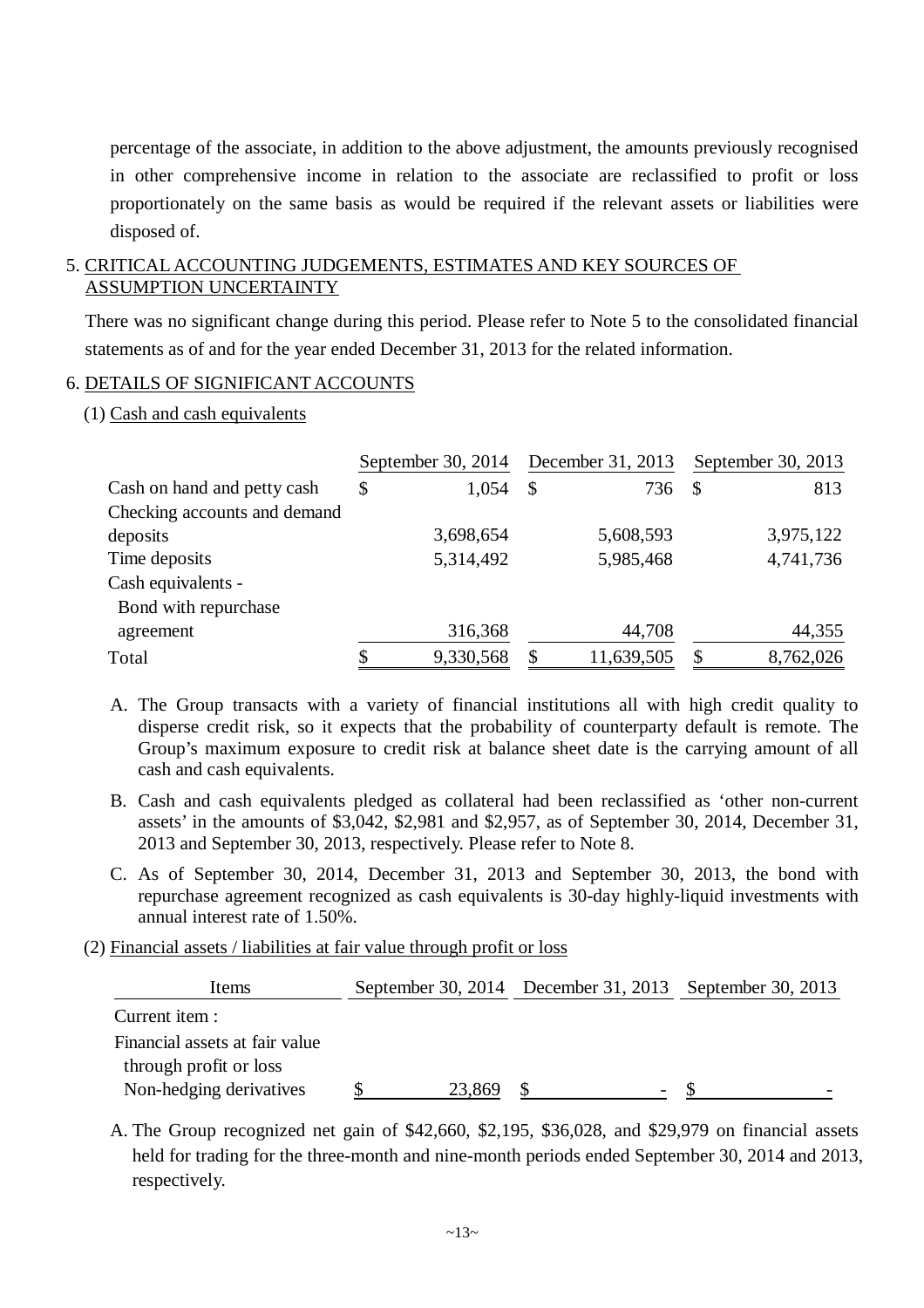B. The non-hedging derivative instruments transaction and contract information are as follows:

|                                    |     | September 30, 2014     |                        |  |  |  |  |
|------------------------------------|-----|------------------------|------------------------|--|--|--|--|
|                                    |     | <b>Contract Amount</b> |                        |  |  |  |  |
| Derivative Instruments             |     | (Notional Principal)   | <b>Contract Period</b> |  |  |  |  |
| Current items:                     |     |                        | June 13, 2014          |  |  |  |  |
| Forward foreign exchange contracts | EUR | 9,000                  | to December 1, 2014    |  |  |  |  |

The Group entered into forward foreign exchange contracts to buy USD to hedge exchange rate risk of export proceeds. However, these forward foreign exchange contracts are not accounted for under hedge accounting.

### (3) Current bond investments without active markets

| Items                | September 30, $2014$ |           | December 31, 2013 | September 30, 2013 |         |  |
|----------------------|----------------------|-----------|-------------------|--------------------|---------|--|
| Current items:       |                      |           |                   |                    |         |  |
| Funds-bonds          |                      | 50,361 \$ | 49,185            |                    | 196,314 |  |
| Bond with repurchase |                      |           |                   |                    |         |  |
| agreement            |                      | 562,770   | 74,513            |                    | 44,355  |  |
|                      | ۰D                   | 613,131   | 123,698           |                    | 240,669 |  |

A. The counterparties of the Group's funds investments, namely Industrial and Commercial Bank of China, Bank of China, China Construction Bank and Shanghai Pudong Development Bank, are well-known banks in the People's Republic of China. The bond with repurchase agreements is sold by Yuanta Asset Management Limited. The maximum exposure to credit risk at balance sheet date is the carrying amount of bond investments without active markets.

- B. The Group recognised gain on disposal of financial assets of \$3,445, \$3,630, \$9,244 and \$13,856 in profit or loss for the three-month and nine-month periods ended September 30, 2014 and 2013, respectively.
- C. No bond investments without active market were pledged to others.

## (4) Accounts receivable

|                               |              | September 30, 2014 December 31, 2013 September 30, 2013 |           |
|-------------------------------|--------------|---------------------------------------------------------|-----------|
| Accounts receivable           | 2,736,508 \$ | 2,779,323 \$                                            | 2,687,594 |
| Less: Allowance for bad debts | $56,515$ (   | 47,322)                                                 | 47,680)   |
|                               | 2,679,993    | 2,732,001                                               | 2,639,914 |

A.The Group has insured credit insurance that covers accounts receivable of its major customers. Should bad debt occur, the Group will receive 90% of the losses resulting from non-payment.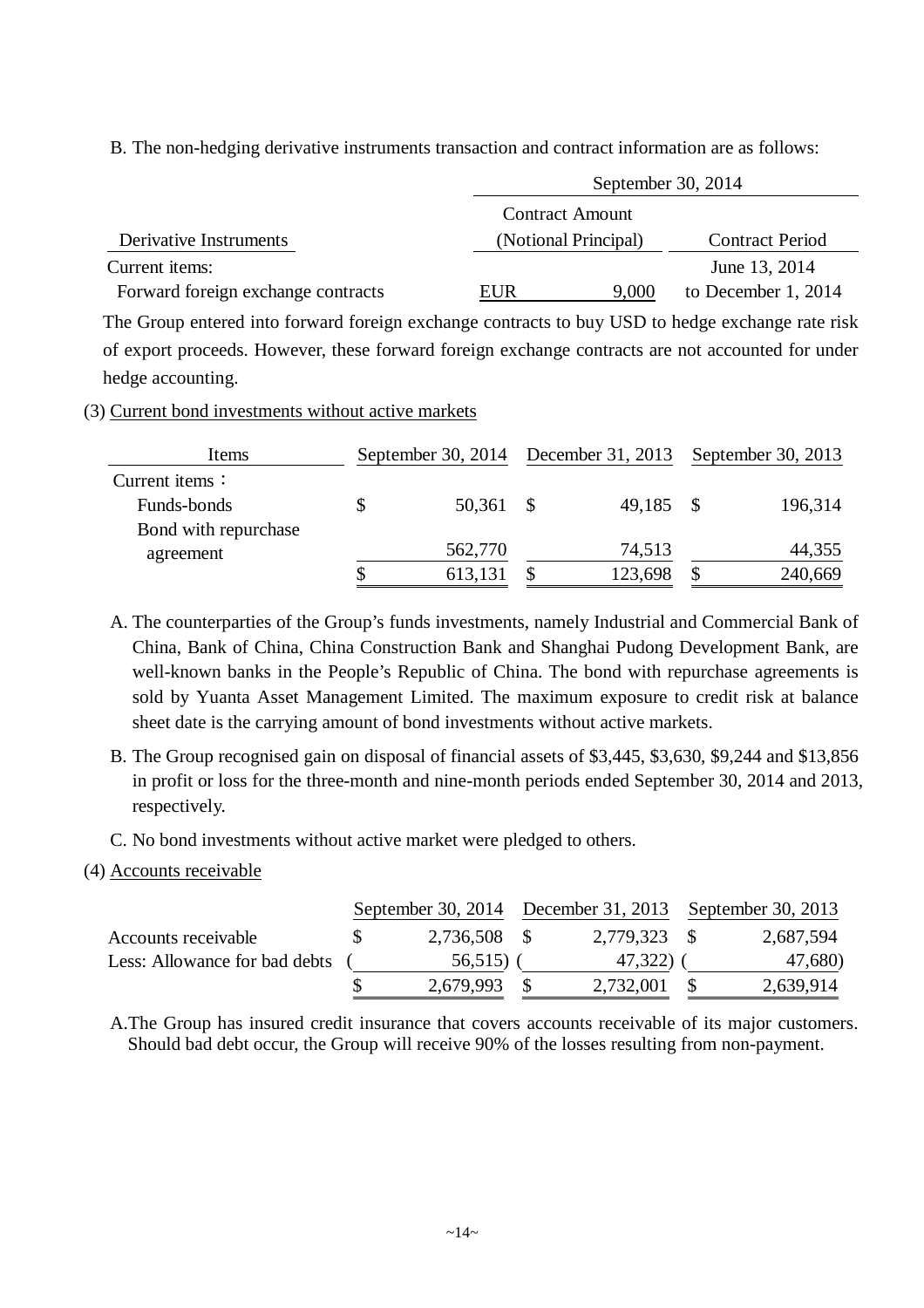|                 |   | September 30, $2014$ |  | December 31, 2013 |  | September 30, 2013 |  |
|-----------------|---|----------------------|--|-------------------|--|--------------------|--|
| Up to 30 days   | S | 444,464              |  | 656,958           |  | 628,387            |  |
| $31$ to 90 days |   | 36,925               |  | 20,339            |  | 22,484             |  |
| 91 to 180 days  |   | 1,853                |  | 1,775             |  | 2,055              |  |
|                 |   | 483,242              |  | 679,072           |  | 652,926            |  |

B. The ageing analysis of accounts receivable that were past due but not impaired is as follows:

The above ageing analysis was based on past due date.

C.Movement analysis of financial assets that were impaired is as follows:

(a)As of September 30, 2014, December 31, 2013, and September 30, 2013, the Group's accounts receivable that were impaired amounted to \$56,515 , \$47,322 and \$47,680, respectively.

(b)Movements on the Group provision for impairment of accounts receivable are as follows:

|                              | 2014 |                                           | 2013 |         |
|------------------------------|------|-------------------------------------------|------|---------|
|                              |      | Individual provision Individual provision |      |         |
| At January 1                 | \$   | 47,322                                    |      | 57,267  |
| Provision for impairment     |      | 10,564                                    |      | 15,258  |
| Write-offs during the period |      | $1,627$ ) (                               |      | 24,845) |
| Net exchange differences     |      | 256                                       |      |         |
| At September 30              | S    | 56,515                                    |      | 47,680  |

D.The credit quality of accounts receivable that were neither past due nor impaired was in the following categories based on the Group's Credit Quality Control Policy:

|         |  |           |  | September 30, 2014 December 31, 2013 September 30, 2013 |  |           |  |  |  |
|---------|--|-----------|--|---------------------------------------------------------|--|-----------|--|--|--|
| Group 1 |  | 680,737   |  | 682,540 \$                                              |  | 769,774   |  |  |  |
| Group 2 |  | 1,516,014 |  | 1,370,389                                               |  | 1,217,214 |  |  |  |
|         |  | 2,196,751 |  | 2,052,929                                               |  | 1,986,988 |  |  |  |

Group 1:Customers with credit line under \$20,000, including a comprehensive consideration of revenues, capital, and operational performance.

Group 2:Customers with credit line over \$20,000, including a comprehensive consideration of revenues, capital, and operational performance.

E.The Group's maximum exposure to credit risk as of September 30, 2014, December 31, 2013 and September 30, 2013 was the carrying amount of every class of receivables less 90% of insurance claims.

F.The Group does not hold any collateral as security.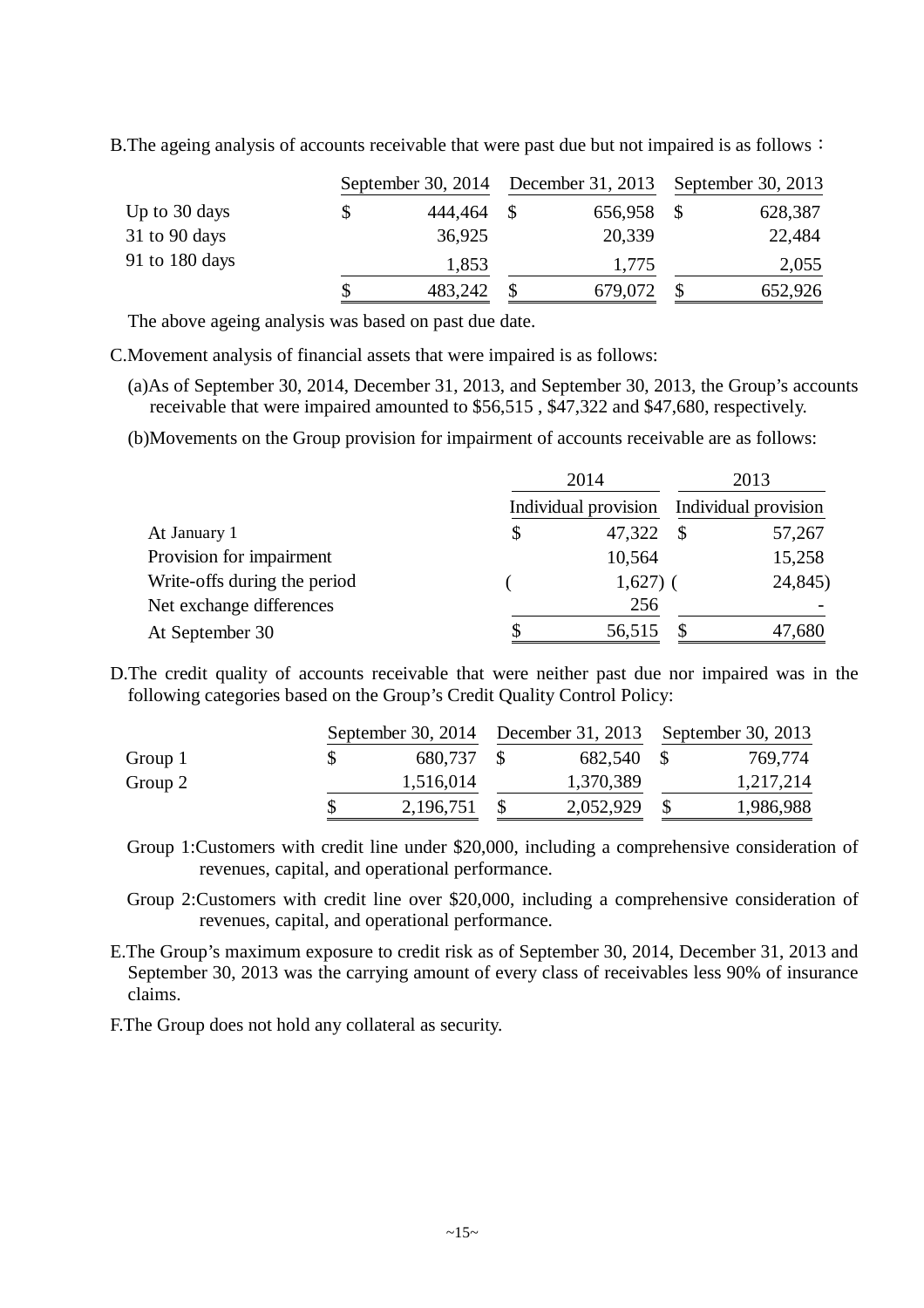### (5) Inventories

|                  | September 30, 2014 |                  |  |                              |  |            |  |
|------------------|--------------------|------------------|--|------------------------------|--|------------|--|
|                  |                    | Cost             |  | Allowance for valuation loss |  | Book value |  |
| Raw materials    |                    | $3,401,107$ (\$) |  | 73,487) \$                   |  | 3,327,620  |  |
| Work in progress |                    | 1,189,576        |  | 17,771)                      |  | 1,171,805  |  |
| Finished goods   |                    | 1,805,587        |  | 37,707)                      |  | 1,767,880  |  |
| Total            |                    | 6,396,270        |  | 128,965)                     |  | 6,267,305  |  |

|                  |    | December 31, 2013 |  |                              |  |            |  |  |
|------------------|----|-------------------|--|------------------------------|--|------------|--|--|
|                  |    | Cost              |  | Allowance for valuation loss |  | Book value |  |  |
| Raw materials    | S  | 2,581,990 (\$     |  | $24,610$ \$                  |  | 2,557,380  |  |  |
| Work in progress |    | 1,057,654         |  | 7,210)                       |  | 1,050,444  |  |  |
| Finished goods   |    | 1,513,269         |  | 45,154)                      |  | 1,468,115  |  |  |
| Total            | \$ | 5,152,913         |  | 76,974)                      |  | 5,075,939  |  |  |

|                  |    |                  |  | September 30, 2013           |  |            |  |  |
|------------------|----|------------------|--|------------------------------|--|------------|--|--|
|                  |    | Cost             |  | Allowance for valuation loss |  | Book value |  |  |
| Raw materials    | \$ | $3,145,329$ (\$) |  | $35,051$ \$                  |  | 3,110,278  |  |  |
| Work in progress |    | 808,419          |  | 8,529)                       |  | 799,890    |  |  |
| Finished goods   |    | 1,515,264        |  | 28,867)                      |  | 1,486,397  |  |  |
| Total            | S  | 5,469,012        |  | 72,447)                      |  | 5,396,565  |  |  |

A.The cost of inventories recognized as expense for the period:

|                                         | For the three-month periods ended September 30, |            |               |            |  |  |  |  |
|-----------------------------------------|-------------------------------------------------|------------|---------------|------------|--|--|--|--|
|                                         |                                                 | 2014       | 2013          |            |  |  |  |  |
| Cost of inventories sold                | \$                                              | 5,290,528  | -S            | 5,289,627  |  |  |  |  |
| Loss on inventory write-down            |                                                 | 49,170     |               | 20,215     |  |  |  |  |
|                                         |                                                 | 5,339,698  |               | 5,309,842  |  |  |  |  |
|                                         |                                                 | 2014       |               | 2013       |  |  |  |  |
| Cost of inventories sold                | \$                                              | 15,964,670 | $\mathcal{S}$ | 15,660,230 |  |  |  |  |
| Loss on (gain on reversal of) inventory |                                                 |            |               |            |  |  |  |  |
| write-down                              |                                                 | 51,991     |               | 14,195)    |  |  |  |  |
|                                         |                                                 | 16,016,661 | \$            | 15,646,035 |  |  |  |  |

The reversal of inventory write-down for the nine-month period ended September 30, 2013 was caused by the price recovery of certain finished goods affecting the allowance of valuation loss on certain raw materials, work-in-process goods, and finished goods.

B.No inventories were pledged to others.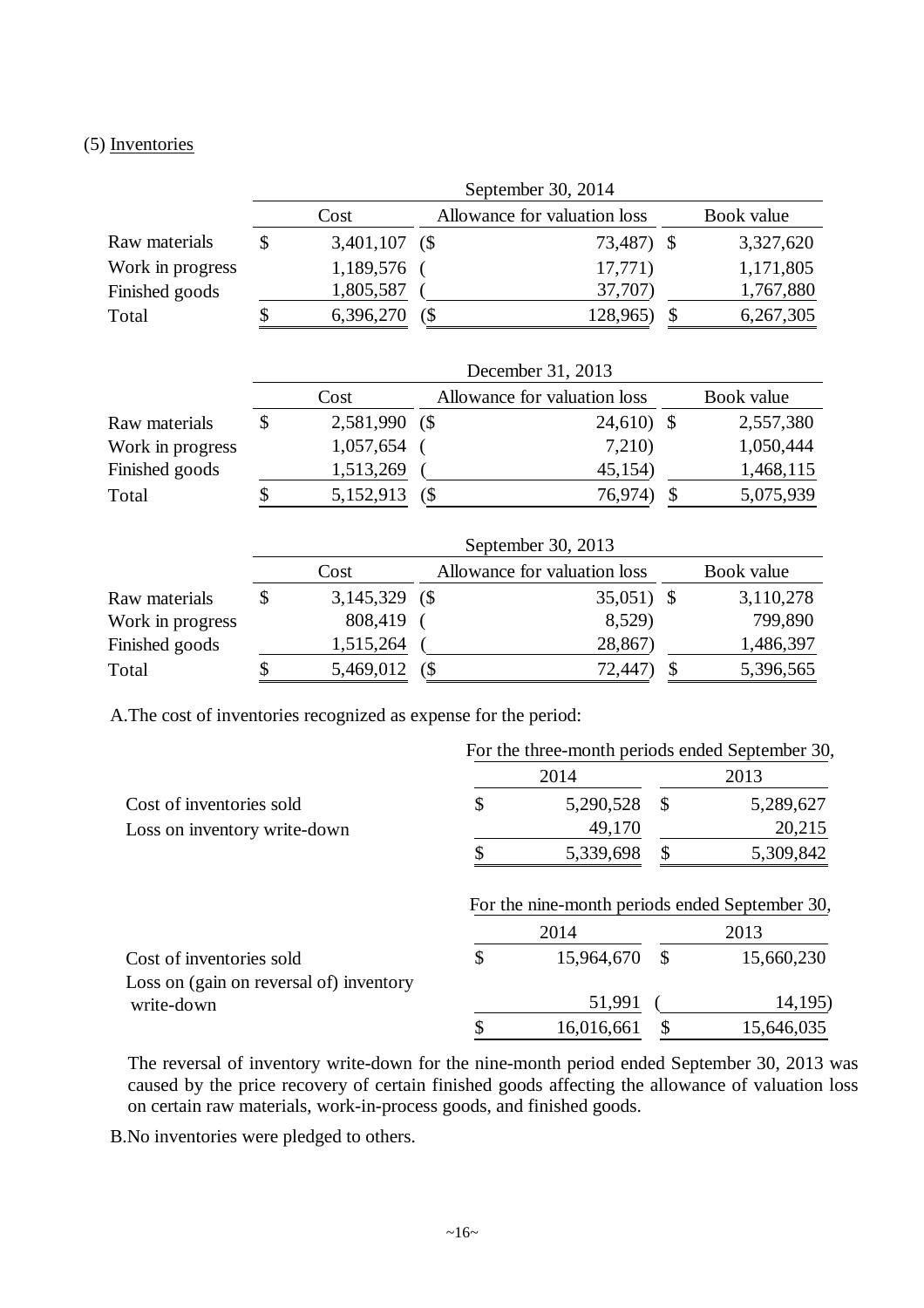| Items                                          |               |               | September 30, 2014 December 31, 2013 September 30, 2013 |    |         |
|------------------------------------------------|---------------|---------------|---------------------------------------------------------|----|---------|
| Non-current items $\colon$                     |               |               |                                                         |    |         |
| Listed stocks                                  | \$<br>281,930 | $\mathcal{S}$ | 281,930                                                 | -S | 281,930 |
| Others                                         | 31,125        |               | 31,125                                                  |    | 31,125  |
| Subtotal                                       | 313,055       |               | 313,055                                                 |    | 313,055 |
| Valuation adjustments of<br>available-for-sale |               |               |                                                         |    |         |
| financial assets                               | $47,902$ (    |               | $18,633$ (                                              |    | 61,890) |
| Accumulated impairment                         | $30,000$ )    |               | 30,000)                                                 |    | 30,000  |
| Total                                          | \$<br>235,153 |               | 264,422                                                 |    | 221,165 |

(6) Non-current available-for-sale financial assets

A. The Group recognized \$66,668, \$20,904, \$29,269, and \$41,172 in other comprehensive loss for fair value change for the three-month and nine-month periods ended September 30, 2014 and 2013, respectively.

B. Equity investment in Taiwan IC Packaging Corporation was initially recognized as available-for-sale financial assets. On June 17, 2013, as resolved by the Board of Directors and the shareholders' meeting, the Group and Group's Chairman of the Board were elected as a director and the Chairman of the Board of Taiwan IC Packaging Corporation, respectively. Pursuant to the above, the Group gained significance influence on Taiwan IC Packaging Corporation. The Group, in accordance with IAS and IFRS, reclassified the investment to investment accounted for using equity method for the amount of \$251,658. Please refer to Note 6(7).

C. No available-for-sale financial assets were pledged to others.

### (7) Investments accounted for using equity method

A.Details are as follows:

|                           | September 30, 2014         |            | December 31, 2013          |               |
|---------------------------|----------------------------|------------|----------------------------|---------------|
| <b>Investee Company</b>   | Percentage of<br>ownership | Book value | Percentage of<br>ownership | Book value    |
| Taiwan IC Packaging Corp. | 12.88                      | 323,366    | 13.55                      | 221,255       |
|                           |                            |            | September 30, 2013         |               |
|                           |                            |            | Percentage of              |               |
| <b>Investee Company</b>   |                            |            | ownership                  | Book value    |
| Taiwan IC Packaging Corp. |                            |            | 13.55                      | 242,430<br>\$ |

Taiwan IC Packaging Corporation issued new shares in September 2014. The Group subscribed for 10,843 thousands of new shares, increasing the book value of investments accounted for using equity method by \$103,008. The percentage of ownership decreased to 12.88% after the subscription.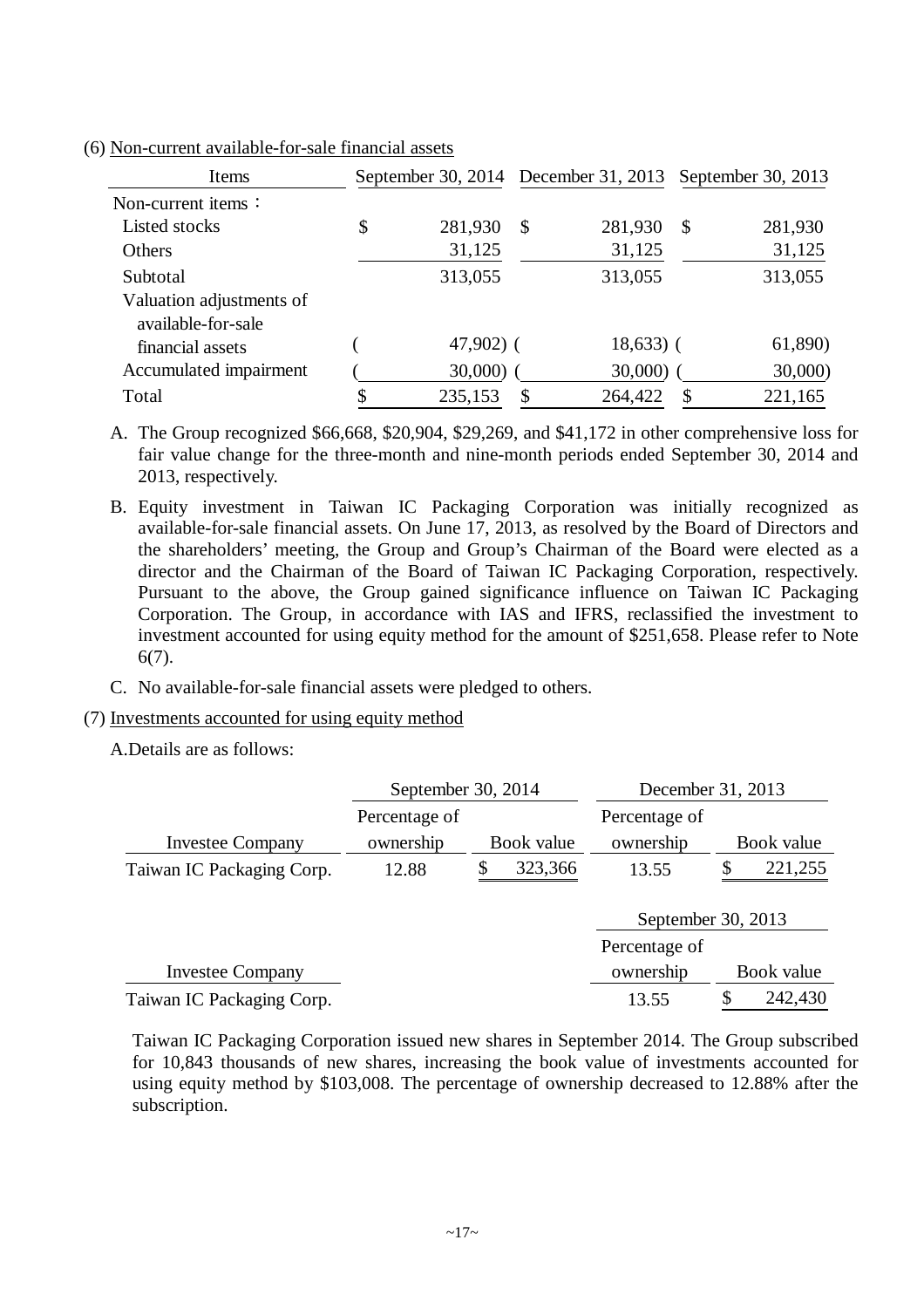B.Associates – Entity controlled by the Group's key management

The financial information of the Company's principal associates is summarized below:

|                              | Assets      | Liabilities | Revenue     | Profit / (Loss)                         | % interest held |
|------------------------------|-------------|-------------|-------------|-----------------------------------------|-----------------|
| September 30, 2014           |             |             |             |                                         |                 |
| Taiwan IC<br>Packaging Corp. | \$4,038,270 | \$545,546   | \$1,635,833 | $($ \$<br>15,351)                       | 12.88%          |
| December 31, 2013            |             |             |             |                                         |                 |
| Taiwan IC<br>Packaging Corp. | \$3,051,768 | \$504,558   | \$2,249,714 | 405,554)<br>$\left( \mathcal{S}\right)$ | 13.55%          |
| September 30, 2013           |             |             |             |                                         |                 |
| Taiwan IC<br>Packaging Corp. | \$3,017,275 | \$497,426   | \$1,703,824 | $\left( \mathcal{S}\right)$<br>424,803) | 13.55%          |

C.Share of loss of investments accounted for using the equity method are as follows:

|                           | For the three-month periods ended September 30, |                                                |        |  |  |  |
|---------------------------|-------------------------------------------------|------------------------------------------------|--------|--|--|--|
| <b>Investee Company</b>   | 2014                                            | 2013                                           |        |  |  |  |
| Taiwan IC Packaging Corp. |                                                 | $1,359$ (\$)                                   | 7,975) |  |  |  |
|                           |                                                 | For the nine-month periods ended September 30, |        |  |  |  |
| <b>Investee Company</b>   |                                                 | 2014                                           | 2013   |  |  |  |
| Taiwan IC Packaging Corp. |                                                 |                                                |        |  |  |  |

D.The Group's investment in Taiwan IC Packaging Corporation has quoted market price. The fair value of Taiwan IC Packaging Corporation was \$513,245, \$291,100 and \$251,658 as of September 30, 2014 , December 31, 2013 and September 30, 2014, respectively.

E.The investment loss for the three-month and nine-month periods ended September 30, 2013 was recognized based on the financial statements of the investee company which was reviewed by other independent accountants.

F.The investment in Taiwan IC Packaging Corporation was reclassified from the non-current available-for-sale financial assets. Please refer to Note 6(6)C.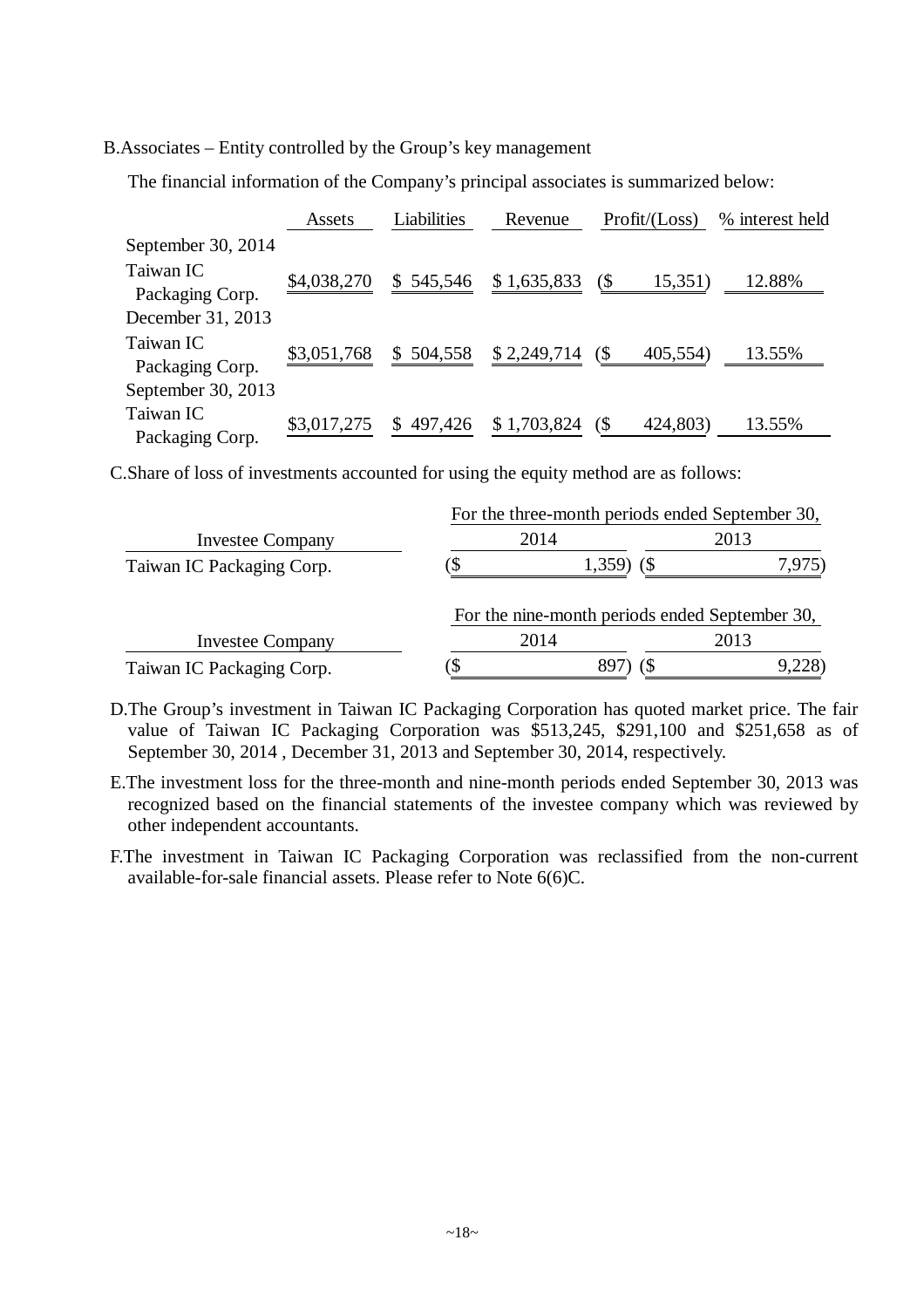# (8) Property, plant and equipment

|                          |                          |               |                  |              |             |               |             |               | Office      |          |                         |            |
|--------------------------|--------------------------|---------------|------------------|--------------|-------------|---------------|-------------|---------------|-------------|----------|-------------------------|------------|
|                          | Land                     |               | <b>Buildings</b> |              | Machinery   |               | Vehicles    |               | Equipment   |          | Others                  | Total      |
| At January 1, 2014       |                          |               |                  |              |             |               |             |               |             |          |                         |            |
| Cost                     | \$<br>729,847            | -S            | 2,780,284        | \$           | 863,765     | - \$          | $12,411$ \$ |               | 53,981 \$   |          | 71,969<br>\$            | 4,512,257  |
| Accumulated depreciation |                          |               | 648,599)         |              | 431,096)    |               | 9,238)      |               | 39,088)     |          | $53,361)$ (             | 1,181,382) |
|                          | 729,847                  |               | 2,131,685        | <sup>S</sup> | 432,669     | \$            | 3,173       | \$.           | 14,893      |          | 18,608<br>SS.           | 3,330,875  |
| 2014                     |                          |               |                  |              |             |               |             |               |             |          |                         |            |
| Opening net book amount  | \$<br>729,847            | <sup>\$</sup> | 2,131,685        | \$           | 432,669     | $\mathcal{S}$ | 3,173 \$    |               | 14,893      | <b>S</b> | 18,608<br>$\mathbb{S}$  | 3,330,875  |
| <b>Additions</b>         |                          |               | 1,815            |              | 66,752      |               | 1,615       |               | 1,461       |          | 4,854                   | 76,497     |
| <b>Disposals</b>         |                          |               | - (              |              | 55,394) (   |               | 189(        |               | $335)$ (    |          | $140)$ (                | 56,058)    |
| Depreciation charge      | $\overline{\phantom{0}}$ |               | 87,998) (        |              | $74,761)$ ( |               | $1,067$ (   |               | $3,108$ ) ( |          | $3,812)$ (              | 170,746)   |
| Net exchange differences | 1,685)                   |               | 37               |              | 3)          |               | 18          |               | 193)        |          | 29                      | 1,797)     |
| Closing net book amount  | 728,162                  | \$            | 2,045,539        |              | 369,263     | S.            | 3,550       | <sup>S</sup>  | 12,718      | S.       | 19,539<br><b>S</b>      | 3,178,771  |
| At September 30, 2014    |                          |               |                  |              |             |               |             |               |             |          |                         |            |
| Cost                     | \$<br>728,162            | <sup>\$</sup> | 2,739,390        | $\mathbb{S}$ | 804,965     | -S            | 9,139       | $\mathcal{S}$ | 52,219      | - \$     | $\mathcal{S}$<br>75,945 | 4,409,820  |
| Accumulated depreciation |                          |               | $693,851$ ) (    |              | 435,702)    |               | 5,589)      |               | 39,501)     |          | 56,406)                 | 1,231,049) |
|                          | 728,162                  |               | 2,045,539        |              | 369,263     | \$            | 3,550       | S             | 12,718      |          | 19,539<br>S             | 3,178,771  |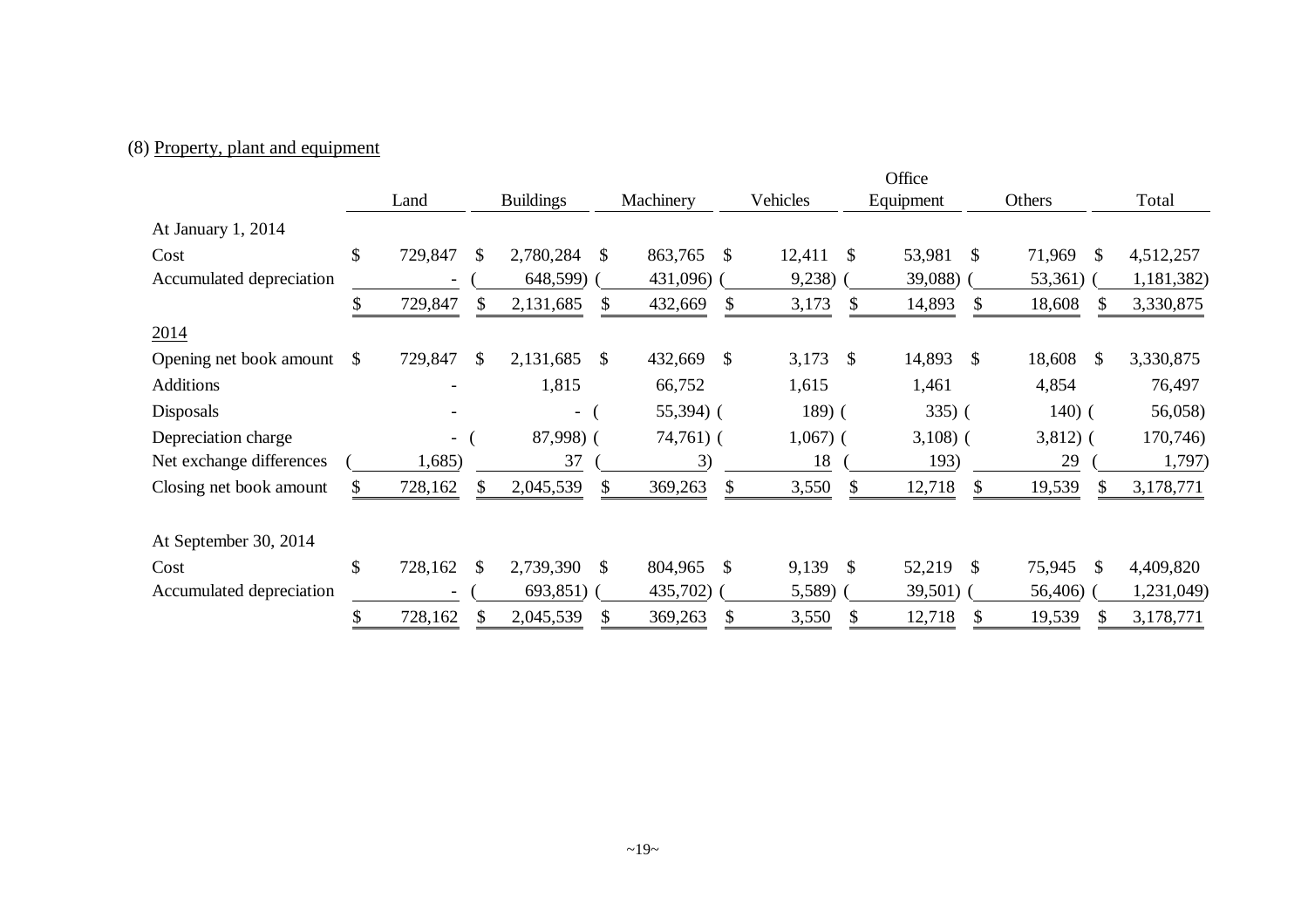|                          |              |         |               |                          |               |              |               |            |               | Office      |               |                         |            |
|--------------------------|--------------|---------|---------------|--------------------------|---------------|--------------|---------------|------------|---------------|-------------|---------------|-------------------------|------------|
|                          |              | Land    |               | <b>Buildings</b>         |               | Machinery    |               | Vehicles   |               | Equipment   |               | Others                  | Total      |
| At January 1, 2013       |              |         |               |                          |               |              |               |            |               |             |               |                         |            |
| Cost                     | \$           | 748,603 | \$.           | 2,722,444                | <sup>\$</sup> | 814,401 \$   |               | 17,820     | - \$          | 52,365 \$   |               | 66,298<br>- \$          | 4,421,931  |
| Accumulated depreciation |              |         |               | 517,899)                 |               | 330,516)     |               | 12,575)    |               | 35,873)     |               | 51,177)                 | 948,040)   |
|                          |              | 748,603 |               | 2,204,545                | S.            | 483,885      |               | 5,245      |               | 16,492      | S             | 15,121<br>S             | 3,473,891  |
| 2013                     |              |         |               |                          |               |              |               |            |               |             |               |                         |            |
| Opening net book amount  | \$           | 748,603 | $\mathbb{S}$  | 2,204,545                | \$            | 483,885      | <sup>\$</sup> | 5,245      | -S            | 16,492      | <sup>\$</sup> | 15,121<br>-S            | 3,473,891  |
| <b>Additions</b>         |              |         |               | 2,672                    |               | 23,245       |               |            |               | 3,518       |               | 8,736                   | 38,171     |
| <b>Disposals</b>         |              |         |               | $\overline{\phantom{a}}$ |               | $1,824$ ) (  |               | $67)$ (    |               | $222)$ (    |               | $811)$ (                | 2,924)     |
| Depreciation charge      |              | $\sim$  |               | 88,886) (                |               | $73,847$ ) ( |               | $1,610)$ ( |               | $4,457$ ) ( |               | $3,876$ (               | 172,676)   |
| Net exchange differences |              | 12,230) |               | 28,231                   |               | 9,091        |               | 104        |               | 139         |               | 406                     | 25,741     |
| Closing net book amount  |              | 736,373 |               | 2,146,562                | \$.           | 440,550      |               | 3,672      |               | 15,470      |               | 19,576<br>\$.           | 3,362,203  |
| At September 30, 2013    |              |         |               |                          |               |              |               |            |               |             |               |                         |            |
| Cost                     | $\mathbb{S}$ | 736,373 | <sup>\$</sup> | 2,760,635                | -S            | 844,793      | $\mathbb{S}$  | 15,401     | -S            | 53,063      | <sup>\$</sup> | 70,931<br><sup>\$</sup> | 4,481,196  |
| Accumulated depreciation |              |         |               | $614,073$ (              |               | 404,243)     |               | 11,729)    |               | $37,593$ )  |               | 51,355)                 | 1,118,993) |
|                          | \$           | 736,373 |               | 2,146,562                | \$            | 440,550      | \$            | 3,672      | $\mathcal{S}$ | 15,470      | \$            | 19,576<br>S             | 3,362,203  |

Information about the property, plant and equipment that were pledged to others as collaterals is provided in Note 8.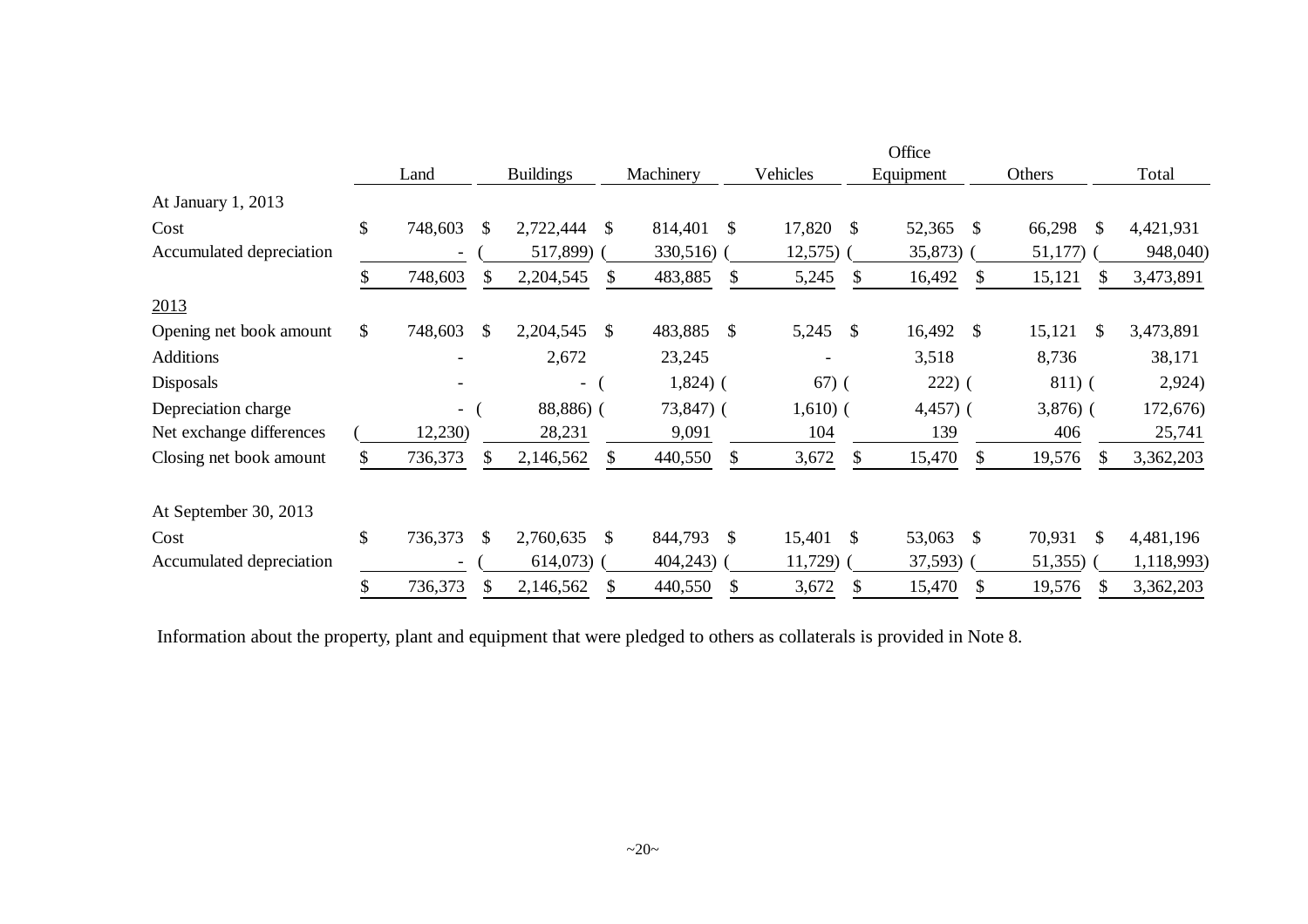# (9) Investment property

|                                         | Land          | <b>Buildings</b>   |               | Total              |
|-----------------------------------------|---------------|--------------------|---------------|--------------------|
| At January 1, 2014                      |               |                    |               |                    |
| Cost                                    | \$<br>137,037 | \$<br>232,509      | \$            | 369,546            |
| Accumulated depreciation and impairment |               | 66,314)            |               | 66,314)            |
|                                         | \$<br>137,037 | \$<br>166,195      | \$            | 303,232            |
| 2014                                    |               |                    |               |                    |
| Opening net book amount                 | \$<br>137,037 | \$<br>166,195      | \$            | 303,232            |
| <b>Additions</b>                        |               | 345                |               | 345                |
| Depreciation charge                     |               | $5,851)$ (         |               | 5,851)             |
| Net exchange differences                |               | 248                |               | 248                |
| Closing net book amount                 | \$<br>137,037 | \$<br>160,937      | \$            | 297,974            |
|                                         |               |                    |               |                    |
| At September 30, 2014                   |               |                    |               |                    |
| Cost                                    | \$<br>137,037 | \$<br>233,206      | \$            | 370,243            |
| Accumulated depreciation and impairment |               | 72,269)            |               | 72,269)            |
|                                         | \$<br>137,037 | \$<br>160,937      | \$            | 297,974            |
|                                         |               |                    |               |                    |
|                                         |               |                    |               |                    |
|                                         |               |                    |               |                    |
|                                         | Land          | <b>Buildings</b>   |               | Total              |
| At January 1, 2013<br>Cost              | \$            | \$                 | \$            |                    |
| Accumulated depreciation and impairment | 137,037       | 226,931<br>57,696) |               | 363,968<br>57,696) |
|                                         |               |                    |               |                    |
|                                         | \$<br>137,037 | \$<br>169,235      | \$            | 306,272            |
| 2013                                    |               |                    |               |                    |
| Opening net book amount                 | \$<br>137,037 | \$<br>169,235      | $\mathcal{S}$ | 306,272            |
| Depreciation charge                     |               | $5,765$ ) (        |               | 5,765)             |
| Net exchange differences                |               | 3,150              |               | 3,150              |
| Closing net book amount                 | \$<br>137,037 | \$<br>166,620      | \$            | 303,657            |
|                                         |               |                    |               |                    |
| At September 30, 2013                   |               |                    |               |                    |
| Cost                                    | \$<br>137,037 | \$<br>230,646      | \$            | 367,683            |
| Accumulated depreciation and impairment |               | 64,026             |               | 64,026             |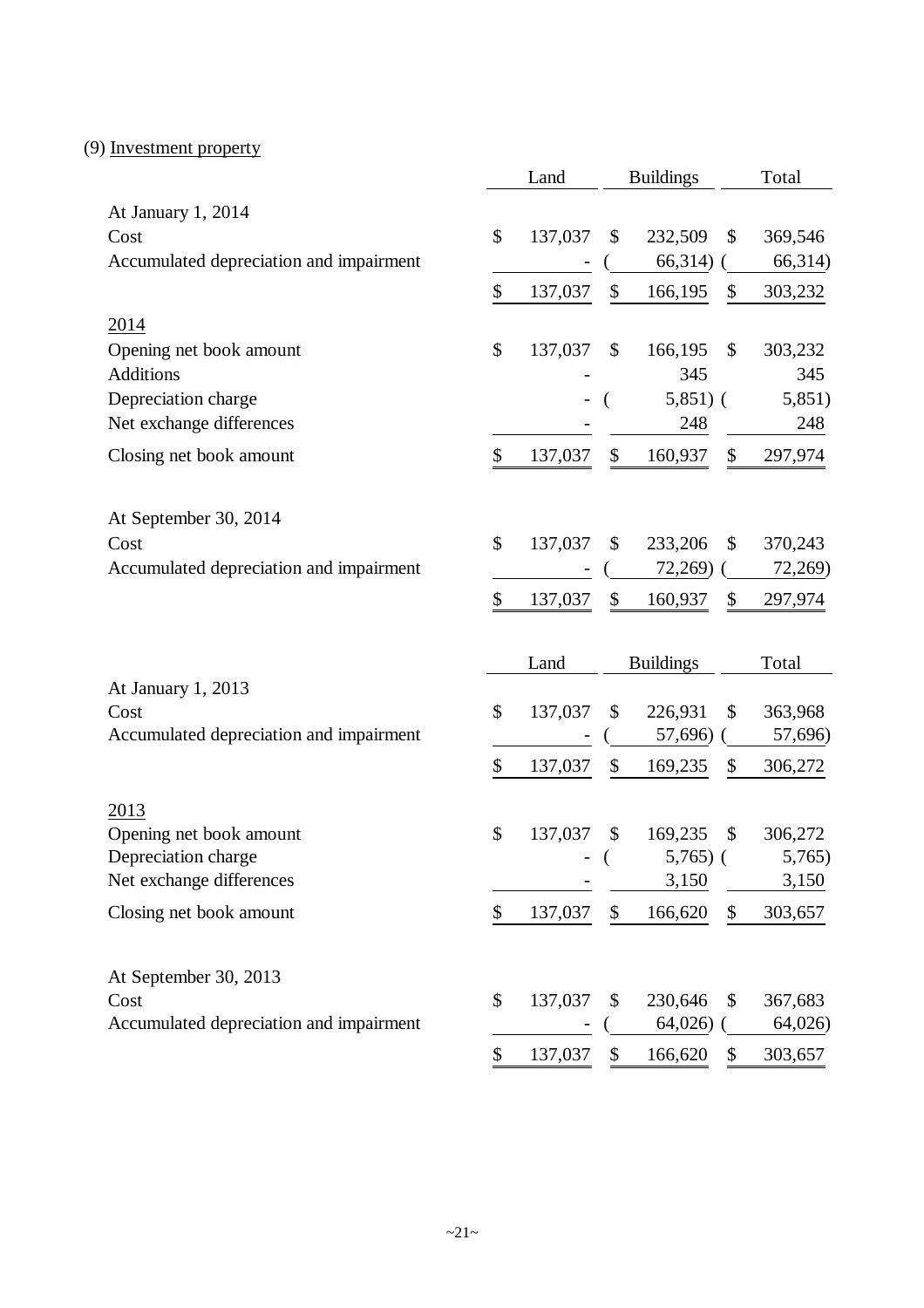A. Rental income from the investment property and direct operating expenses arising from investment property are shown below:

|                                                                                                                               | For the three-month periods ended September 30,        |             |
|-------------------------------------------------------------------------------------------------------------------------------|--------------------------------------------------------|-------------|
|                                                                                                                               | 2014                                                   | 2013        |
| Rental income from investment property                                                                                        | 5,923                                                  | 3,946       |
| Direct operating expenses arising from<br>investment property that generated rental<br>income in the period                   | \$<br>1,720                                            | \$<br>1,725 |
| Direct operating expenses arising from<br>investment property that did not generate<br>rental income in the period            | \$<br>186                                              | \$<br>211   |
|                                                                                                                               | For the nine-month periods ended September 30,<br>2014 | 2013        |
|                                                                                                                               |                                                        | \$          |
| Rental income from investment property<br>Direct operating expenses arising from<br>investment property that generated rental | \$<br>13,637                                           | 11,526      |
| income in the period                                                                                                          | \$<br>5,178                                            | \$<br>5,132 |
| Direct operating expenses arising from<br>investment property that did not generate                                           |                                                        |             |
| rental income in the period                                                                                                   | 633                                                    | 633         |

- B. The fair value of the investment property held by the Group was \$1,463,310, \$1,027,201 and \$1,026,243 as of September 30, 2014, December 31, 2013 and September 30, 2013, respectively, which was based on the transaction prices of similar properties in the same area.
- C. No investment property was pledged to others.

(10) Other non-current assets

|                         |   | September 30, 2014 | December 31, 2013 | September 30, 2013 |
|-------------------------|---|--------------------|-------------------|--------------------|
| Long-term prepaid rents | S | 114,933            | 116,669           | 115,319            |
| Guarantee deposits paid |   | 67,213             | 34,581            | 34,584             |
| Others                  |   | 57,307             | 32,441            | 41,593             |
|                         |   | 239,453            | 183,691           | 191,496            |

In May, 2005, the Group signed a land-use right contract with the People's Republic of China for the use of land with a term of 50 years. All rentals had been paid on the contract date. The Group recognized rental expenses of \$706, \$698, \$2,099 and \$2,071 for the three-month and nine-month periods ended September 30, 2014 and 2013, respectively.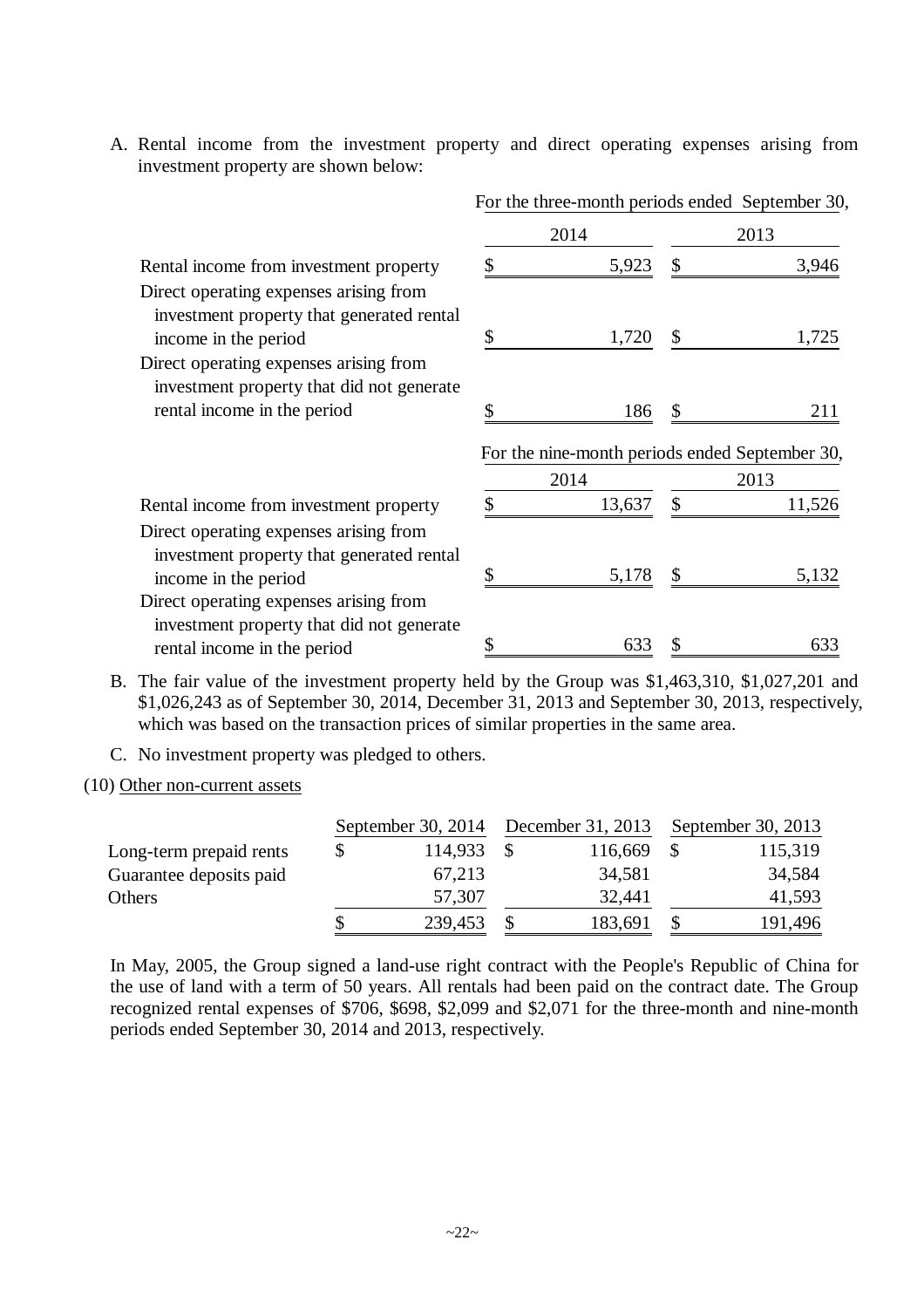### (11) Short-term borrowings

| Type of borrowings        | September 30, 2014 | Interest rate   | Collateral                                     |
|---------------------------|--------------------|-----------------|------------------------------------------------|
| Bank secured borrowings   | \$<br>278,000      | $0.64 - 0.65\%$ | Transcend Japan's<br><b>Land and Buildings</b> |
| Type of borrowings        | December 31, 2013  | Interest rate   | Collateral                                     |
| Bank secured borrowings   | \$<br>283,900      | 0.65%           | Transcend Japan's                              |
|                           |                    |                 | <b>Land and Buildings</b>                      |
| Bank unsecured borrowings | 295,140            | 2.46%           |                                                |
|                           | \$<br>579,040      |                 |                                                |
| Type of borrowings        | September 30, 2013 | Interest rate   | Collateral                                     |
|                           |                    |                 | Transcend Japan's                              |
| Bank secured borrowings   | \$<br>151,050      | 0.91%           | <b>Land and Buildings</b>                      |

### (12) Pensions

- A.(a)The Company has a defined benefit pension plan in accordance with the Labor Standards Law, covering all regular employees' service years prior to the enforcement of the Labor Pension Act on July 1, 2005 and service years thereafter of employees who chose to continue to be subject to the pension mechanism under the Law. Under the defined benefit plan, two units are accrued for each year of service for the first 15 years and one unit for each additional year thereafter, subject to a maximum of 45 units. Pension benefits are based on the number of units accrued and the average monthly salaries and wages of the last 6 months prior to retirement. The Company contributes monthly an amount equal to 2% of the employees' monthly salaries and wages to the retirement fund deposited with the Bank of Taiwan, the trustee, under the name of the independent retirement fund committee.
	- (b)For the aforementioned pension plan, the Group recognized pension costs of \$351, \$417, \$1,051 and \$1,252 for the three-month and nine-month periods ended September 30, 2014 and 2013, respectively.
	- (c)Expected contributions to the defined benefit pension plans of the Group within one year from September 30, 2014 amounts to \$2,765.
- B.(a)Effective July 1, 2005, the Company and its domestic subsidiaries have established a defined contribution pension plan (the "New Plan") under the Labor Pension Act (the "Act"), covering all regular employees with R.O.C. nationality. Under the New Plan, the Company and its domestic subsidiaries contribute monthly an amount based on 6% of the employees' monthly salaries and wages to the employees' individual pension accounts at the Bureau of Labor Insurance. The benefits accrued are paid monthly or in lump sum upon termination of employment.
	- (b)The Group's mainland subsidiaries have a defined contribution plan. Monthly contributions to an independent fund administered by the government in accordance with the pension regulations in the People's Republic of China (PRC) are based on certain percentage of employees' monthly salaries and wages, ranging from 12.5% to 22%. Other than the monthly contributions, the Group has no further obligations.
	- (c)Transcend Japan, Transcend Korea, Transcend USA, Transcend Europe and Transcend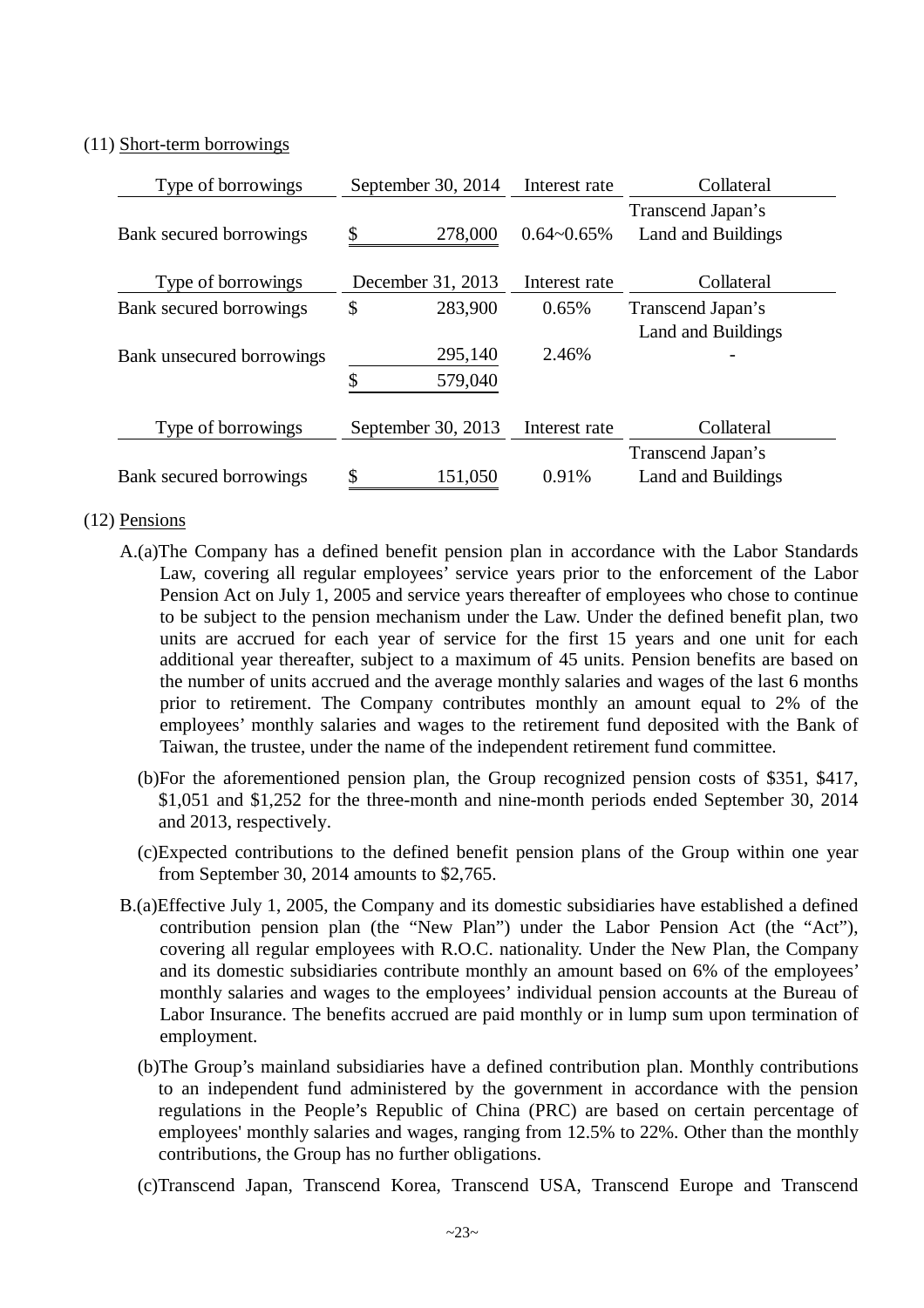Germany have a defined contribution plan. Monthly contributions are based on a certain percentage of employees' monthly salaries and wages and are recognized as pension costs accordingly. Other than the monthly contributions, the Group has no further obligations.

(d)The pension costs under defined contribution pension plans of the Group for the three-month and nine-month periods ended September 30, 2014 and 2013 were \$11,792, \$10,537, \$33,734 and \$31,219, respectively.

### (13) Share capital

As of September 30, 2014, the Company's authorized capital was \$5,000,000, consisting of 500,000 thousand shares of ordinary stock (including 25 thousand shares reserved for employee stock options). The paid-in capital was \$4,307,617 with a par value of \$10 (in dollars) per share, and consisting of 430,762 thousand shares of ordinary stock outstanding. All proceeds from shares issued have been collected.

### (14) Capital surplus

Pursuant to the R.O.C. Company Law, capital reserve arising from paid-in capital in excess of par value on issuance of common stocks and donations can be used to cover accumulated deficit or to issue new stocks or cash to shareholders in proportion to their share ownership, provided that the Company has no accumulated deficit. Further, the R.O.C. Securities and Exchange Law requires that the amount of capital reserve to be capitalized mentioned above should not exceed 10% of the paid-in capital each year. Capital reserve shall not be used to cover accumulated deficit unless the legal reserve is insufficient.

### (15) Retained earnings

A.In accordance with the Company's Articles of Incorporation, the current year's earnings, if any, shall first be used to pay all taxes and offset prior years' operating losses and then 10% of the remaining amount shall be set aside as legal reserve. The Company shall also set aside special reserve in accordance with the regulations. On the premise that there is no effect on the Company's normal operations and no violation of regulations, the Company shall reserve certain amount for maintaining stability of dividends. The remainder, if any, is distributable earnings. When distributing earnings, the Company shall appropriate 0.2% of the total distributable amount as the directors' and supervisors' remuneration. Bonus distributed to the employees shall account for at least 1% of the total distributable earnings. The remainder to be appropriated shall be resolved by stockholders at the stockholders' meeting, and cash dividends shall account for at least 5% of the total dividends distributed.

- B.The Company distributes dividends taking into consideration the Company's economic environment and growth phases, future demands of funds, long-term financial planning, and the cash flows that the stockholders desire. Cash dividends shall account for at least 5% of the total dividend distributed.
- C.Except for covering accumulated deficit or issuing new stocks or cash to shareholders in proportion to their share ownership, the legal reserve shall not be used for any other purpose. The use of legal reserve for the issuance of stocks or cash to shareholders in proportion to their share ownership is permitted, provided that the distribution of the reserve is limited to the portion in excess of 25% of the Company's paid-in capital.
- D.In accordance with the regulations, the Company shall set aside special reserve from the debit balance on other equity items at the balance sheet date before distributing earnings. When debit balance on other equity items is reversed subsequently, the reversed amount could be included in the distributable earnings.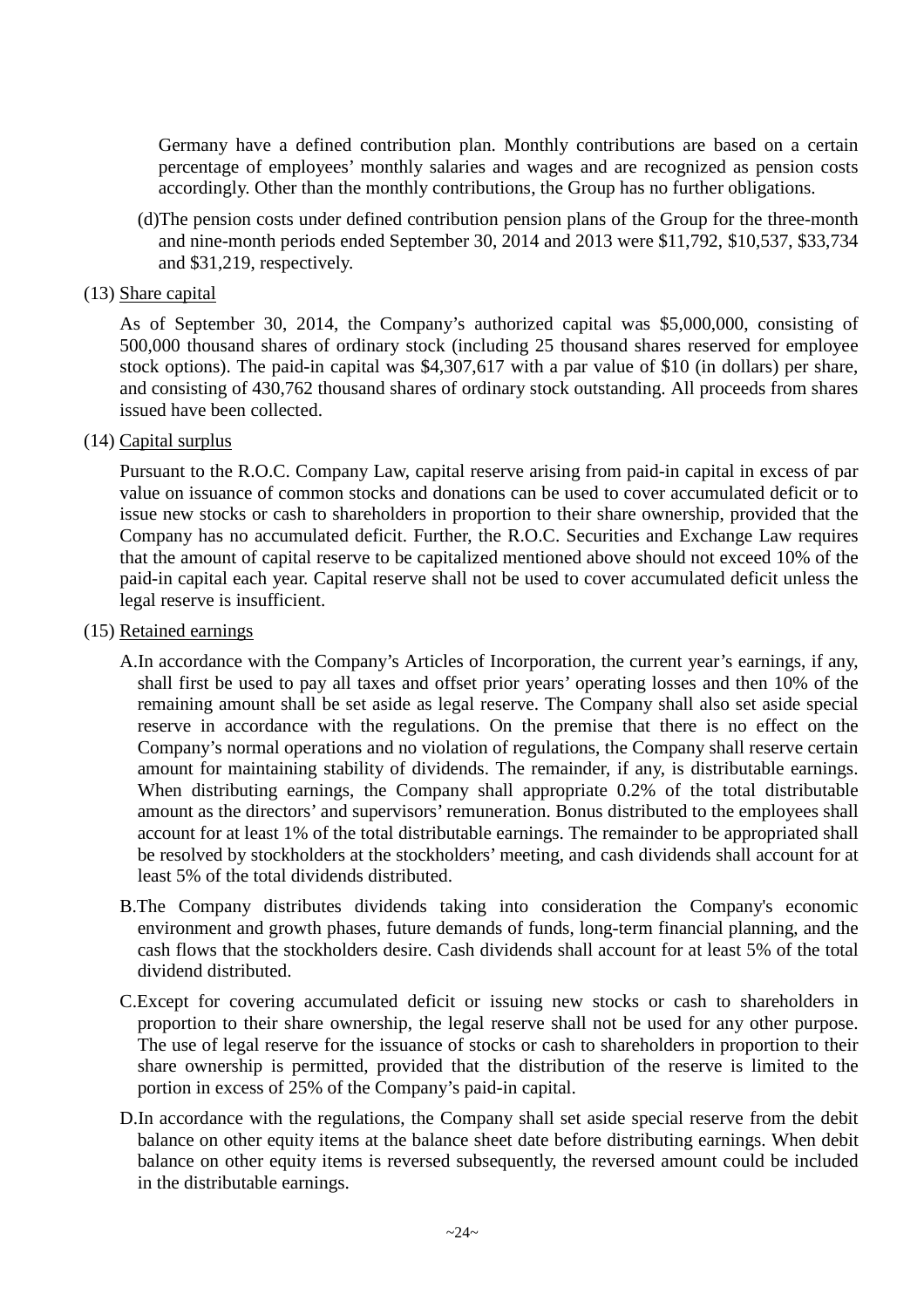E.For the three-month and nine-month periods ended September 30, 2014 and 2013, employees' bonus was accrued at \$8,696, \$5,578, \$24,363 and \$41,242, respectively, which was based on a certain percentage prescribed by the Company's Articles of Incorporation of net profit after taking into account the legal reserve and other factors (under the Company's Articles of Incorporation, bonus distributed to the employees shall account for at least 1% of total distributable earnings the nine-month periods ended September 30, 2014 and 2013, respectively.)

The difference between the actual appropriations of employees' bonus for the year ended December 31, 2013 and the amount recognized in the 2013 financial statements was \$32,887, and the difference will be adjusted in the comprehensive income for the year ended December 31, 2014. The actual appropriation of directors' and supervisors' remuneration was in agreement with the amount approved at the shareholders' meeting.

Information about the appropriation of employees' bonus and directors' and supervisors' remuneration by the Company as proposed by the Board of Directors and resolved by the stockholders will be posted in the "Market Observation Post System" at the website of the Taiwan Stock Exchange.

F. The appropriation of earnings and distribution of capital reserve of years 2013 and 2012 had been resolved at the stockholders' meeting on June 12, 2014 and June 13, 2013, respectively. Details are summarized below:

|                                           | 2013          |              |      |           |               | 2012 |              |
|-------------------------------------------|---------------|--------------|------|-----------|---------------|------|--------------|
|                                           |               | Dividends    |      |           |               |      | Dividends    |
|                                           |               | per share    |      |           |               |      | per share    |
|                                           | Amount        | (in dollars) |      | Amount    |               |      | (in dollars) |
| Legal reserve                             | \$<br>319,896 |              | \$   |           | 284,538       |      |              |
| Cash dividends                            | 2,886,103     | \$<br>6.7    |      | 2,584,571 |               | \$   | 6.0          |
| Cash distribution from<br>capital reserve |               |              |      |           | 215,381       |      | 0.5          |
| Total                                     | 3,205,999     |              |      | 3,084,490 |               |      |              |
|                                           |               |              | 2013 |           |               | 2012 |              |
| Directors' and supervisors' remuneration  |               | \$           |      | 5,192     | $\mathcal{S}$ |      | 5,166        |
| Employees' cash bonus                     |               |              |      | 25,962    |               |      | 85,361       |
|                                           |               | \$           |      | 31,154    | \$            |      | 90,527       |

The above appropriation of 2013 and 2012 earnings as resolved by the shareholders was in agreement with those amounts recognized in the 2013 and 2012 financial statements.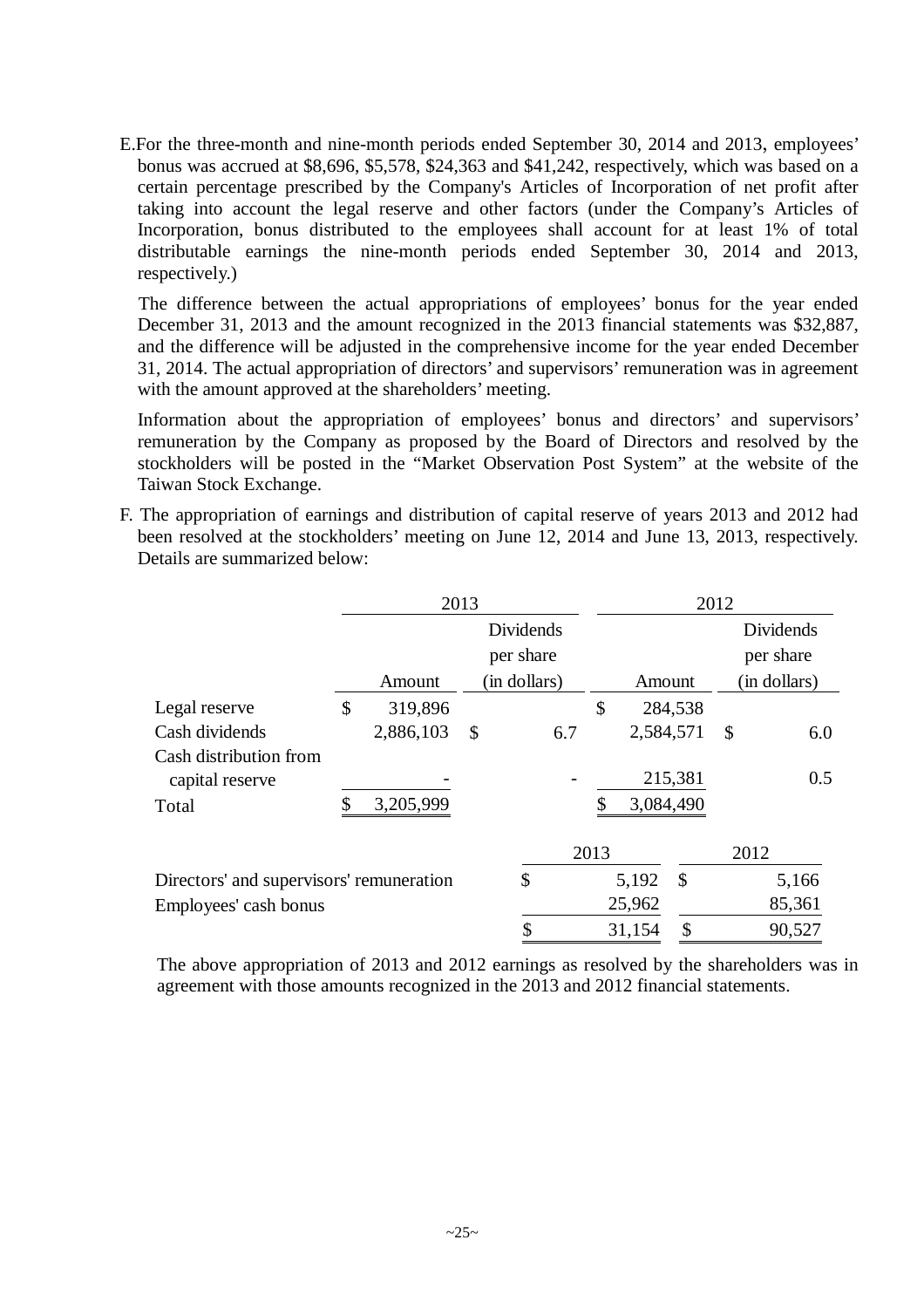(16) Share-based payment-employee compensation plan

A.The Company's share-based payment transactions were set forth below:

|                        |            | Quantity granted | Contract | Vesting          |
|------------------------|------------|------------------|----------|------------------|
| Type of arrangement    | Grant date | (in thousands)   | period   | conditions       |
| Employee stock options | 2007.10.15 | 4,536            | 6 years  | 2 years' service |

B.The fair value of stock options granted on October 15, 2007 is measured using the Black-Scholes option-pricing model. Relevant information is as follows:

|               |               |              |      |          |            | Expected Expected | Expected Risk-free |          |            |
|---------------|---------------|--------------|------|----------|------------|-------------------|--------------------|----------|------------|
| Type of       |               | <b>Stock</b> |      | Exercise | price      | vesting           | dividend           | interest | Fair value |
| arrangement   | Grant date    | price        |      | price    | volatility | period            | vield rate         | rate     | per unit   |
| Employee      | 2007.10.15 \$ | 120          | - \$ | 120      | 39.68%     | 4.375             | 0%                 | 2.61%    | 43.32      |
| stock options |               |              |      |          |            | vears             |                    |          |            |

C.The expiry date and exercise price of stock options outstanding at balance sheet date are as follows:

|            |            | September 30, 2013                                                                       |       |  |  |  |  |  |
|------------|------------|------------------------------------------------------------------------------------------|-------|--|--|--|--|--|
|            |            | Issue date approved Expiry date No. of shares (in thousands) Exercise price (in dollars) |       |  |  |  |  |  |
| 2007.10.15 | 2013.10.15 | $1.064$ \$                                                                               | 107.8 |  |  |  |  |  |

D.Detail of the employee stock options are set forth below:

|                                         |                | For the nine-month periods ended September 30, |                        |                |  |
|-----------------------------------------|----------------|------------------------------------------------|------------------------|----------------|--|
|                                         |                | 2014                                           |                        | 2013           |  |
|                                         |                | Weighted-                                      |                        | Weighted-      |  |
|                                         |                | average                                        |                        | average        |  |
|                                         |                | No. of shares exercise price No. of shares     |                        | exercise price |  |
|                                         | (in thousands) | (in dollars)                                   | (in thousands)         | (in dollars)   |  |
| Options outstanding at beginning        |                |                                                |                        |                |  |
| of period                               | \$             | $\mathcal{S}$                                  | $\mathcal{S}$<br>1,192 | 107.8<br>- \$  |  |
| Options expired                         |                |                                                | 128)                   | 107.8          |  |
| Options outstanding at end of<br>period |                |                                                | 1,064                  | 107.8          |  |
| Options exercisable at end of period    |                |                                                | 1,064                  | 107.8          |  |

E.The Company has no expense incurred on share-based payment transactions for the nine-month periods ended September 30, 2014 and 2013.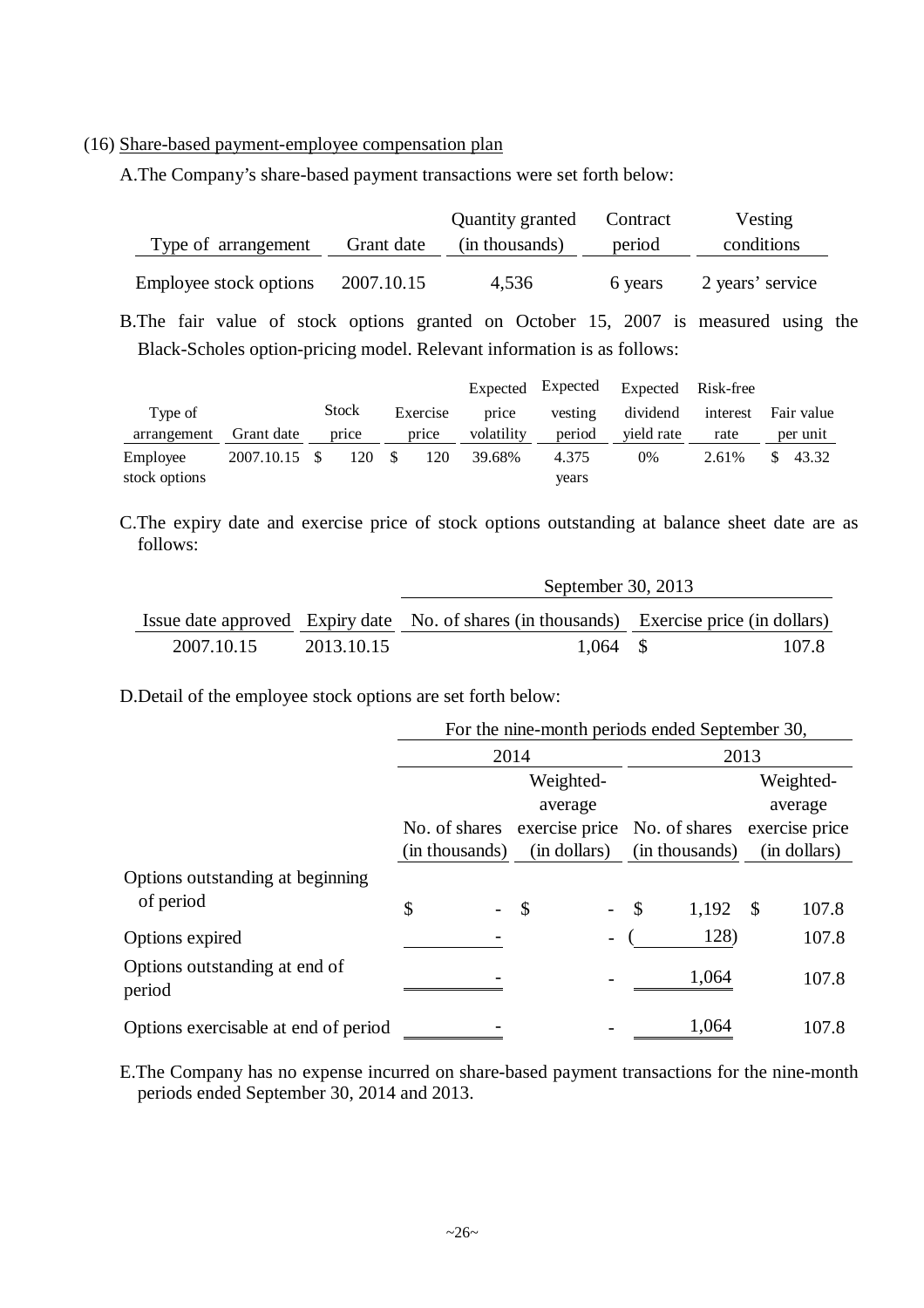# (17) Other equity items

|                                                                                    |        | Unrealised gain                              |                         |                |      |                                                 |
|------------------------------------------------------------------------------------|--------|----------------------------------------------|-------------------------|----------------|------|-------------------------------------------------|
|                                                                                    |        | or loss on                                   | Foreign exchange        |                |      |                                                 |
|                                                                                    |        | available-for-                               | translation differences |                |      |                                                 |
|                                                                                    |        | sale financial assets                        | for foreign operations  |                |      | Total                                           |
| At January 1, 2014                                                                 | $($ \$ | 18,633                                       | $\mathcal{S}$           | 27,764         | - \$ | 9,131                                           |
| Change in unrealized gains or<br>losses for available-for-sale<br>financial assets |        | 29,269)                                      |                         | $\overline{a}$ |      | 29,269)                                         |
| Foreign exchange translation<br>differences for foreign<br>operations              |        |                                              |                         | $1,259$ (      |      | 1,259)                                          |
| Effect from income tax                                                             |        |                                              |                         | 214            |      | 214                                             |
| At September 30, 2014                                                              | (\$    | 47,902)                                      | \$                      | 26,719         | (    | 21,183)                                         |
|                                                                                    |        | Unrealised gain                              |                         |                |      |                                                 |
|                                                                                    |        | or loss on                                   | Foreign exchange        |                |      |                                                 |
|                                                                                    |        | available-for-                               | translation differences |                |      |                                                 |
|                                                                                    |        | sale financial assets for foreign operations |                         |                |      | Total                                           |
| At January 1, 2013                                                                 | $($ \$ | $20,718$ (\$)                                |                         | $95,549$ (\$)  |      | 116,267                                         |
| Change in unrealized gains or<br>losses for available-for-sale<br>financial assets |        | 41,172)                                      |                         |                |      | 41,172)                                         |
| Foreign exchange translation<br>differences for foreign<br>operations              |        |                                              |                         | 97,418         |      | 97,418                                          |
| Effect from income tax                                                             |        |                                              |                         | 16,561)        |      | 16,561)                                         |
| At September 30, 2013                                                              | (\$    | 61,890)                                      | (                       | 14,692)        | (    | 76,582)                                         |
| (18) Operating revenue                                                             |        |                                              |                         |                |      |                                                 |
|                                                                                    |        |                                              |                         |                |      | For the three-month periods ended September 30, |
|                                                                                    |        |                                              | 2014                    |                |      | 2013                                            |
| Sales revenue                                                                      |        | \$                                           | 6,791,191               | \$             |      | 6,389,192                                       |
|                                                                                    |        |                                              |                         |                |      | For the nine-month periods ended September 30,  |
|                                                                                    |        |                                              | 2014                    |                |      | 2013                                            |
| Sales revenue                                                                      |        | \$                                           | 20,242,462              | \$             |      | 19,408,126                                      |
|                                                                                    |        |                                              |                         |                |      |                                                 |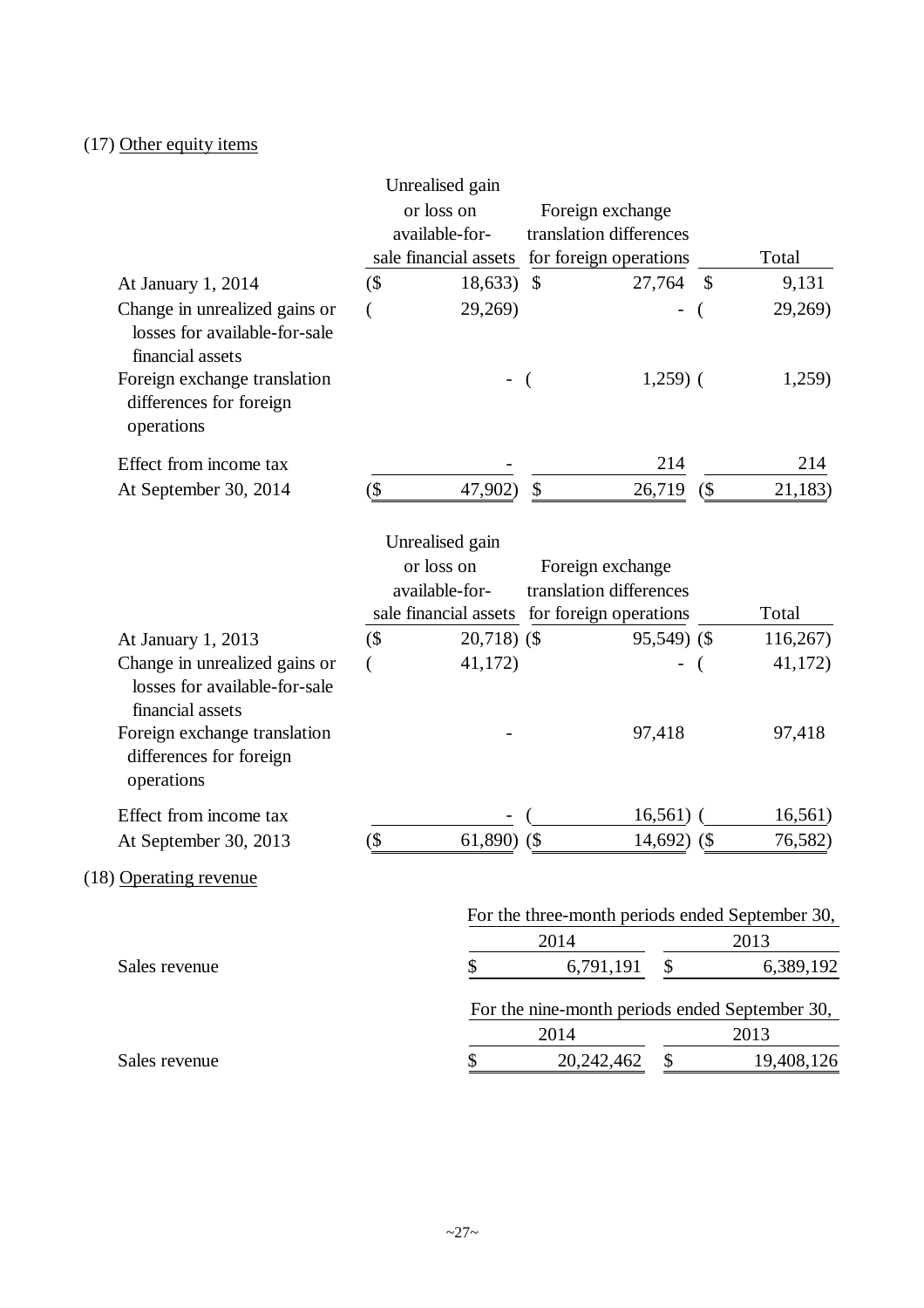# (19) Other income

|                 | For the three-month period ended September 30, |                                               |    |        |  |  |
|-----------------|------------------------------------------------|-----------------------------------------------|----|--------|--|--|
|                 |                                                | 2014                                          |    | 2013   |  |  |
| Interest income | $\boldsymbol{\mathsf{S}}$                      | 38,115                                        | \$ | 20,468 |  |  |
| Rental revenue  |                                                | 5,923                                         |    | 3,946  |  |  |
| Total           |                                                | 44,038                                        | S  | 24,414 |  |  |
|                 |                                                | For the nine-month period ended September 30, |    |        |  |  |
|                 |                                                | 2014                                          |    | 2013   |  |  |
| Interest income | $\boldsymbol{\mathsf{S}}$                      | 130,984                                       | \$ | 73,431 |  |  |
| Rental revenue  |                                                | 13,637                                        |    | 11,526 |  |  |
| Total           |                                                | 144,621                                       | \$ | 84,957 |  |  |

# (20) Other gains and losses

|                                                                           |               |                                                | For the three-month periods ended September 30, |         |  |
|---------------------------------------------------------------------------|---------------|------------------------------------------------|-------------------------------------------------|---------|--|
|                                                                           |               | 2014                                           | 2013                                            |         |  |
| Net gain on financial assets at fair value                                |               |                                                |                                                 |         |  |
| through profit or loss                                                    | \$            | 36,028                                         | $\mathcal{S}$                                   | 2,195   |  |
| Net loss on financial liabilities at fair value<br>through profit or loss |               | 6,632                                          |                                                 |         |  |
| Gain on disposal of financial assets                                      |               | 3,445                                          |                                                 | 3,630   |  |
| Loss on disposal of property, plant<br>and equipment                      |               | $438)$ (                                       |                                                 | 9)      |  |
| Net currency exchange (loss) gain                                         |               | 54,060                                         |                                                 | 11,785) |  |
| Dividends income                                                          |               | 13,740                                         |                                                 | 15,074  |  |
| Others                                                                    |               | 3,485                                          |                                                 | 16,950  |  |
| Total                                                                     | $\mathsf{\$}$ | 116,952                                        | $\mathbb{S}$                                    | 26,055  |  |
|                                                                           |               | For the nine-month periods ended September 30, |                                                 |         |  |
|                                                                           |               | 2014                                           |                                                 | 2013    |  |
| Net gain on financial assets at fair value                                |               |                                                |                                                 |         |  |
| through profit or loss                                                    | \$            | 36,028                                         | $\mathbb{S}$                                    | 29,979  |  |
| Gain on disposal of financial assets                                      |               | 9,244                                          |                                                 | 110,534 |  |
| Gain on disposal of property, plant<br>and equipment                      |               | 375                                            |                                                 | 1,441   |  |
| Net currency exchange gain                                                |               | 41,167                                         |                                                 | 47,650  |  |
| Dividends income                                                          |               | 13,740                                         |                                                 | 15,074  |  |
| Others                                                                    |               | 17,773                                         |                                                 | 37,829  |  |
| Total                                                                     | \$            | 118,327                                        | \$                                              | 242,507 |  |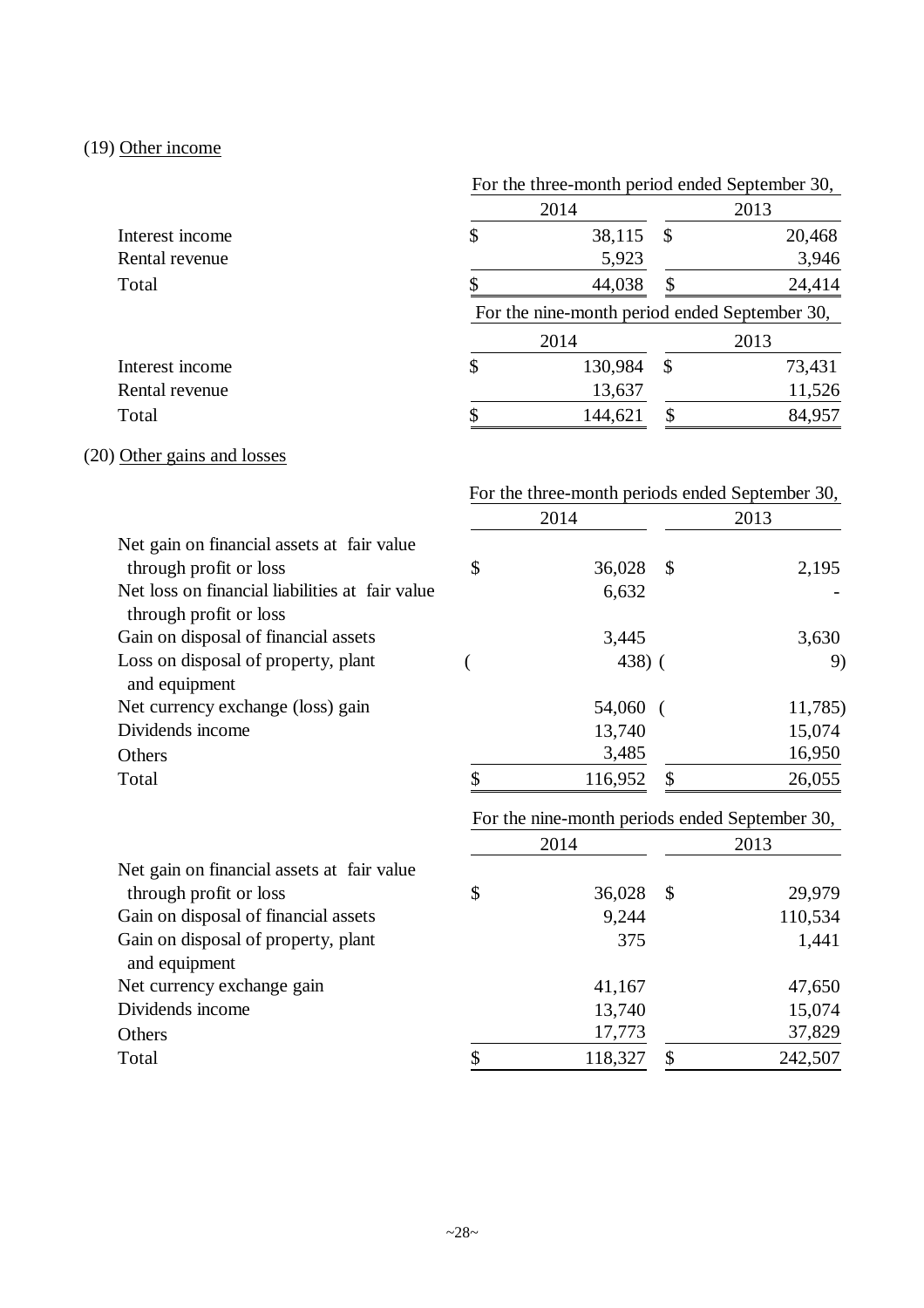# (21) Expenses by nature

|                                           | For the three-month periods ended September 30, |           |               |         |  |
|-------------------------------------------|-------------------------------------------------|-----------|---------------|---------|--|
|                                           |                                                 | 2014      | 2013          |         |  |
| Wages and salaries                        | \$                                              | 403,726   | $\mathcal{S}$ | 312,288 |  |
| Labor and health insurance fees           |                                                 | 57,194    |               | 36,964  |  |
| Pension costs                             |                                                 | 12,143    |               | 10,954  |  |
| Other personnel expenses                  |                                                 | 24,775    |               | 14,540  |  |
| Depreciation on property, plant and       |                                                 |           |               |         |  |
| equipment (including investment property) | 58,598                                          |           |               | 60,336  |  |
|                                           | For the nine-month periods ended September 30,  |           |               |         |  |
|                                           |                                                 | 2014      |               | 2013    |  |
| Wages and salaries                        | \$                                              | 1,179,080 | $\mathcal{S}$ | 992,234 |  |
| Labor and health insurance fees           |                                                 | 133,284   |               | 108,237 |  |
| Pension costs                             |                                                 | 34,785    |               | 32,471  |  |
| Other personnel expenses                  |                                                 | 55,602    |               | 44,379  |  |
| Depreciation on property, plant and       |                                                 |           |               |         |  |
| equipment (including investment property) |                                                 | 176,597   |               | 178,441 |  |
|                                           |                                                 |           |               |         |  |

## (22) Income tax

A. Income tax expense

(a)Components of income tax expense:

|                                       | For the three-month periods ended September 30, |         |      |         |  |  |
|---------------------------------------|-------------------------------------------------|---------|------|---------|--|--|
|                                       |                                                 | 2014    | 2013 |         |  |  |
| Current tax:                          |                                                 |         |      |         |  |  |
| Current tax on profits for the period | \$                                              | 139,057 | -S   | 107,784 |  |  |
| Prior year income tax underestimated  |                                                 | 862     |      | 8,567   |  |  |
| Total current tax                     |                                                 | 139,919 |      | 116,351 |  |  |
| Deferred tax:                         |                                                 |         |      |         |  |  |
| Origination and reversal of temporary |                                                 |         |      |         |  |  |
| differences                           |                                                 | 17,333  |      | 6,472)  |  |  |
| Total deferred tax                    |                                                 | 17,333  |      | 6,472)  |  |  |
| Income tax expense                    |                                                 | 157,252 | S    | 109,879 |  |  |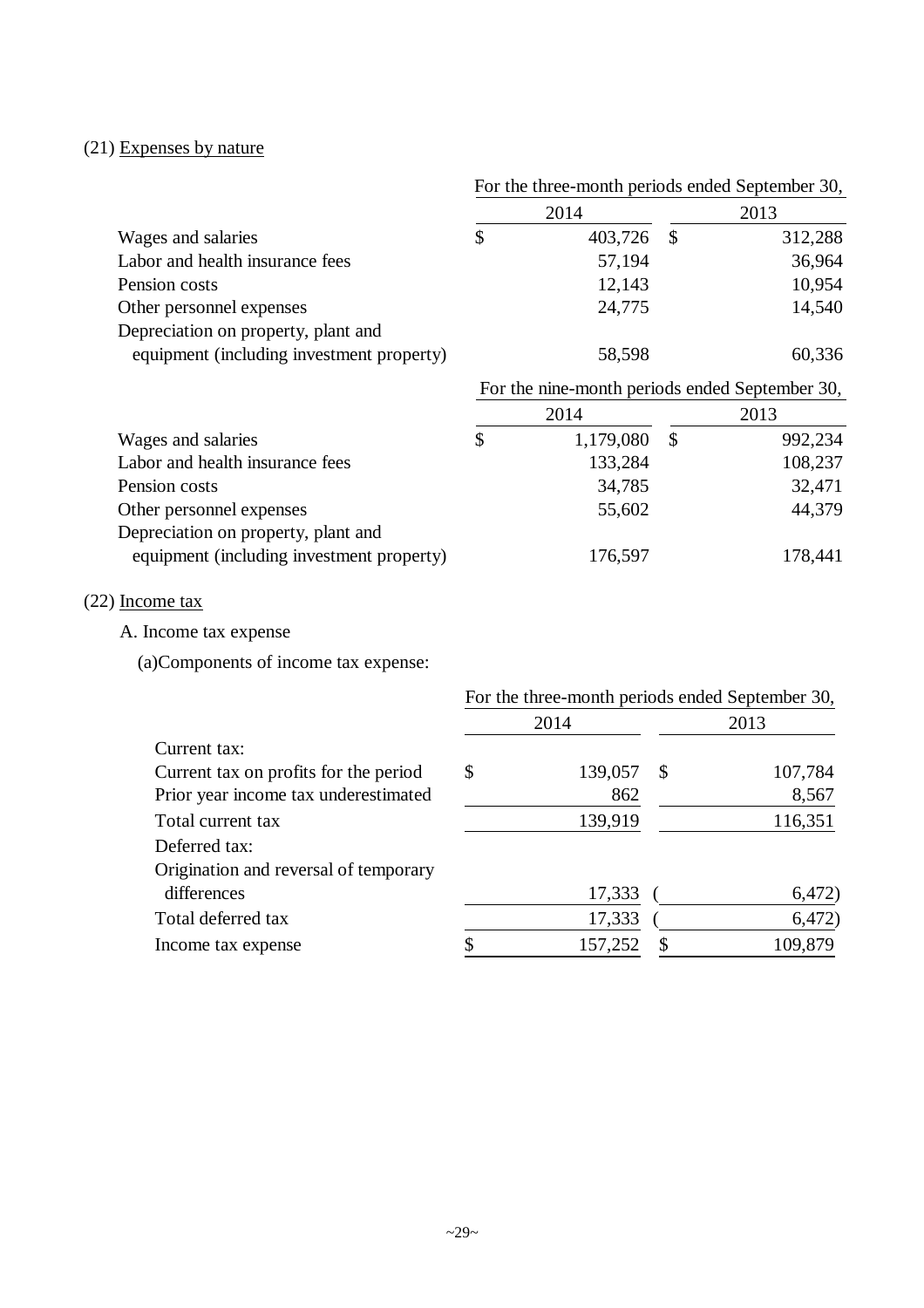|                                       |               |      | For the nine-month periods ended September 30, |  |  |
|---------------------------------------|---------------|------|------------------------------------------------|--|--|
|                                       | 2014          | 2013 |                                                |  |  |
| Current tax:                          |               |      |                                                |  |  |
| Current tax on profits for the period | \$<br>414,955 | -S   | 340,982                                        |  |  |
| Prior year income tax underestimated  | 17,945        |      | 13,505                                         |  |  |
| Total current tax                     | 432,900       |      | 354,487                                        |  |  |
| Deferred tax:                         |               |      |                                                |  |  |
| Origination and reversal of temporary |               |      |                                                |  |  |
| differences                           | 5,826)        |      | 38,253                                         |  |  |
| Total deferred tax                    | 5,826)        |      | 38,253                                         |  |  |
| Income tax expense                    | 427,074       |      | 392,740                                        |  |  |

(b)The income tax relating to components of other comprehensive income is as follows:

|                                          | For the three-month periods ended September 30, |                              |        |  |  |
|------------------------------------------|-------------------------------------------------|------------------------------|--------|--|--|
|                                          | 2014                                            | 2013                         |        |  |  |
| Foreign exchange translation differences |                                                 |                              |        |  |  |
| for foreign operations                   | 9.914                                           | $\left( \mathcal{S} \right)$ | 5,230) |  |  |
|                                          | For the nine-month periods ended September 30,  |                              |        |  |  |
|                                          | 2014                                            |                              | 2013   |  |  |
| Foreign exchange translation differences |                                                 |                              |        |  |  |
| for foreign operations                   | 214)                                            |                              | 16,561 |  |  |

- B. As of September 30, 2014, the Company's income tax returns through 2011 have been assessed and approved by the National Taxation Bureau of Taipei, Ministry of Finance.
- C. Unappropriated retained earnings:

|                                                                   | September 30, 2014 December 31, 2013 September 30, 2013 |              |  |            |  |           |
|-------------------------------------------------------------------|---------------------------------------------------------|--------------|--|------------|--|-----------|
| Earnings generated in<br>and before 1997<br>Earnings generated in |                                                         | $121,097$ \$ |  | 121,097 \$ |  | 121,097   |
| and after 1998                                                    |                                                         | 7,354,999    |  | 7,853,950  |  | 7,142,323 |
|                                                                   |                                                         | 7,476,096    |  | 7,975,047  |  | 7,263,420 |

D. As of September 30, 2014, December 31, 2013 and September 30, 2013, the balance of the imputation tax credit account was \$759,453, \$1,028,831 and \$826,503, respectively. The creditable tax rate was 15.85% and 17.75% for 2013 and 2012.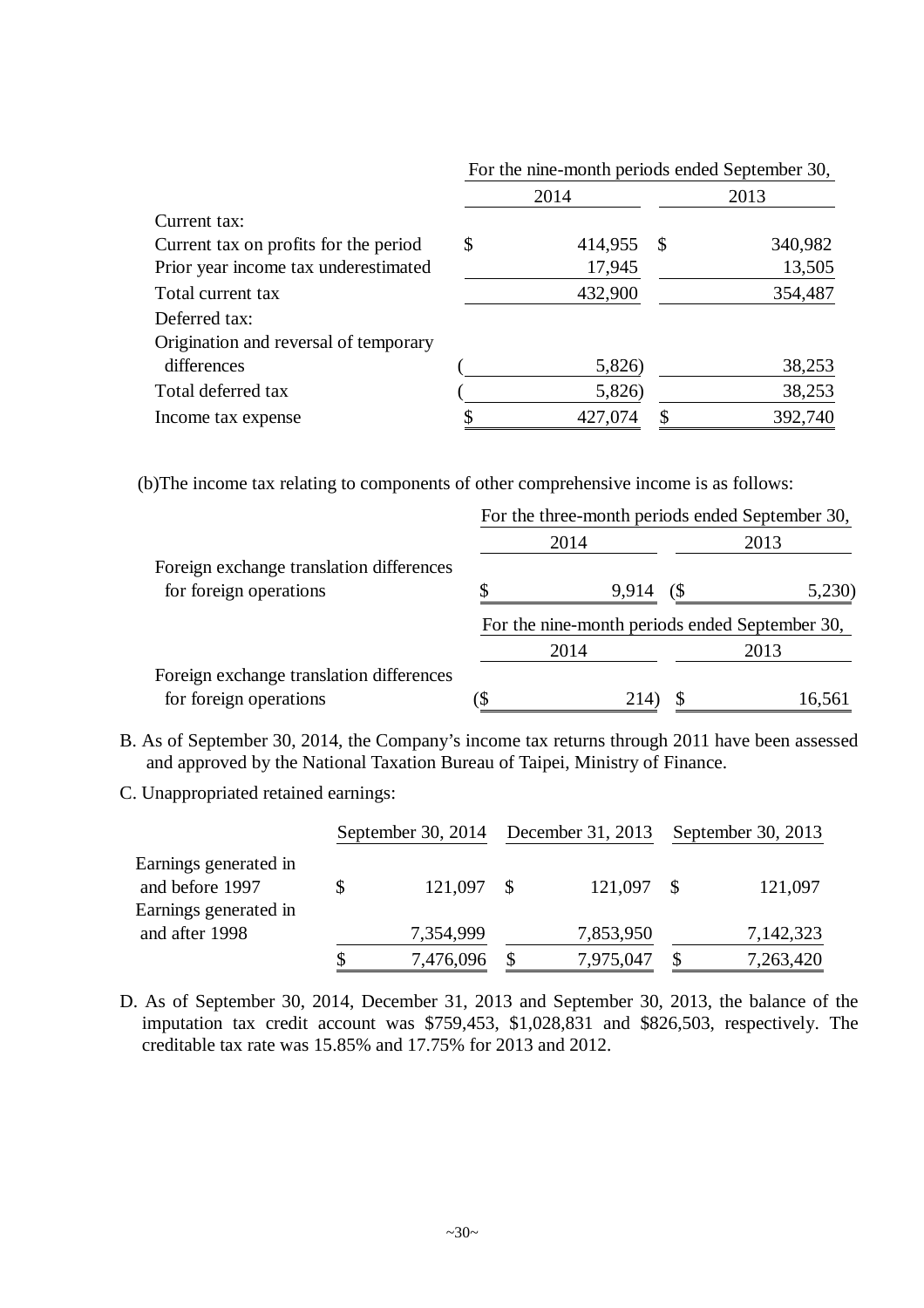# (23) Earnings per share

|                                         |                  | For the three-month period ended September 30, 2014                |                                       |
|-----------------------------------------|------------------|--------------------------------------------------------------------|---------------------------------------|
|                                         |                  | Weighted-average<br>outstanding<br>common shares                   | Earnings<br>per share                 |
|                                         | Profit after tax | (in thousands)                                                     | (in dollars)                          |
| Basic earnings per share                |                  |                                                                    |                                       |
| Profit attributable to owners of parent | \$<br>966,262    | 430,762                                                            | \$<br>2.24                            |
| Diluted earnings per share              |                  |                                                                    |                                       |
| Profit attributable to owners of parent | \$<br>966,262    | 430,762                                                            |                                       |
| Dilutive potential ordinary shares :    |                  |                                                                    |                                       |
| Employees' bonus                        |                  | 241                                                                |                                       |
| Profit attributable to owners of parent |                  |                                                                    |                                       |
| plus assumed conversion of all          |                  |                                                                    |                                       |
| dilutive potential ordinary shares      | \$<br>966,262    | 431,003                                                            | 2.24                                  |
|                                         |                  | For the nine-month period ended September 30, 2014                 |                                       |
|                                         | Profit after tax | Weighted-average<br>outstanding<br>common shares<br>(in thousands) | Earnings<br>per share<br>(in dollars) |
| Basic earnings per share                |                  |                                                                    |                                       |
| Profit attributable to owners of parent | \$<br>2,707,048  | 430,762                                                            | \$<br>6.28                            |
| Diluted earnings per share              |                  |                                                                    |                                       |
| Profit attributable to owners of parent | \$<br>2,707,048  | 430,762                                                            |                                       |
| Dilutive potential ordinary shares :    |                  |                                                                    |                                       |
| Employees' bonus                        |                  | 383                                                                |                                       |
| Profit attributable to owners of parent |                  |                                                                    |                                       |
| plus assumed conversion of all          |                  |                                                                    |                                       |
| dilutive potential ordinary shares      | \$<br>2,707,048  | 431,145                                                            | 6.28                                  |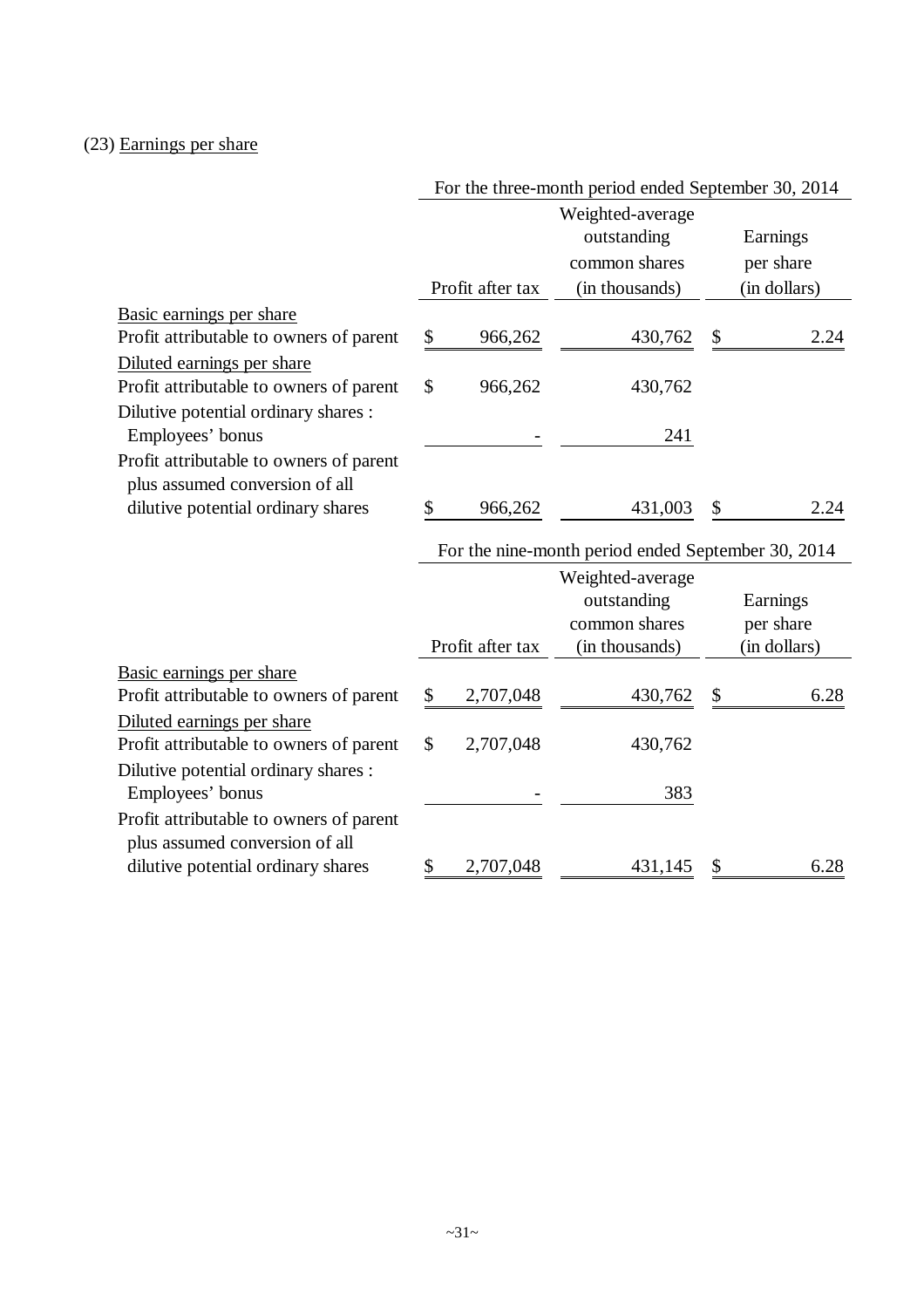|                                                                          |                  | Weighted-average                                                       |              |
|--------------------------------------------------------------------------|------------------|------------------------------------------------------------------------|--------------|
|                                                                          |                  | outstanding                                                            | Earnings     |
|                                                                          |                  | common shares                                                          | per share    |
|                                                                          | Profit after tax | (in thousands)                                                         | (in dollars) |
| Basic earnings per share                                                 |                  |                                                                        |              |
| Profit attributable to owners of parent<br>\$                            | 619,740          | 430,762                                                                | \$<br>1.44   |
| Diluted earnings per share                                               |                  |                                                                        |              |
| Profit attributable to owners of parent<br>\$                            | 619,740          | 430,762                                                                |              |
| Dilutive potential ordinary shares :                                     |                  |                                                                        |              |
| Employees' bonus                                                         |                  | 836                                                                    |              |
| Profit attributable to owners of parent                                  |                  |                                                                        |              |
| plus assumed conversion of all                                           |                  |                                                                        |              |
| dilutive potential ordinary shares<br>\$                                 | 619,740          | 431,598                                                                | \$<br>1.44   |
|                                                                          |                  |                                                                        |              |
|                                                                          |                  |                                                                        |              |
|                                                                          |                  | outstanding                                                            | Earnings     |
|                                                                          |                  | common shares                                                          | per share    |
|                                                                          | Profit after tax | (in thousands)                                                         | (in dollars) |
| Basic earnings per share                                                 |                  |                                                                        |              |
| Profit attributable to owners of parent<br>\$                            | 2,492,717        | 430,762                                                                | \$<br>5.79   |
|                                                                          |                  |                                                                        |              |
|                                                                          |                  |                                                                        |              |
| Diluted earnings per share<br>Profit attributable to owners of parent \$ | 2,492,717        | 430,762                                                                |              |
|                                                                          |                  |                                                                        |              |
| Dilutive potential ordinary shares :<br>Employees' bonus                 |                  | 836                                                                    |              |
| Profit attributable to owners of parent                                  |                  |                                                                        |              |
| plus assumed conversion of all                                           |                  |                                                                        |              |
|                                                                          |                  | For the nine-month period ended September 30, 2013<br>Weighted-average |              |

### For the three-month period ended September 30, 2013

### (24) Operating leases

A.The Group leases land and buildings to others under operating lease agreements. Rental revenue of \$5,923, \$3,946, \$13,637 and \$11,526 were recognized for these leases in profit or loss for the three-month and nine-month periods ended September 30, 2014 and 2013, respectively. The leases for buildings have terms expiring between 2016 and 2017, and all these lease agreements are not renewable at the end of the lease period. The future aggregate minimum lease payments receivable under non-cancellable operating leases are as follows: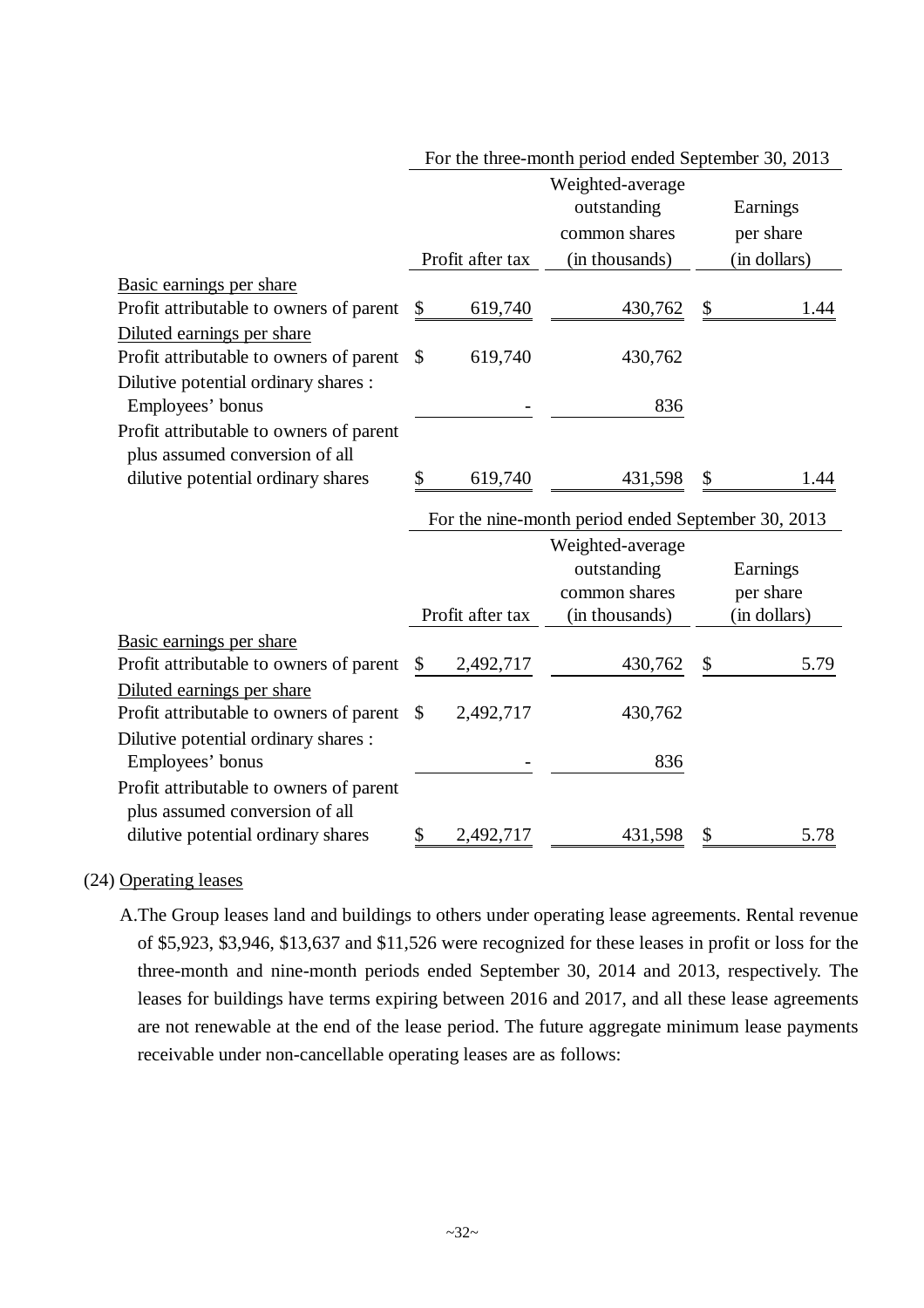|                           |           | September 30, 2014 December 31, 2013 September 30, 2013 |        |
|---------------------------|-----------|---------------------------------------------------------|--------|
| Not later than one year   | 18,767 \$ | $10,059$ \$                                             | 11,864 |
| Later than one year but   |           |                                                         |        |
| not later than five years | 28,432    | 17,640                                                  | 19,845 |
|                           | 47,199    | 27,699                                                  | 31,709 |

B.On April 8, 2009, the Company signed a land lease contract with its major stockholders, Won Chin and Cheng Chuan, to build a new plant on the leased land. The lease has a term of 10 years from April 10, 2009 to April 9, 2019. The annual rental payment is \$35,633 (exclusive of tax), which was determined based on the average rent of land near the leased land shown in the appraisal report issued by CCIS Real Estate Joint Appraisers Firm. Rent was paid on the contract date and become payable on the same date each following year until the end of the lease. The future aggregate minimum lease payments payable under non-cancellable operating leases are as follows:

|                           | September 30, 2014 December 31, 2013 September 30, 2013 |                          |  |           |  |         |
|---------------------------|---------------------------------------------------------|--------------------------|--|-----------|--|---------|
| Not later than one year   | \$                                                      | 37,415 \$                |  | 37,415 \$ |  | 37,415  |
| Later than one year but   |                                                         |                          |  |           |  |         |
| not later than five years |                                                         | 134,070                  |  | 149,659   |  | 149,659 |
| Later than five years     |                                                         | $\overline{\phantom{0}}$ |  | 12,472    |  | 21,825  |
|                           |                                                         | 171,485                  |  | 199,546   |  | 208,899 |

### 7. RELATED PARTY TRANSACTIONS

### (1) Significant transactions and balances with related parties

A.Sales

|                                                                       | For the three-month periods ended September 30, |                                                |         |  |  |
|-----------------------------------------------------------------------|-------------------------------------------------|------------------------------------------------|---------|--|--|
|                                                                       | 2014                                            |                                                | 2013    |  |  |
| Sales of $goods$ – Entity controlled by the<br>Group's key management |                                                 |                                                | 3,502   |  |  |
|                                                                       |                                                 | For the nine-month periods ended September 30, |         |  |  |
|                                                                       | 2014                                            |                                                | 2013    |  |  |
| Sales of $goods$ – Entity controlled by the<br>Group's key management |                                                 |                                                | 256,373 |  |  |

The sales prices charged to related parties are almost equivalent to those charged to third parties. The credit term to Transcend H.K. is 120 days. The credit term to third parties is 30 to 60 days after monthly billings.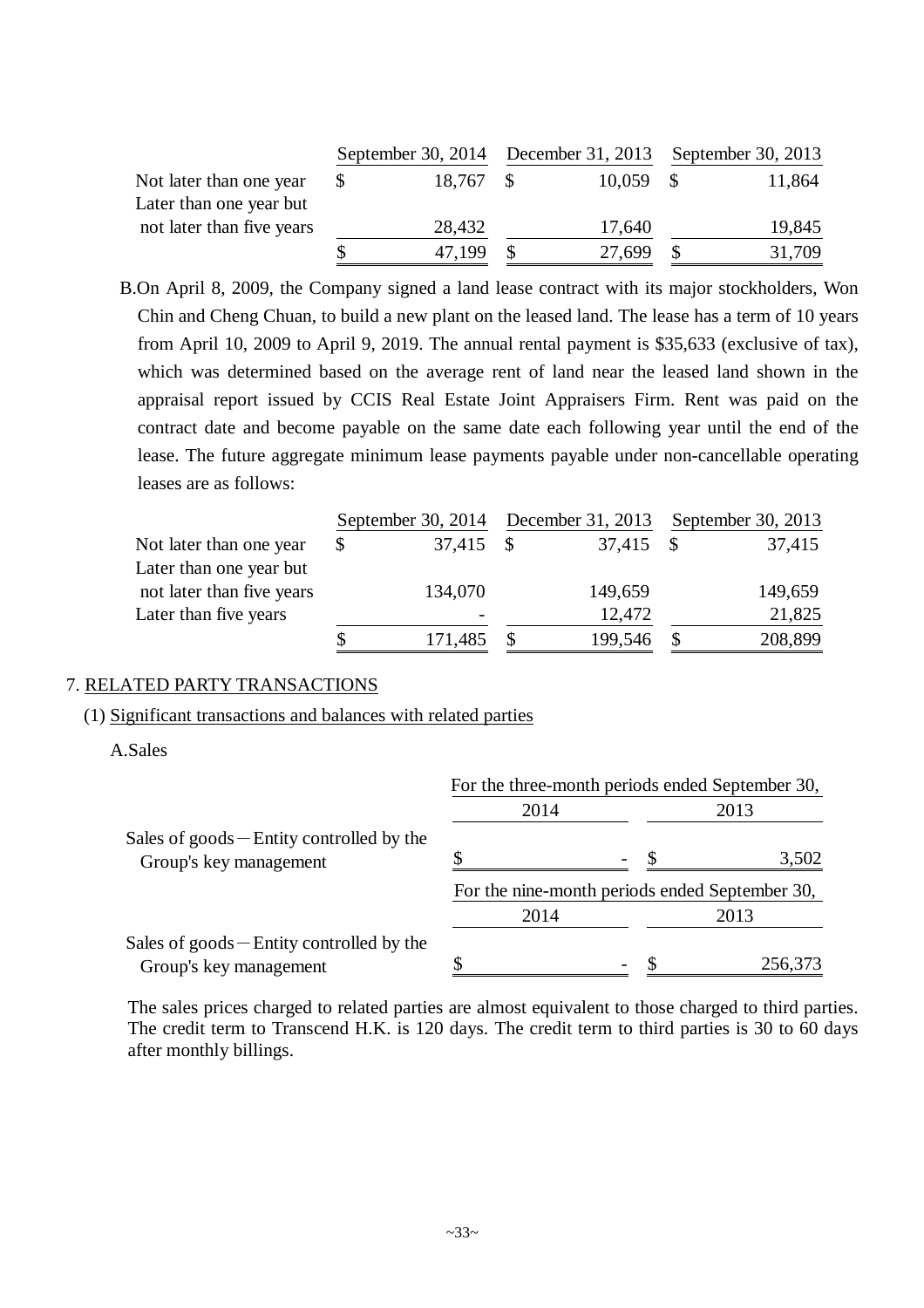B.Purchases of goods

|                                                                       | For the three-month periods ended September 30, |         |                                                |         |  |  |  |  |
|-----------------------------------------------------------------------|-------------------------------------------------|---------|------------------------------------------------|---------|--|--|--|--|
|                                                                       |                                                 | 2014    |                                                | 2013    |  |  |  |  |
| Purchases of goods – Investments<br>accounted for using equity method |                                                 | 113,830 | \$                                             | 40,128  |  |  |  |  |
|                                                                       |                                                 |         | For the nine-month periods ended September 30, |         |  |  |  |  |
|                                                                       |                                                 | 2014    |                                                | 2013    |  |  |  |  |
| Purchases of goods – Investments<br>accounted for using equity method |                                                 | 258,808 |                                                | 109,863 |  |  |  |  |

The purchase prices charged by related parties are almost equivalent to those charged by third parties. The credit term from Taiwan IC Packaging Corporation is 30 days after monthly billings. The credit term from third parties is 30 to 45 days after monthly billings.

C.Accounts receivable

|                             |   | September 30, 2014 December 31, 2013 September 30, 2013 |        |
|-----------------------------|---|---------------------------------------------------------|--------|
| Receivables from related    |   |                                                         |        |
| parties – Entity controlled |   |                                                         |        |
| by the key management       | - |                                                         | 43.967 |

The receivables from related parties arise mainly from sales transactions. The credit term to Transcend H.K. is 120 days. The receivables are unsecured and bear no interest. There are no provisions held against receivables from related parties.

### D.Accounts payable

|                                 |        |        | September 30, 2014 December 31, 2013 September 30, 2013 |        |  |
|---------------------------------|--------|--------|---------------------------------------------------------|--------|--|
| Payables to related parties $-$ |        |        |                                                         |        |  |
| Investments accounted for       |        |        |                                                         |        |  |
| using equity method             | 93,894 | 45,801 |                                                         | 22,628 |  |

The payables to related parties arise mainly from purchase transactions and are due 30 days after the date of purchase. The payables bear no interest.

E.Property transactions

Disposal of property, plant and equipment:

|                         |        | Nine-month period ended September 30, 2014<br>September 30, 2014 |                   |  |  |  |  |  |
|-------------------------|--------|------------------------------------------------------------------|-------------------|--|--|--|--|--|
|                         |        | Disposal proceeds Gain (loss) on disposal                        | Other receivables |  |  |  |  |  |
| Investments accounted   |        |                                                                  |                   |  |  |  |  |  |
| for using equity method | 10.497 | $\overline{\phantom{a}}$                                         | 14,371            |  |  |  |  |  |

In addition to above disposal transactions, the Group made purchases of property, plant, and equipment on behalf of Taiwan IC Packaging Corporation, the investment accounted for using equity method, in the amount of \$3,874. Total other receivables amounted to \$14,371 as of September 30, 2014.

The Group had no property transactions for the nine-month period ended September 30, 2013.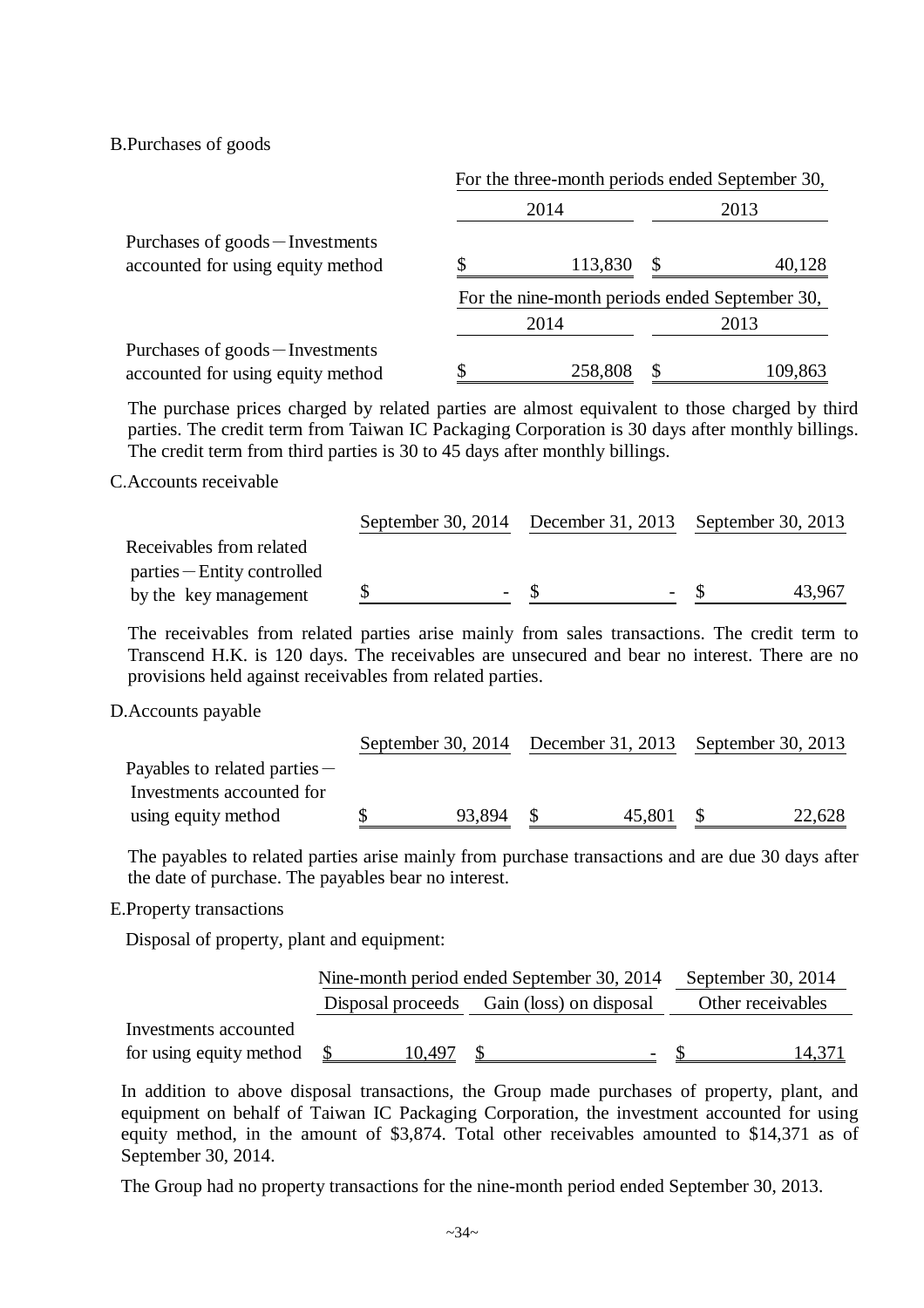### F.Lease contracts

On April 8, 2009, the Company signed a land lease contract with its major stockholders, Won Chin and Cheng Chuan, to build a new plant on the leased land. Please refer to Note 6(24).

### (2) Compensation of key management

|                                                 | For the three-month periods ended September 30, |        |                                                |        |  |  |  |  |
|-------------------------------------------------|-------------------------------------------------|--------|------------------------------------------------|--------|--|--|--|--|
|                                                 |                                                 | 2014   |                                                | 2013   |  |  |  |  |
| Salaries and other short-term employee benefits | <sup>\$</sup>                                   | 23,036 | -S                                             | 22,085 |  |  |  |  |
|                                                 |                                                 |        | For the nine-month periods ended September 30, |        |  |  |  |  |
|                                                 |                                                 | 2014   |                                                | 2013   |  |  |  |  |
|                                                 |                                                 |        |                                                |        |  |  |  |  |

### 8. PLEDGED ASSETS

The Group's assets pledged as collateral are as follows:

| Nature of assets                 |   | September 30, $2014$ | December 31, 2013 |    |         | September 30, 2013 Pledge purpose |
|----------------------------------|---|----------------------|-------------------|----|---------|-----------------------------------|
| Property, plant<br>and equipment |   | 968,215              | 979,500           | \$ | 992,859 | Long-term and<br>short-term loans |
| Other non-current assets         |   |                      |                   |    |         |                                   |
| Time deposit                     |   | 3,042                | 2,981             |    | 2,957   | Patent deposit                    |
|                                  | S | 971,257              | 982,481           |    | 995,816 |                                   |

# 9. COMMITMENTS AND CONTINGENT LIABILITIES

As of September 30, 2014, except for the provision of endorsements and guarantees mentioned in Note 13(1)B and the lease contract described in Note 6(24), there are no other commitments and contingent liabilities.

## 10. SIGNIFICANT CATASTROPHE

None.

## 11. SIGNIFICANT SUBSEQUENT EVENT

None.

## 12. OTHERS

## (1) Capital risk management

There is no significant change in this period. Please refer to Note 12 to the consolidated financial statements as of and for the year ended December 31, 2013 for the related information.

### (2) Financial instruments

A.Fair value information of financial instruments

There is no significant change in this period. Please refer to Note 12 to the consolidated financial statements as of and for the year ended December 31, 2013 for the related information.

## B.Financial risk management policies

There is no significant change in this period. Please refer to Note 12 to the consolidated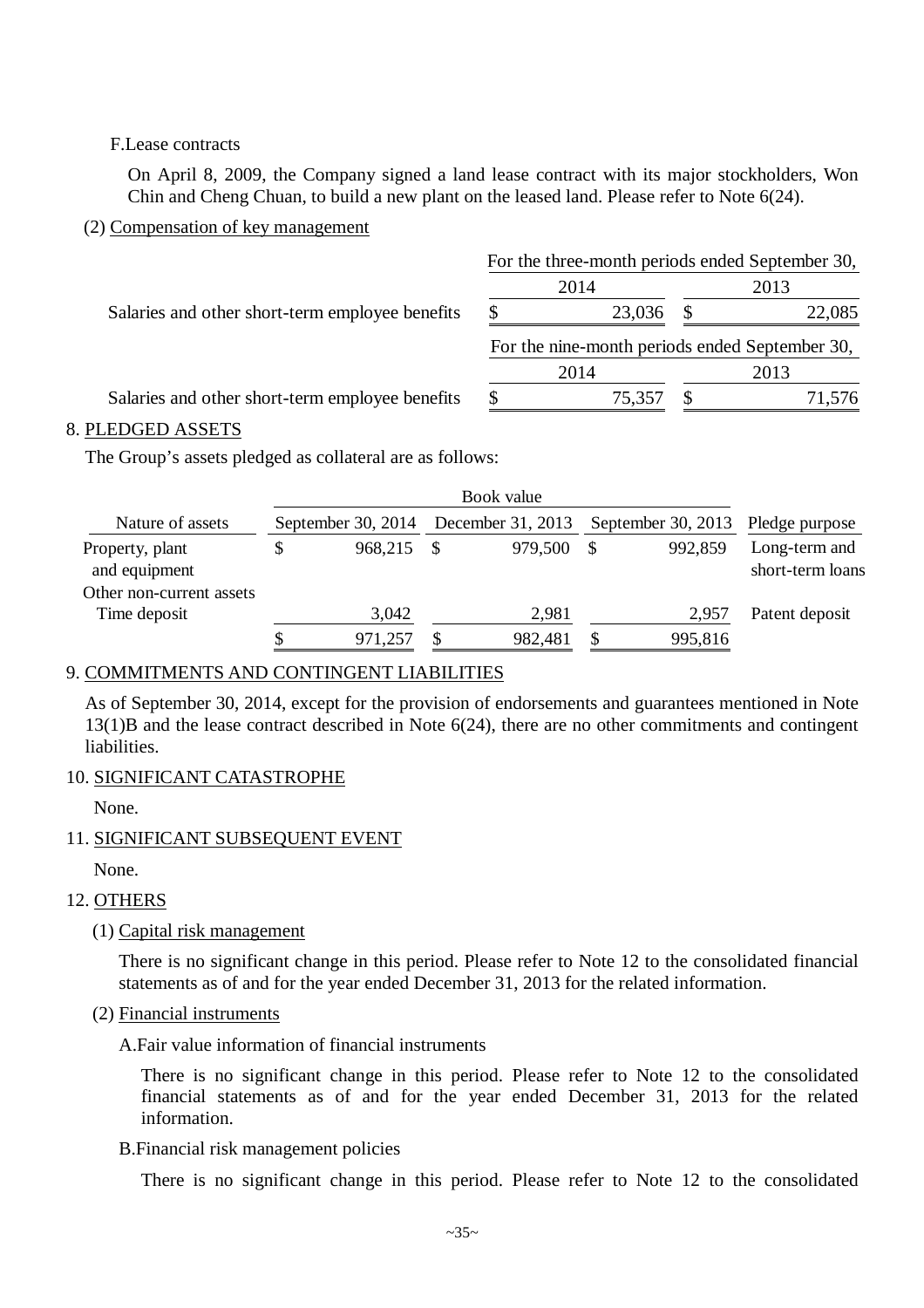financial statements as of and for the year ended December 31, 2013 for the related information.

C.Significant financial risks and degrees of financial risks

There is no significant change except for the following information below. Please refer to Note 12 to the consolidated financial statements as of and for the year ended December 31, 2013 for the related information.

### Foreign exchange risk

The Group's businesses involve some non-functional currency operations (the Company's functional currency: NTD; the subsidiaries' functional currencies: JPY, KRW, USD, EUR, GBP and RMB, etc.). The information on assets and liabilities denominated in foreign currencies whose values would be materially affected by the exchange rate fluctuations is as follows:

|                              |                  | September 30, 2014      |                      |               |                   |
|------------------------------|------------------|-------------------------|----------------------|---------------|-------------------|
|                              |                  | Foreign Currency        |                      |               |                   |
|                              | Foreign Currency | Amount                  | <b>Exchange Rate</b> |               | <b>Book Value</b> |
| Financial assets             | <b>USD:NTD</b>   | \$<br>119,722           | 30.4200              | $\mathcal{S}$ | 3,641,943         |
|                              | <b>RMB:NTD</b>   | 572,092                 | 4.9340               |               | 2,822,702         |
|                              | <b>USD:RMB</b>   | 49,556                  | 6.1654               |               | 1,507,494         |
|                              | <b>JPY:NTD</b>   | 2,313,925               | 0.2780               |               | 643,271           |
|                              | <b>EUR:NTD</b>   | 11,630                  | 38.5900              |               | 448,802           |
| <b>Financial liabilities</b> | <b>USD:NTD</b>   | \$<br>125,929           | 30.4200              | $\mathcal{S}$ | 3,830,760         |
|                              |                  | December 31, 2013       |                      |               |                   |
|                              |                  | <b>Foreign Currency</b> |                      |               |                   |
|                              | Foreign Currency | Amount                  | <b>Exchange Rate</b> |               | <b>Book Value</b> |
| <b>Financial assets</b>      | <b>USD:NTD</b>   | \$<br>100,687           | 29.8050              | $\mathcal{S}$ | 3,000,976         |
|                              | <b>RMB:NTD</b>   | 459,499                 | 4.9190               |               | 2,260,276         |
|                              | <b>USD:RMB</b>   | 43,645                  | 6.0592               |               | 264,454           |
|                              | JPY:NTD          | 2,512,345               | 0.2839               |               | 713,255           |
|                              | <b>EUR:NTD</b>   | 12,084                  | 41.0900              |               | 496,532           |
| <b>Financial liabilities</b> | <b>USD:NTD</b>   | \$<br>119,640           | 29.8050              | $\mathcal{S}$ | 3,565,870         |
|                              | <b>RMB:NTD</b>   | 60,000                  | 4.9190               |               | 295,140           |
|                              |                  | September 30, 2013      |                      |               |                   |
|                              |                  | Foreign Currency        |                      |               |                   |
|                              | Foreign Currency | Amount                  | <b>Exchange Rate</b> |               | <b>Book Value</b> |
| Financial assets             | <b>USD:NTD</b>   | \$<br>85,989            | 29.5700              | $\mathcal{S}$ | 2,542,695         |
|                              | <b>RMB:NTD</b>   | 259,153                 | 4.8330               |               | 1,252,486         |
|                              | <b>USD:RMB</b>   | 33,286                  | 6.1184               |               | 984,267           |
|                              | JPY:NTD          | 3,140,938               | 0.3021               |               | 948,877           |
|                              | <b>EUR:NTD</b>   | 11,062                  | 39.9200              |               | 441,595           |
| <b>Financial liabilities</b> | <b>USD:NTD</b>   | \$<br>52,039            | 29.5700              | \$            | 1,538,793         |

Sensitivity analyses relating to foreign exchange rate risks are primarily for financial reporting period-end date of foreign currency monetary item. If the New Taiwan dollar exchange rate to the U.S. dollar increases or decreases by 1%, the Group's net income will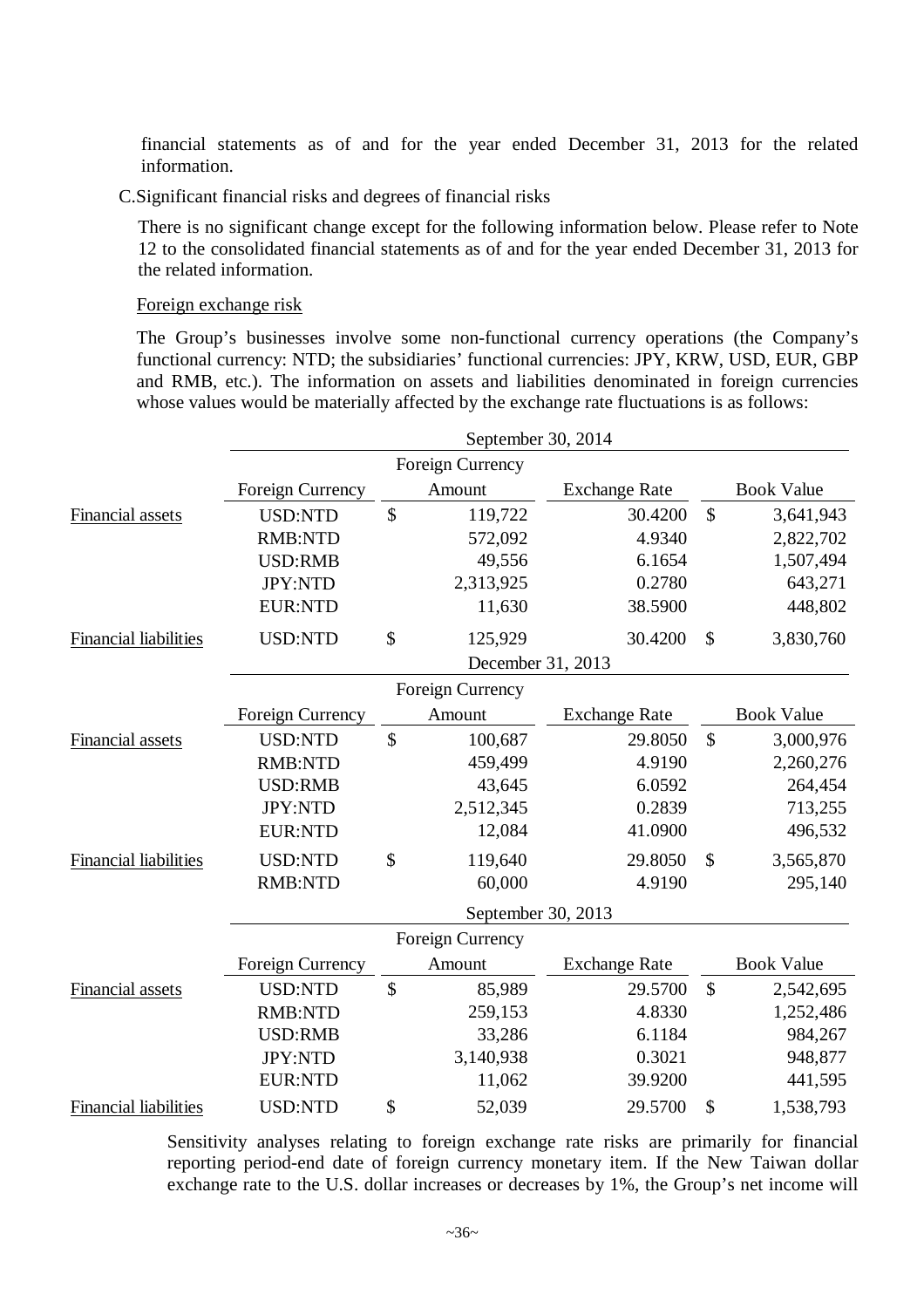increase or decrease by \$1,888 and \$19,882 for the nine-month periods ended September 30, 2014 and 2013, respectively.

- (3) Fair value estimation
	- A.The table below analyses financial instruments measured at fair value, by valuation method. The different levels have been defined as follows:
		- Level 1:Quoted prices in active markets for identical assets or liabilities.
		- Level 2:Inputs other than quoted prices included within level 1 that are observable for the asset or liability, either directly (that is, as prices) or indirectly (that is, derived from prices).

Level 3:Inputs for the assets or liabilities that are not based on observable market data.

The following table presents the Group's financial assets and liabilities that are measured at fair value at September 30, 2014, December 31, 2013 and September 30, 2013:

| September 30, 2014               | Level 1       | Level 2      | Level 3     | Total          |
|----------------------------------|---------------|--------------|-------------|----------------|
| Financial assets:                |               |              |             |                |
| Non-current available-for-sale   |               |              |             |                |
| financial assets                 | 234,028       | \$           | \$<br>1,125 | 235,153<br>\$. |
| Financial assets:                |               |              |             |                |
| Current financial assets at fair |               |              |             |                |
| value through profit or loss     | \$            | 23,869<br>\$ | S           | 23,869<br>\$   |
| December 31, 2013                | Level 1       | Level 2      | Level 3     | Total          |
| Financial assets:                |               |              |             |                |
| Non-current available-for-sale   |               |              |             |                |
| financial assets                 | 263,297<br>\$ | \$           | \$<br>1,125 | 264,422<br>\$. |
| September 30, 2013               | Level 1       | Level 2      | Level 3     | Total          |
| Financial assets:                |               |              |             |                |
| Non-current available-for-sale   |               |              |             |                |
| financial assets                 | 220,040<br>\$ | S            | 1,125       | 221,165        |

- B.The fair value of financial instruments traded in active markets is based on quoted market prices at the balance sheet date. A market is regarded as active if quoted prices are readily and regularly available from an exchange, dealer, broker, industry group, pricing service, or regulatory agency, and those prices represent actual and regularly occurring market transactions on an arm's length basis. The quoted market price used for financial assets held by the Group is the closing price. These instruments are included in level 1. Instruments included in level 1 comprise primarily equity instruments classified as available-for-sale financial assets.
- C.The fair value of financial instruments not traded in an active market (such as the derivative instruments which are traded in GTSM) is based on the cost of the investment.
- D.If one or more of the significant inputs is not based on observable market data, the instrument is included in level 3.
- E.Forward foreign exchange contracts resulting fair value estimates are included in level 2.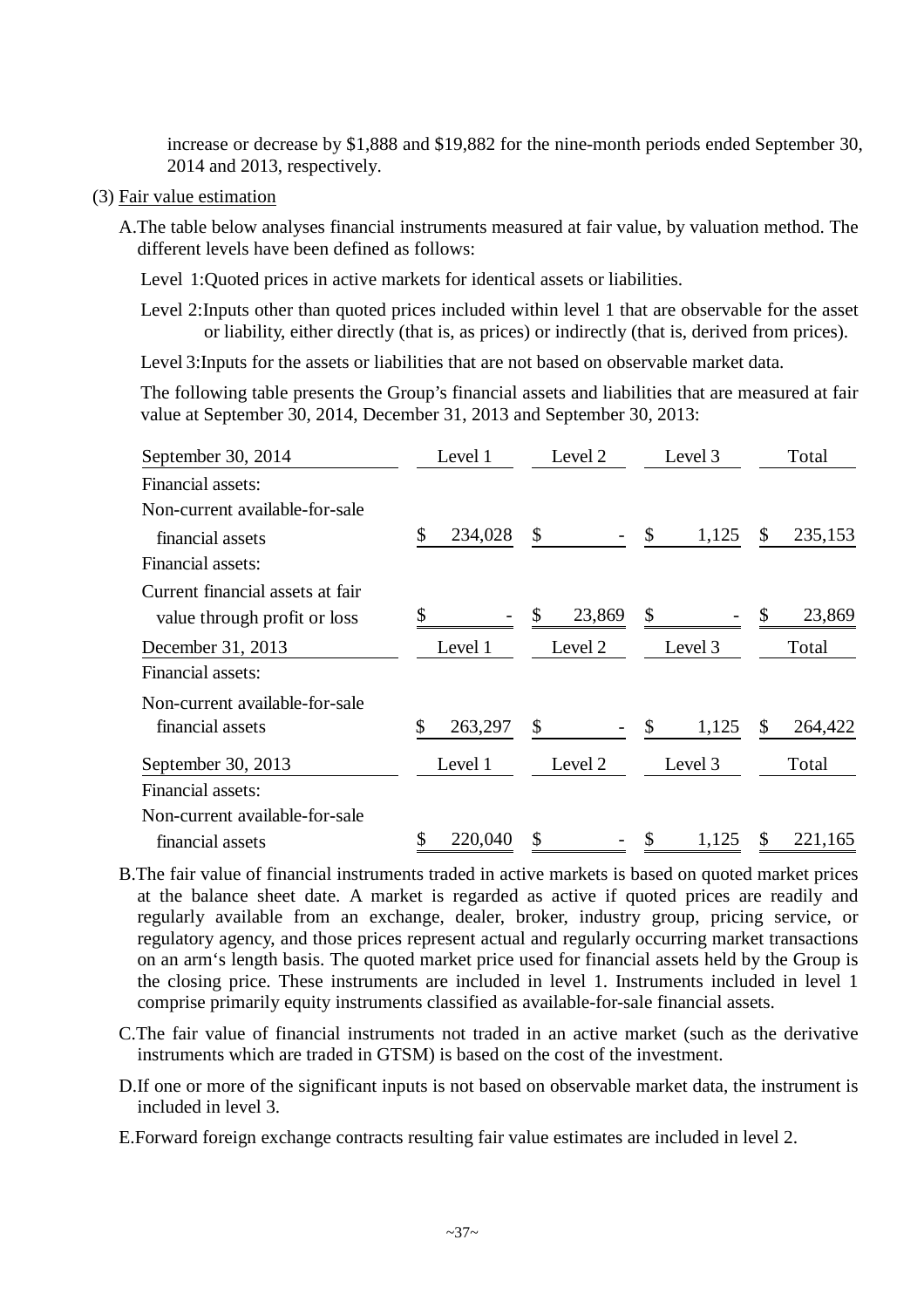### 13. SUPPLEMENTARY DISCLOSURES

#### (1) Significant transactions information

A. Loans to others: None.

B. Provision of endorsements and guarantees to others:

|  |                                          | Party being endorsed/guaranteed |                                                            | Limit on                                                                  |                                                                                                |                                                                                     |                                         | Amount of                                                 | Ratio of accumulated                                                                              | Ceiling on                                                | Provision of                                                                                  | Provision of                                                                                                     | Provision of                      |  |
|--|------------------------------------------|---------------------------------|------------------------------------------------------------|---------------------------------------------------------------------------|------------------------------------------------------------------------------------------------|-------------------------------------------------------------------------------------|-----------------------------------------|-----------------------------------------------------------|---------------------------------------------------------------------------------------------------|-----------------------------------------------------------|-----------------------------------------------------------------------------------------------|------------------------------------------------------------------------------------------------------------------|-----------------------------------|--|
|  | Number Endorser/<br>$(Note 1)$ guarantor | Company<br>name                 | Relationship with<br>the<br>endorser/guarantor<br>(Note 2) | endorsements/<br>guarantees<br>provided for a<br>single party<br>(Note 3) | Maximum outstanding<br>endorsement/guarantee<br>amount as of<br>September 30, 2014<br>(Note 4) | Outstanding<br>endorsement/guarantee<br>amount as of September<br>30, 2014 (Note 4) | Actual amount<br>drawn down<br>(Note 5) | endorsements/<br>guarantees<br>secured with<br>collateral | endorsement/guarantee<br>amount to net asset<br>value of the<br>endorser/guarantor<br>company (%) | οt<br>endorsements/<br>guarantees<br>provided<br>(Note 6) | total amount endorsements/<br>guarantees by<br>parent<br>company to<br>subsidiary<br>(Note 7) | endorsements/endorsements/<br>  guarantees by   guarantees to   Footnote  <br>subsidiary to<br>parent<br>company | the party in<br>Mainland<br>China |  |
|  | Transcend<br>Taiwan                      | Transcend<br>Japan Inc.         |                                                            | 3,922,968                                                                 | 556,000 \$                                                                                     | 556,000                                                                             | 278,000                                 | $\sim$                                                    |                                                                                                   | 7,845,936                                                 |                                                                                               |                                                                                                                  |                                   |  |

Note 1: The numbers filled in for the endorsements/guarantees provided by the Company or subsidiaries are as follows:

(a)The Company is '0'.

(b)The subsidiaries are numbered in order starting from '1'.

Note 2: Relationship between the endorser/guarantor and the party being endorsed/guaranteed is classified into the following six categories:

(a)Having business relationship.

(b)The endorser/guarantor parent company owns directly more than 50% voting shares of the endorsed/guaranteed subsidiary.

(c)The endorser/guarantor parent company and its subsidiaries jointly own more than 50% voting shares of the endorsed/guaranteed company.

(d)The endorsed/guaranteed parent company directly or indirectly owns more than 50% voting shares of the endorser/guarantor subsidiary.

(e)Mutual guarantee of the trade as required by the construction contract.

(f)Due to joint venture, each shareholder provides endorsements/guarantees to the endorsed/guaranteed company in proportion to its ownership.

Note 3: Not exceeding 20% of the Company's net asset value. (\$19,614,840\*20%=\$3,922,968 )

Note 4: The maximum outstanding endorsement/guarantee amount during and as of September 30, 2014 is JPY\$2,000,000.

Note 5: The actual amount of endorsement drawn down is JPY\$1,000,000.

Note 6: Not exceeding 40% of the Company's net asset value. (\$19,614,840\*40%=\$7,845,936)

Note 7: Fill in 'Y' for those cases of provision of endorsements/guarantees by listed parent company to subsidiary.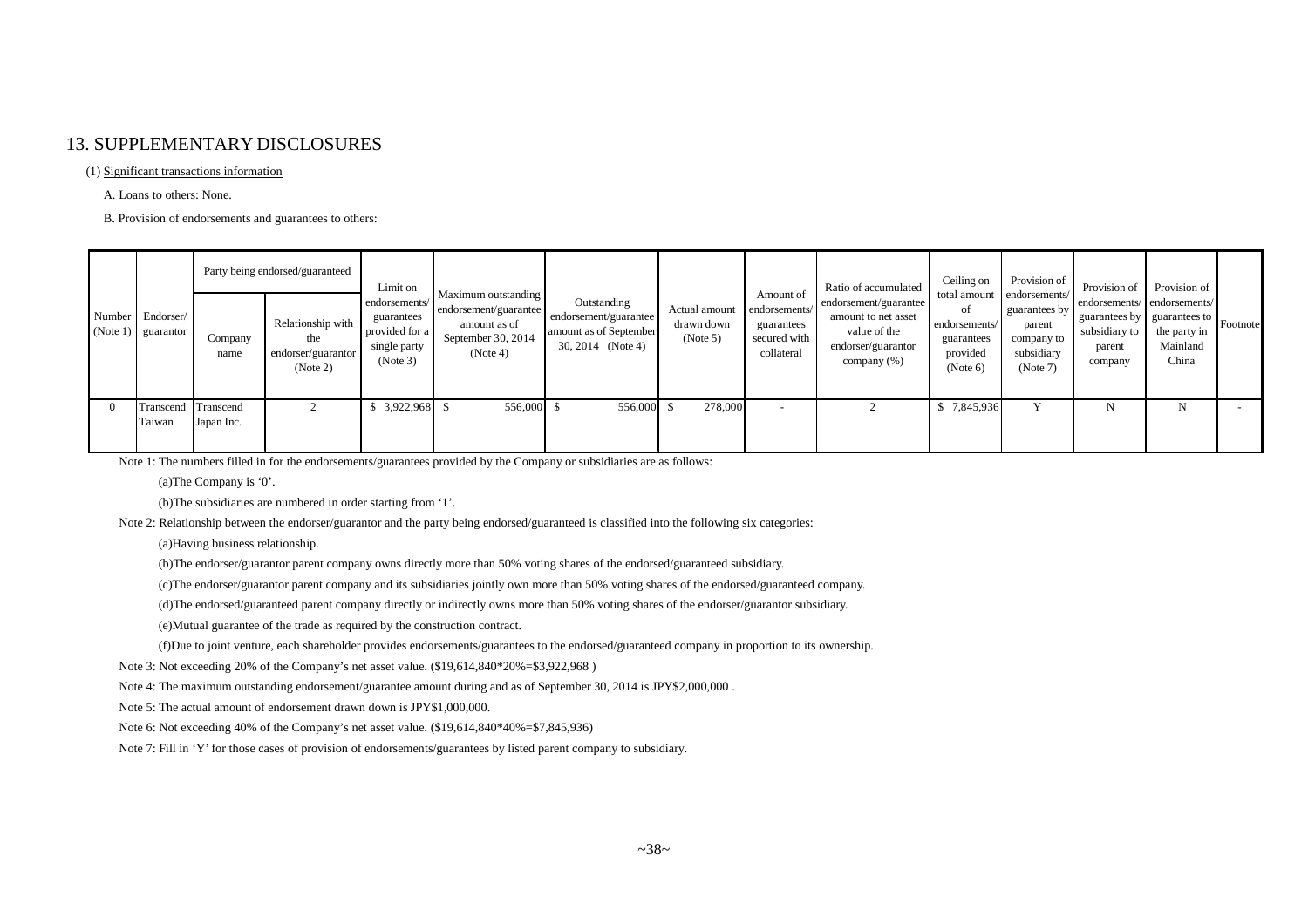|                         |                                                                                                         |                                                  |                                                       | As of September 30, 2014     |                     |                          |                          |                         |                          |
|-------------------------|---------------------------------------------------------------------------------------------------------|--------------------------------------------------|-------------------------------------------------------|------------------------------|---------------------|--------------------------|--------------------------|-------------------------|--------------------------|
| Securities held by      | Marketable securities (Note 1)                                                                          | Relationship with the securities issuer (Note 2) | General ledger<br>account                             | Number of<br>shares or units | Book value (Note 3) |                          | Ownership<br>(%)         | Fair value              | Footnote<br>(Note 4)     |
| <b>Transcend Taiwan</b> | <b>Stocks</b>                                                                                           |                                                  |                                                       |                              |                     |                          |                          |                         |                          |
|                         | Alcor Micro Corp.                                                                                       | $\overline{\phantom{a}}$                         | Non-current<br>available-for-sale<br>financial assets | 6,220,933                    | \$                  | 184,762                  | 7                        | $\mathbb{S}$<br>184,762 | $\overline{\phantom{a}}$ |
|                         | Hitron Tech. Inc.                                                                                       |                                                  | $\overline{v}$                                        | 3,060,017                    |                     | 49,266                   |                          | 49,266                  |                          |
|                         | Skyviia Corp.                                                                                           |                                                  | $\overline{u}$                                        | 259,812                      |                     | $\overline{\phantom{a}}$ | $\overline{c}$           |                         |                          |
|                         | Dramexchange Tech Inc.                                                                                  | $\overline{\phantom{0}}$                         | $\overline{''}$                                       | 60,816                       |                     | 1,125                    |                          | 1,125                   | $\overline{\phantom{a}}$ |
|                         |                                                                                                         |                                                  |                                                       |                              |                     | 235,153                  |                          |                         |                          |
|                         | <b>Bonds</b>                                                                                            |                                                  |                                                       |                              |                     |                          |                          |                         |                          |
|                         | Bond with repurchase agreement                                                                          |                                                  | Current bond<br>investment without<br>active market   | $\sim$                       |                     | 562,770                  | $\overline{\phantom{a}}$ |                         |                          |
| Transcend Shanghai      | Finance products                                                                                        |                                                  |                                                       |                              |                     |                          |                          |                         |                          |
|                         | 2014 Liduoduo financial planning No.JG238,<br>Financial products of Shanghai Pudong<br>Development Bank |                                                  | Current bond<br>investment without<br>active market   | $\sim$                       |                     | 50,361                   | $\overline{\phantom{a}}$ |                         |                          |

C. Holding of marketable securities as of September 30, 2014 (not including subsidiaries, associates and joint ventures):

Note 1: Marketable securities in the table refer to stocks, bonds, beneficiary certificates and other related derivative securities within the scope of IAS 39 'Financial instruments: recognition and measurement'.

Note 2: Leave the column blank if the issuer of marketable securities is non-related party.

Note 3: Fill in the amount after adjusted at fair value and deducted by accumulated impairment for the marketable securities measured at fair value; fill in the acquisition cost or amortised cost deducted by accumulated impairment for the marketable securities not measured at fair value.

Note 4: The number of shares of securities and their amounts pledged as security or pledged for loans and their restrictions on use under some agreements should be stated in the footnote if the securities presented herein such conditions.

D.Acquisition or sale of the same security with the accumulated cost exceeding NT\$300 million or 20% of the Company's paid-in capital: None.

E.Acquisition of real estate exceeding NT\$300 million or 20% of paid-in capital or more: None.

F.Disposal of real estate exceeding NT\$300 million or 20% of paid-in capital or more: None.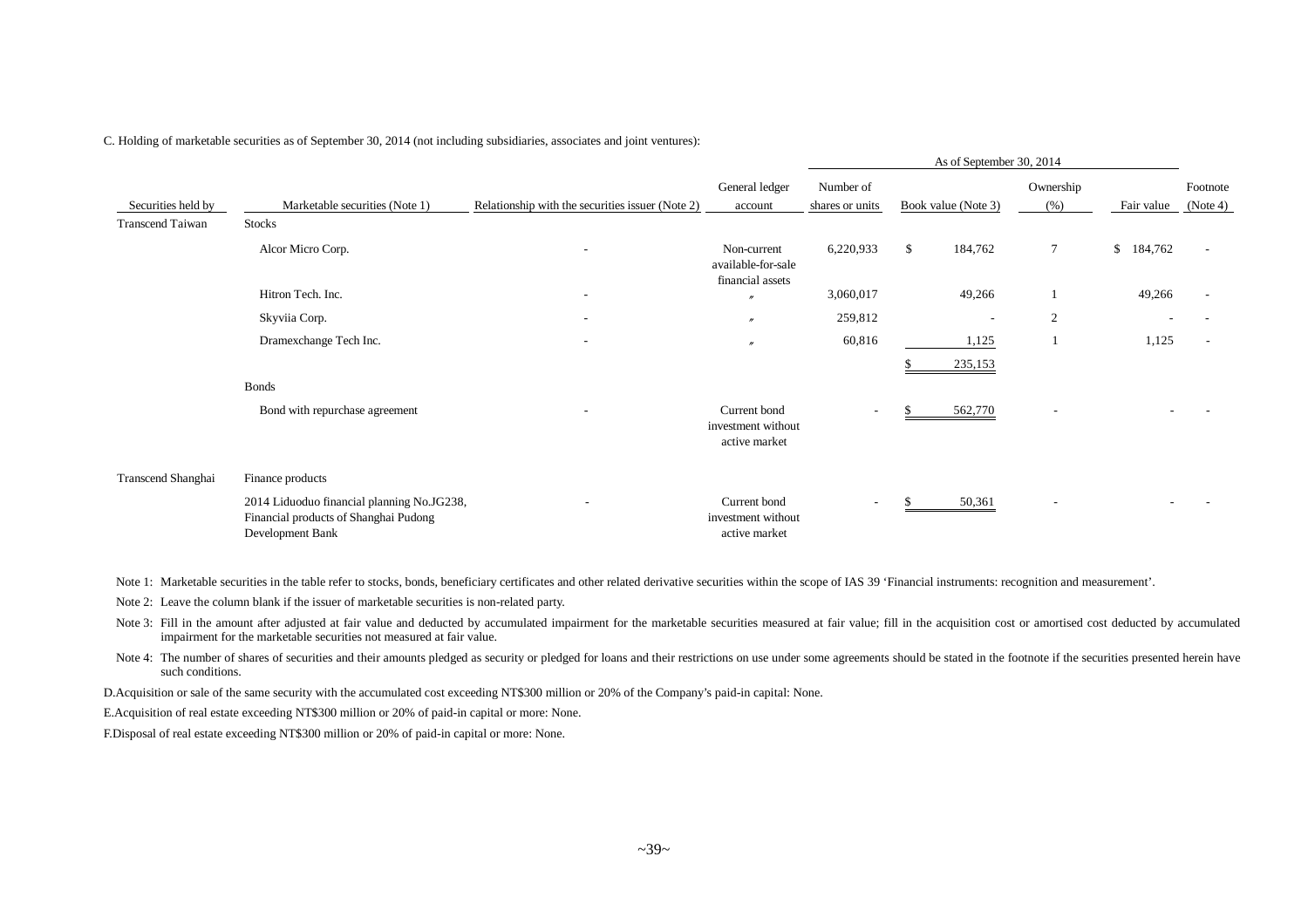G.Purchases or sales of goods from or to related parties exceeding NT\$100 million or 20% of the Company' paid-in capital or more:

|                                         |                                                       |                                                                                        |                   |             | Transaction                  |                                    | Notes/accounts receivable (payable)                                      |                                                                |            |                                       |  |  |  |
|-----------------------------------------|-------------------------------------------------------|----------------------------------------------------------------------------------------|-------------------|-------------|------------------------------|------------------------------------|--------------------------------------------------------------------------|----------------------------------------------------------------|------------|---------------------------------------|--|--|--|
|                                         |                                                       |                                                                                        |                   |             | Percentage of<br>total sales |                                    | Differences in transaction terms<br>compared to third party transactions |                                                                |            | Percentage of total<br>notes/accounts |  |  |  |
| Purchaser/seller                        | Counterparty                                          | Relationship with the counterparty                                                     | Sales (purchases) | Amount      | (purchases)                  | Credit term                        | Unit price                                                               | Credit term                                                    | Balance    | receivable (payable) Footnote         |  |  |  |
| Transcend<br>Taiwan                     | Transcend Japan Inc.                                  | The Company's subsidiary                                                               | Sales             | \$2,294,956 | 12                           | 120 days after<br>monthly billings | No significant<br>difference                                             | 30 to 60 days after \$<br>monthly billings<br>to third parties | 592,613    | 20                                    |  |  |  |
| $^{\prime\prime}$                       | <b>Transcend Information</b><br>Europe B.V.           | Subsidiary of Memhiro                                                                  |                   | 1,969,090   | 10                           |                                    | $\theta$                                                                 |                                                                | 277,357    | 9                                     |  |  |  |
| $^{\prime\prime}$                       | <b>Transcend Information</b><br>Trading GmbH, Hamburg | Subsidiary of Memhiro                                                                  |                   | 733,515     | $\overline{4}$               |                                    |                                                                          | $\theta$                                                       | 90.837     | 3                                     |  |  |  |
| $^{\prime\prime}$                       | Transcend Information, Inc.                           | Subsidiary of Memhiro                                                                  |                   | 608,809     | 3                            | 120 days after<br>monthly billings |                                                                          | $^{\prime\prime}$                                              | 186,733    |                                       |  |  |  |
| $^{\prime\prime}$                       | Transcend Korea Inc.                                  | The Company's subsidiary                                                               | $^{\prime\prime}$ | 560,200     | $\mathcal{R}$                | 60 days after<br>monthly billings  | $^{\prime\prime}$                                                        | $^{\prime\prime}$                                              | 47,981     | $\mathfrak{D}$                        |  |  |  |
|                                         | Transcend Information (H.K.)                          | Subsidiary of Memhiro                                                                  |                   | 396,332     | 2                            | 120 days after                     | $^{\prime\prime}$                                                        | $^{\prime\prime}$                                              | 58,837     | 2                                     |  |  |  |
| $^{\prime\prime}$                       | Ltd.<br>Transtech Shanghai                            | Subsidiary of Memhiro                                                                  |                   | 312,555     | $\overline{2}$               | monthly billings                   |                                                                          |                                                                | 110,799    |                                       |  |  |  |
| $^{\prime\prime}$                       | Transcend Shanghai                                    | Subsidiary of Memhiro                                                                  |                   | 200,311     |                              |                                    |                                                                          |                                                                |            |                                       |  |  |  |
| Transcend<br>Information<br>Europe B.V. | <b>Transcend Information</b><br>Trading GmbH, Hamburg | Together with Transcend<br>Information Europe B.V. are<br>controlled by parent company | $^{\prime\prime}$ | 527,304     | 25                           | 30 days after<br>receipt of goods  | $\prime\prime$                                                           | 7 to 60 days after<br>receipt of goods to<br>third parties     | 44,358     | 17                                    |  |  |  |
| Transcend<br>Shanghai                   | Transtech Shanghai                                    | Together with Transcend Shanghai<br>are controlled by parent company                   | $^{\prime\prime}$ | 200,699     | 5                            | 60 days after<br>monthly billings  | $^{\prime\prime}$                                                        | 30 to 60 days after<br>monthly billings<br>to third parties    | 68,666     | 6                                     |  |  |  |
| Transcend<br>Taiwan                     | Transcend Shanghai                                    | Subsidiary of Memhiro                                                                  | (Purchases)       | 607,792)    |                              | 60 days after<br>receipt of goods  | Note 1                                                                   | 7 to 30 days after (<br>receipt of goods to<br>third parties   | 1,492,692) | 38                                    |  |  |  |
| $^{\prime\prime}$                       | Taiwan IC Packaging Corp.                             | Entity controlled by the key<br>management                                             |                   | 258,808)    | 2                            | 30 days after<br>monthly billings  | No significant<br>difference                                             | 30 to 45 days after (<br>monthly billings<br>to third parties  | 93,894)    | 2                                     |  |  |  |

Note 1:The purchase transactions between Transcend Taiwan and Transcend Shanghai were attributed to processing of supplied materials. No other similar transactions can be used for comparison. Note 2:The Company's sales to subsidiaries were equivalent to subsidiaries's purchases from the Company; accordingly, the Company did not disclose the information on subsidiaries' purchases from the Company.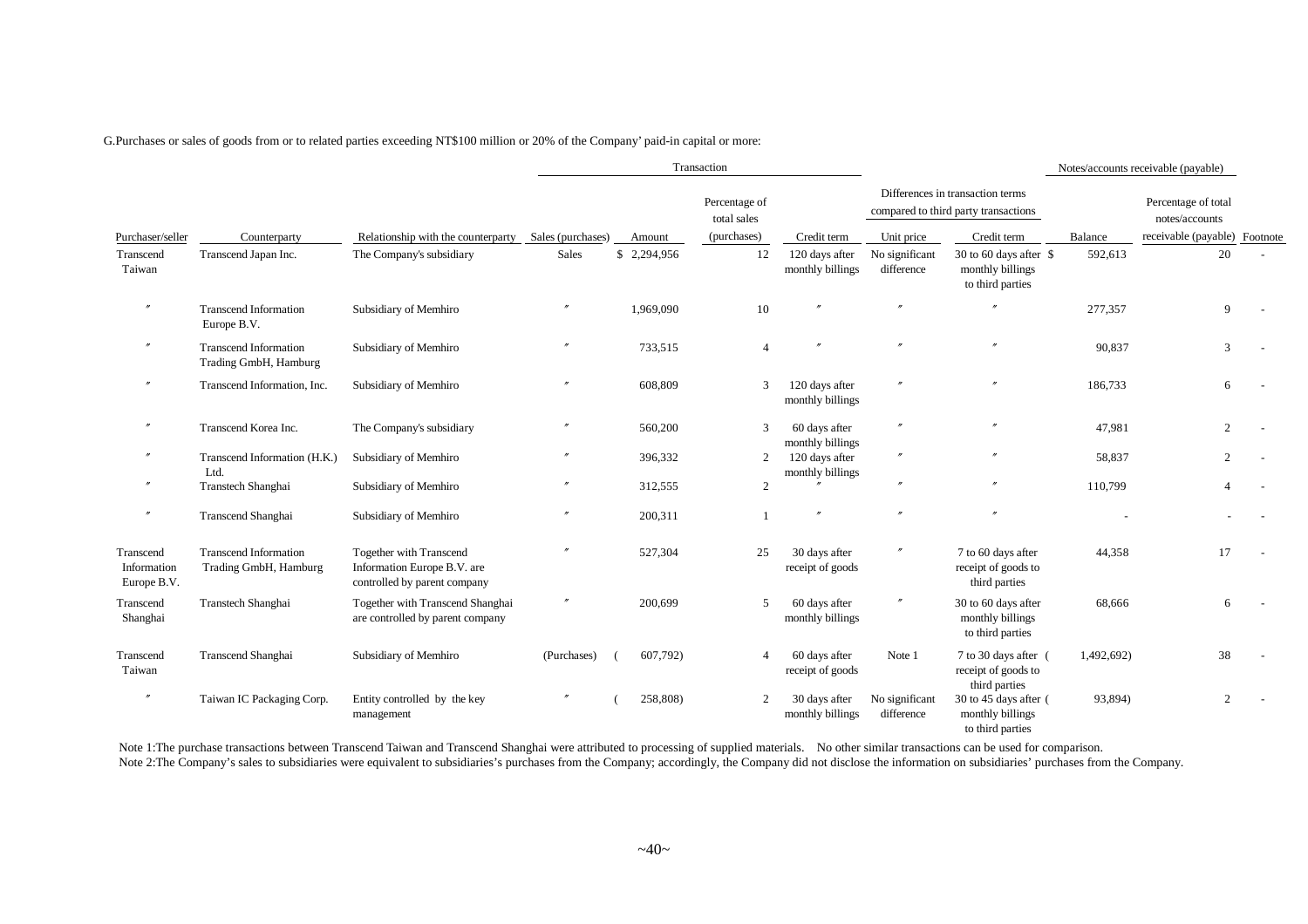|                    |                                             |                                       |    |                                  | Overdue receivables |        |                          |              |                          |                                                             |                                    |
|--------------------|---------------------------------------------|---------------------------------------|----|----------------------------------|---------------------|--------|--------------------------|--------------|--------------------------|-------------------------------------------------------------|------------------------------------|
| Creditor           | Counterparty                                | Relationship with the<br>counterparty |    | Balance at<br>September 30, 2014 | Turnover rate       | Amount |                          | Action taken |                          | Amount collected<br>subsequent to the<br>balance sheet date | Allowance for<br>doubtful accounts |
| Transcend Taiwan   | Transcend Japan Inc.                        | Subsidiary of the Company             | -S | 592,613                          | 4.89S               |        | $\overline{\phantom{a}}$ |              |                          | $-5$<br>222,061 \$                                          |                                    |
|                    | <b>Transcend Information</b><br>Europe B.V. | Subsidiary of Memhiro                 |    | 277,357                          | 8.57                |        | $\overline{\phantom{a}}$ |              | $\sim$                   | 141,441                                                     |                                    |
|                    | <b>Transcend Information</b>                | Subsidiary of the Company             |    | 186,733                          | 4.08                |        | $\overline{\phantom{a}}$ |              | $\overline{\phantom{a}}$ | 61,428                                                      |                                    |
|                    | Inc.<br>Transtech Shanghai                  | Subsidiary of Memhiro                 |    | 110,799                          | 4.45                |        | $\overline{\phantom{a}}$ |              | $\overline{\phantom{a}}$ | 48,056                                                      | $\overline{\phantom{a}}$           |
| Transcend Shanghai | <b>Transcend Taiwan</b>                     | Parent company                        |    | 1,492,692                        | 5.55                |        | $\overline{\phantom{a}}$ |              | $\overline{\phantom{0}}$ | 345,845                                                     |                                    |

H.Receivables from related parties exceeding NT\$100 million or 20% of the Company's paid-in capital or more:

I. Derivative financial instruments undertaken during the nine-month period ended September 30, 2014: Please refer to Note 6(2).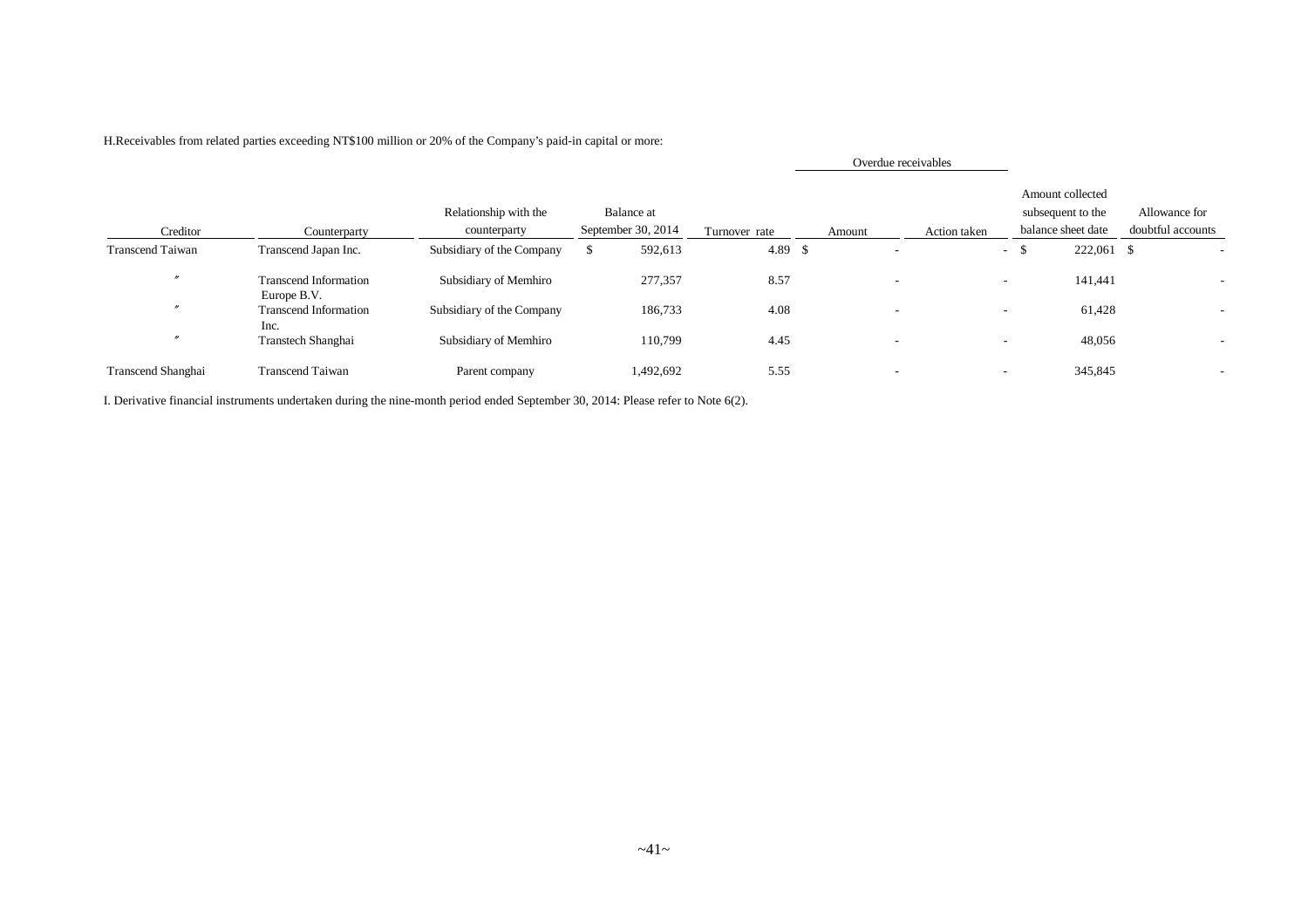J.Significant inter-company transactions during the nine-month period ended September 30, 2014:

|                    |                                             |                                             |                          | Transaction                |                  |                                                                                                  |                                                                                       |  |  |  |
|--------------------|---------------------------------------------|---------------------------------------------|--------------------------|----------------------------|------------------|--------------------------------------------------------------------------------------------------|---------------------------------------------------------------------------------------|--|--|--|
| Number<br>(Note 1) | Company<br>name                             | Counterparty                                | Relationship<br>(Note 2) | General ledger<br>account  | Amount           | <b>Transaction terms</b>                                                                         | Percentage of<br>consolidated total<br>operating revenues or<br>total assets (Note 3) |  |  |  |
| $\Omega$           | <b>Transcend Taiwan</b>                     | Transcend Japan Inc.                        |                          | <b>Sales</b>               | 2,294,956<br>\$. | There is no significant difference in unit price                                                 | 11%                                                                                   |  |  |  |
|                    |                                             | Transcend Information Europe B. V.          |                          | $\theta$                   | 1,969,090        | from those to third parties.                                                                     | 10%                                                                                   |  |  |  |
|                    |                                             | Transcend Information Trading GmbH, Hamburg |                          |                            | 733,515          |                                                                                                  | 4%                                                                                    |  |  |  |
|                    |                                             | Transcend Information, Inc.                 |                          |                            | 608,809          |                                                                                                  | 3%                                                                                    |  |  |  |
|                    |                                             | Transcend Korea Inc.                        |                          |                            | 560,200          |                                                                                                  | 3%                                                                                    |  |  |  |
|                    |                                             | Transcend Information (H.K.) Ltd            |                          |                            | 396,332          |                                                                                                  | 2%                                                                                    |  |  |  |
|                    |                                             | Transtech Trading (Shanghai) Co., Ltd.      |                          |                            | 312,555          |                                                                                                  | 2%                                                                                    |  |  |  |
|                    |                                             | Transcend Information (Shanghai), Ltd.      |                          | Purchases                  | 607,792          | Processing with supplied materials. No other<br>similar transactions can be used for comparison. | 3%                                                                                    |  |  |  |
| $\prime$           |                                             | Transcend Japan Inc.                        |                          | <b>Accounts Receivable</b> | 592,613          | 120 days after monthly billings                                                                  | 3%                                                                                    |  |  |  |
|                    |                                             | Transcend Information Europe B. V.          |                          |                            | 277,357          |                                                                                                  | 1%                                                                                    |  |  |  |
|                    |                                             | Transcend Information (Shanghai), Ltd.      |                          | <b>Accounts Payable</b>    | 1,492,692        | 60 days after receipt of goods                                                                   | 6%                                                                                    |  |  |  |
|                    | <b>Transcend Information</b><br>Europe B.V. | Transcend Information Trading GmbH, Hamburg | 3                        | Sales                      | 527,304          | There is no significant difference in unit price<br>from those to third parties.                 | 3%                                                                                    |  |  |  |

Note 1: Transaction information between parent company and subsidiaries should be noted in the first column, the number is written as below:

(a) Parent company: 0

(b) Subsidiaries were numbered from 1.

Note 2: Relationship between transaction company and counterparty is classified into the following three categories:

(a) Parent company to subsidiary.

(b) Subsidiary to parent company.

(c) Subsidiary to subsidiaries.

Note 3: Regarding percentage of transaction amount to consolidated total operating revenues or total assets, it is computed based on period-end balance of transaction to consolidated total assets for balance sheet accounts based on accumulated transaction amount for the period to consolidated total operating revenues for income statement accounts.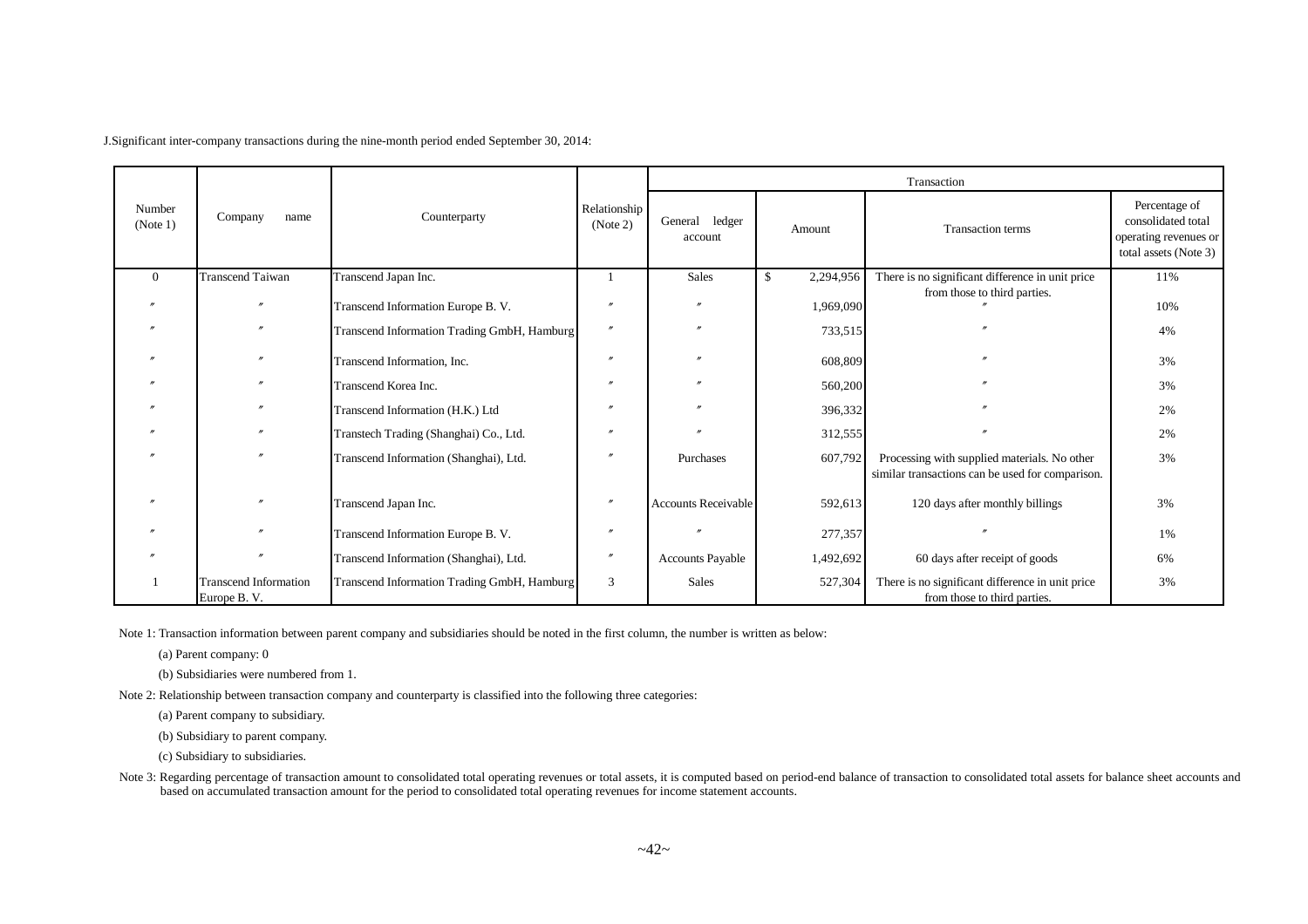### (2) Information on investees (not including investees in Mainland China)

|                               |                                               |                             |                                                                     | Initial investment amount |                        | Shares held at September 30, 2014    |       | Investment income(loss) |                                                                          |                                                                                        |          |
|-------------------------------|-----------------------------------------------|-----------------------------|---------------------------------------------------------------------|---------------------------|------------------------|--------------------------------------|-------|-------------------------|--------------------------------------------------------------------------|----------------------------------------------------------------------------------------|----------|
|                               |                                               |                             |                                                                     | <b>Balance</b> at         | Balance at             | December 31, No. of Shares Ownership |       |                         | Net profit (loss) of the<br>investee for the nine-<br>month period ended | recognised by the<br>Company for the nine-<br>month period ended<br>September 30, 2014 |          |
| Investor                      | Investee                                      | Location                    | Main business activities September 30, 2014                         |                           | 2013                   | (in units)                           | (% )  | Book value              | September 30, 2014                                                       | (Note 1)                                                                               | Footnote |
| Transcend<br>Taiwan           | Saffire Investment Ltd.                       | B.V.I.                      | Investments holding<br>company                                      | $\mathbb{S}$              | 1,202,418 \$ 1,202,418 | 36,600,000                           | 100   |                         | 55,257 \$                                                                | 48,255                                                                                 | Note 2   |
|                               | Transcend Japan Inc.                          | Japan                       | Wholesaler of computer<br>memory modules and<br>peripheral products | 89,103                    | 89,103                 | 6,400                                | 100   | 135,587 (               | $23,648$ (                                                               | 23,648)                                                                                | Note 2   |
|                               | Transcend Information, Inc.                   | United States of<br>America | Wholesaler of computer<br>memory modules and<br>peripheral products | 38,592                    | 38,592                 | 625,000                              | 100   | 112,980 (               | $8,049$ (                                                                | 8,049)                                                                                 | Note 2   |
|                               | Transcend Korea Inc.                          | Korea                       | Wholesaler of computer<br>memory modules and<br>peripheral products | 6,132                     | 6,132                  | 40,000                               | 100   | 36,040                  | 9,572                                                                    | 9,572                                                                                  | Note 2   |
|                               | Taiwan IC Packaging Corp.                     | Taiwan                      | Packaging of Semi-<br>conductors                                    | 354,666                   | 251,658                | 51,842,975                           | 12.88 | 323,366 (               | $15,351)$ (                                                              | 897)                                                                                   | Note 5   |
| Saffire<br>Investment<br>Ltd. | Memhiro Pte Ltd.                              | Singapore                   | Investments holding<br>company                                      | 1,156,920                 | 1,156,920              | 55,132,000                           | 100   | 3,348,853               | 55,291                                                                   | 55,291                                                                                 | Note 3   |
| Ltd.                          | Membiro Pte Transcend Information Europe B.V. | Netherlands                 | Wholesaler of computer<br>memory modules and<br>peripheral products | 1,693                     | 1,693                  | 100                                  | 100   | 167,961 (               | $275)$ (                                                                 | 278)                                                                                   | Note 4   |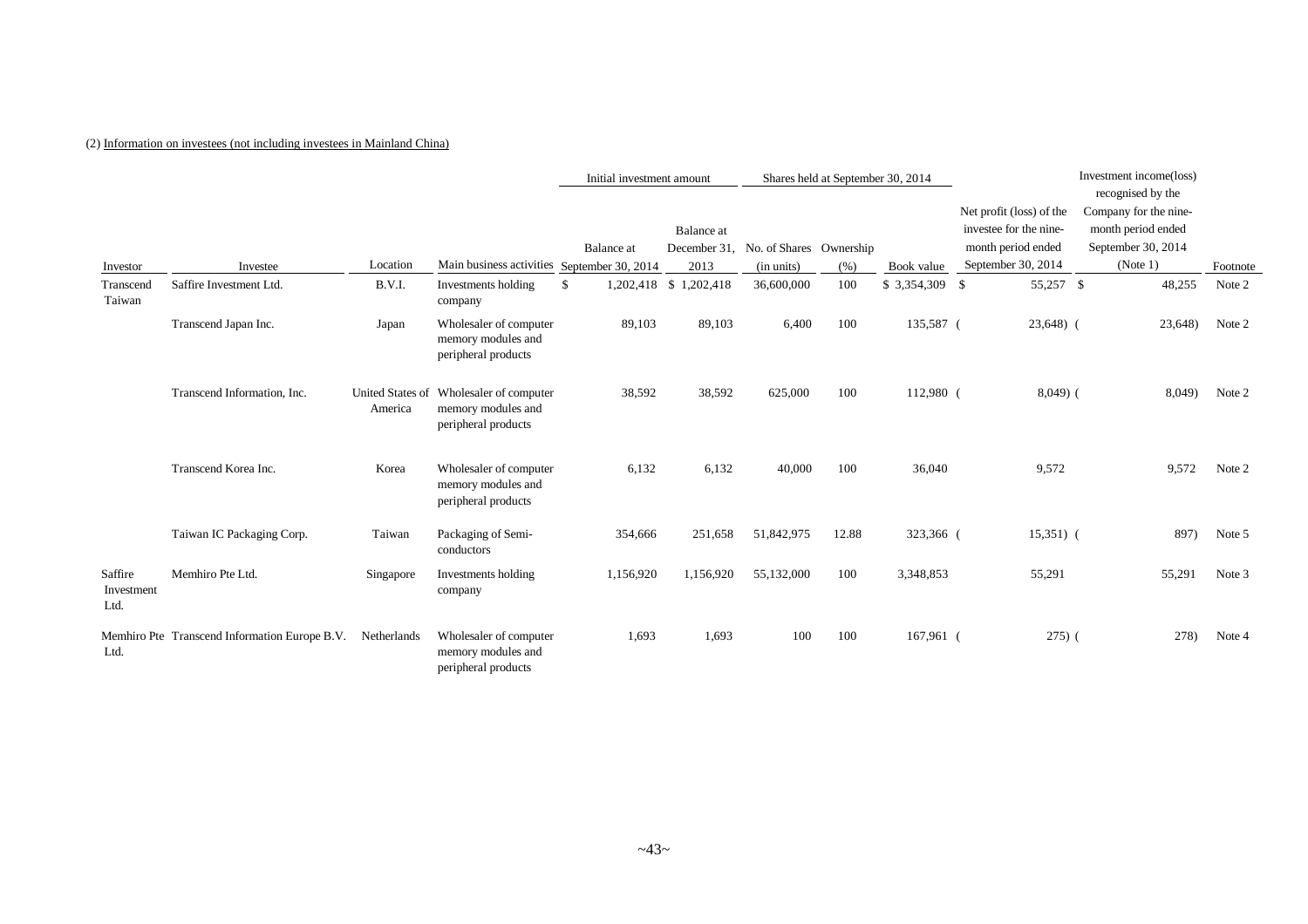| Investor            | Investee                                              | Location  | Main business activities                                            | Balance at<br>September 30,<br>2014 | Balance at<br>December<br>31, 2013 | No. of Shares Ownership<br>(in units) | (% ) | Book value | Net profit (loss) of<br>nine-month period<br>ended September<br>30, 2014 | Investment income(loss)<br>the investee for the recognised by the Company<br>for the nine-month period<br>ended September 30, 2014<br>(Note 1) | Footnote |
|---------------------|-------------------------------------------------------|-----------|---------------------------------------------------------------------|-------------------------------------|------------------------------------|---------------------------------------|------|------------|--------------------------------------------------------------------------|------------------------------------------------------------------------------------------------------------------------------------------------|----------|
| Memhiro Pte<br>Ltd. | <b>Transcend Information Trading</b><br>GmbH, Hamburg | Germany   | Wholesaler of computer<br>memory modules and<br>peripheral products | 2,288                               | 2,288                              | $\sim$                                | 100  | 50,906     | $18,462$ (                                                               | 18,462)                                                                                                                                        | Note 4   |
|                     | Transcend Information (H.K.) Ltd.                     | Hong Kong | Wholesaler of computer<br>memory modules and<br>peripheral products | 7,636                               | 7,636                              | 2,000,000                             | 100  | 7,286      | $1,073)$ (                                                               | 1,073)                                                                                                                                         | Note 4   |

Initial investment amount Shares held at September 30, 2014

Note 1: The Company does not directly recognize the investment income (loss) except for the subsidiaries directly held.

Note 2: Subsidiaries of the Company.

Note 3: Subsidiary of Saffire.

.

Note 4: Subsidiaries of Memhiro.

Note 5: Please refer to Note 6 (7).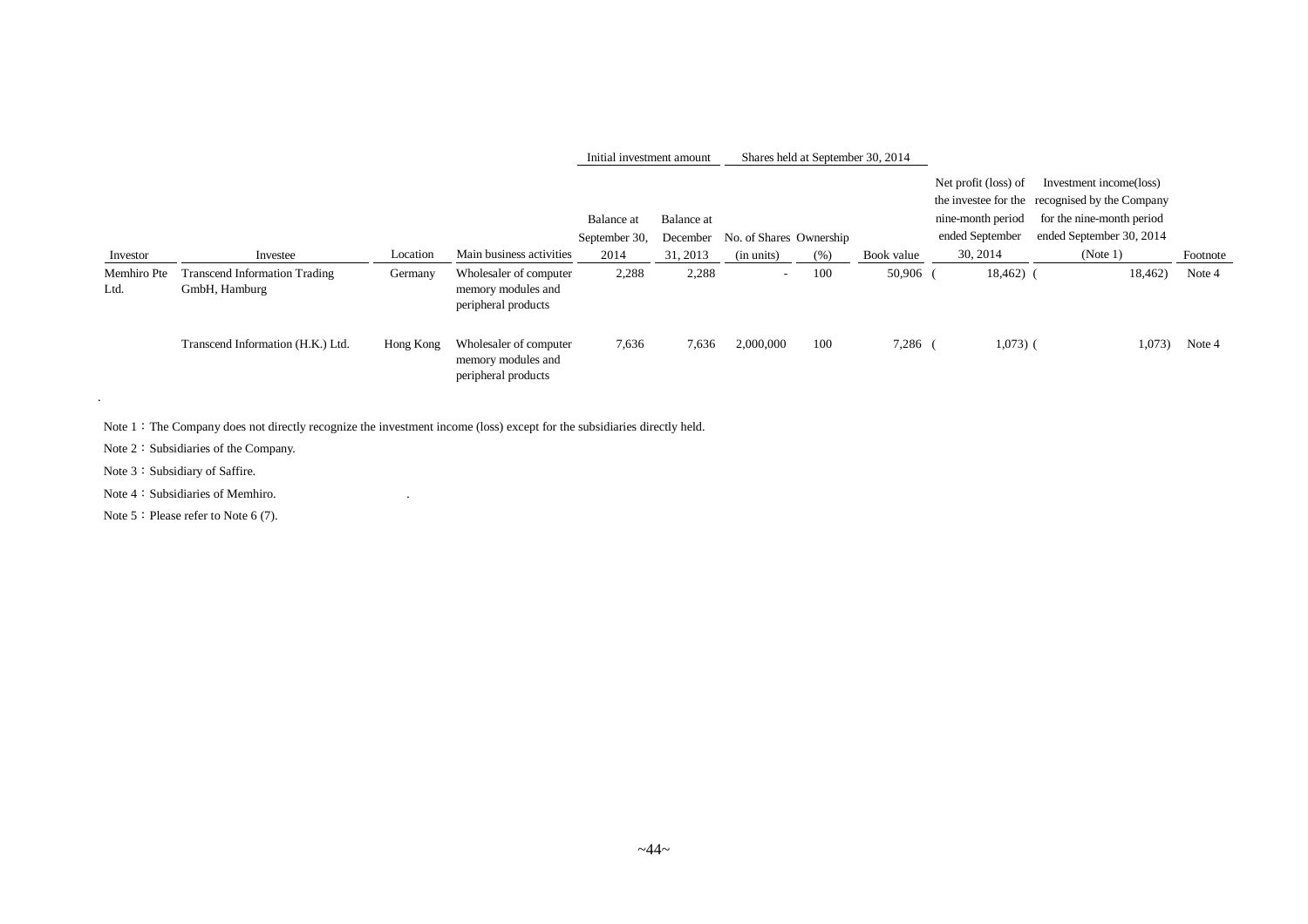### (3) Information on investments in Mainland China

A.Basic information:

| Investee in<br>Mainland<br>China                | Main business activities                                                                                                                                                                                       | Paid-in capital | Investment<br>method<br>(Note 1) | Accumulated<br>amount of<br>remittance from<br>Taiwan to<br>Mainland<br>China as of<br>January 1,<br>2014 | back to Taiwan for the nine-<br>September 30, 2014<br>Remitted to<br>Mainland<br>China | Amount remitted from<br>Taiwan to Mainland<br>China/Amount remitted<br>month period ended<br>Remitted<br>back to<br>Taiwan | Accumulated<br>amount of<br>remittance from<br>Taiwan to<br>Mainland<br>China as of<br>September 30,<br>2014 | Net income<br>of investee as<br>of September<br>30, 2014 | Ownership<br>held by the<br>Company<br>(direct and<br>indirect) | Investment<br>income (loss)<br>recognized by<br>the Company<br>for the nine-<br>month period<br>ended<br>September 30,<br>2014<br>(Note 2) | Book value of<br>investments in<br>Mainland<br>China as of<br>September 30,<br>2014 | Accumulated<br>amount of<br>investment<br>income<br>remitted back<br>to Taiwan as<br>of September<br>30, 2014 | Footnote |
|-------------------------------------------------|----------------------------------------------------------------------------------------------------------------------------------------------------------------------------------------------------------------|-----------------|----------------------------------|-----------------------------------------------------------------------------------------------------------|----------------------------------------------------------------------------------------|----------------------------------------------------------------------------------------------------------------------------|--------------------------------------------------------------------------------------------------------------|----------------------------------------------------------|-----------------------------------------------------------------|--------------------------------------------------------------------------------------------------------------------------------------------|-------------------------------------------------------------------------------------|---------------------------------------------------------------------------------------------------------------|----------|
| Transcend<br>Information<br>(Shanghai),<br>Ltd. | Manufacturer and seller of<br>computer memory modules,<br>storage products and disks                                                                                                                           | \$1,134,178     | (2)                              | 1,134,178                                                                                                 | $\overline{\phantom{0}}$                                                               | $\overline{\phantom{a}}$                                                                                                   | 1,134,178                                                                                                    | 75,140<br>l\$                                            | 100                                                             | 74,915                                                                                                                                     | 3,086,078                                                                           |                                                                                                               |          |
| Transtech<br>Trading<br>(Shanghai)<br>Co., Ltd. | Manufacturer and seller of<br>computer memory modules,<br>storage products and disks.<br>Wholesaler and agent of<br>computer memory modules<br>and peripheral products.<br>Retailer of computer<br>components. | 16,310          | (2)                              | 16,310                                                                                                    | $\overline{\phantom{a}}$                                                               |                                                                                                                            | 16,310                                                                                                       | 353                                                      | 100                                                             | 353                                                                                                                                        | 14,175                                                                              |                                                                                                               |          |

| Company name                           | Accumulated amount of remittance from Taiwan to<br>Mainland China as of September 30, 2014 | Investment amount approved by the Investment<br>Commission of the Ministry of Economic Affairs<br>(MOEA) | Ceiling on investments in Mainland China imposed by<br>the Investment Commission of MOEA |
|----------------------------------------|--------------------------------------------------------------------------------------------|----------------------------------------------------------------------------------------------------------|------------------------------------------------------------------------------------------|
| Transcend Information (Shanghai), Ltd. | $1,134,178$ \$                                                                             | $1.134.178$ S                                                                                            |                                                                                          |
| Transtech Trading (Shanghai) Co., Ltd. | 16.310                                                                                     | 16.310                                                                                                   |                                                                                          |
|                                        |                                                                                            |                                                                                                          | 1,768,904                                                                                |

Note  $1:$  Investment methods are classified into the following three categories:

(1) Directly invest in a company in Mainland China.

(2) Through investing in an existing company in the third area, which then invested in the invested in Mainland China.

(3) Others.

Note 2: The financial statements that are audited and attested by R.O.C. parent company's CPA.

Note 3: The numbers in this table are expressed in New Taiwan Dollars.

B.Significant transactions conducted with investees in Mainland China directly or indirectly through other companies in the third areas: None.